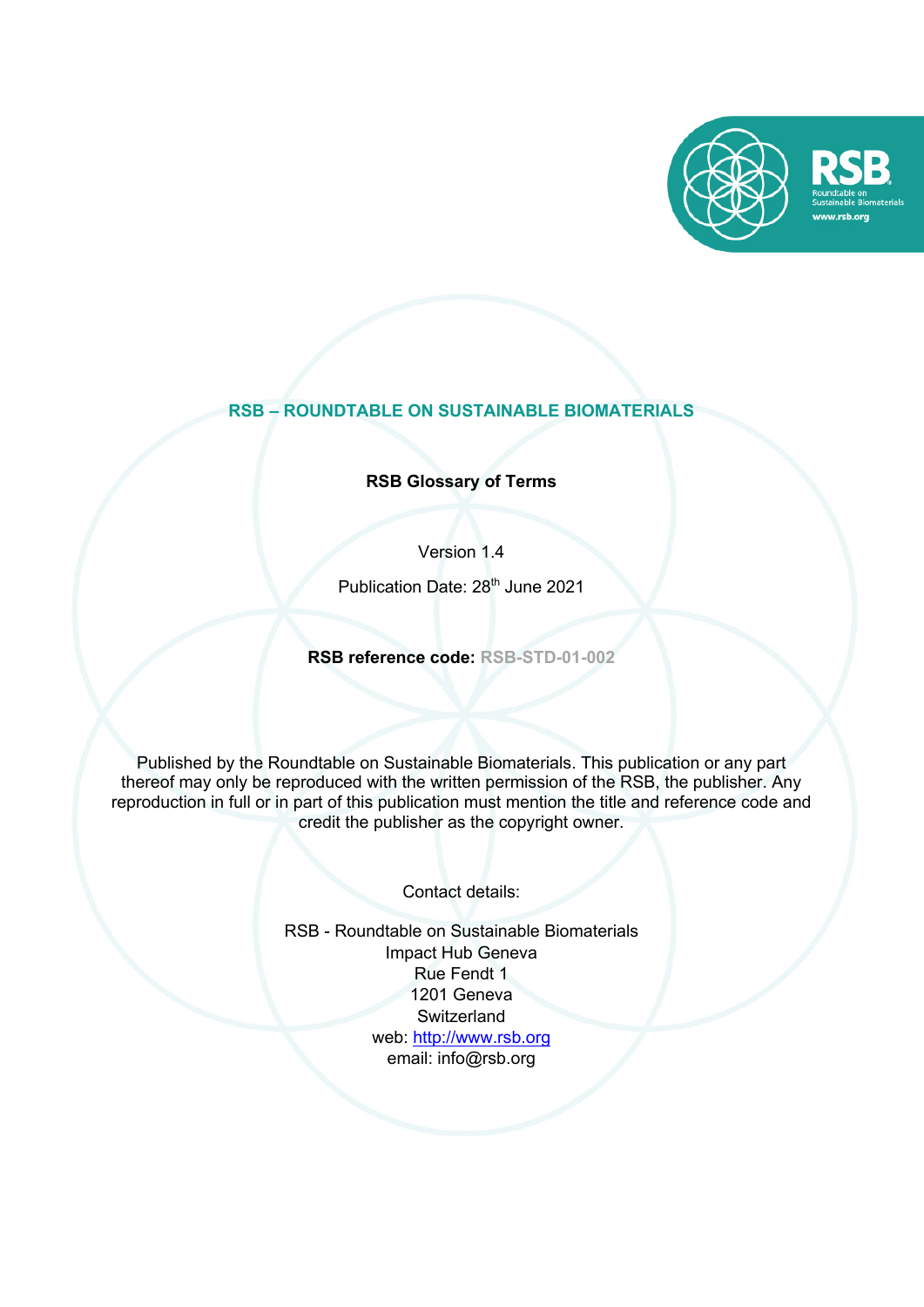

# **Table of Contents**

| Β.          |
|-------------|
| $C_{\cdot}$ |
| D.          |
|             |
|             |
|             |
|             |
|             |
|             |
|             |
|             |
|             |
|             |
|             |
|             |
|             |
|             |
|             |
|             |
|             |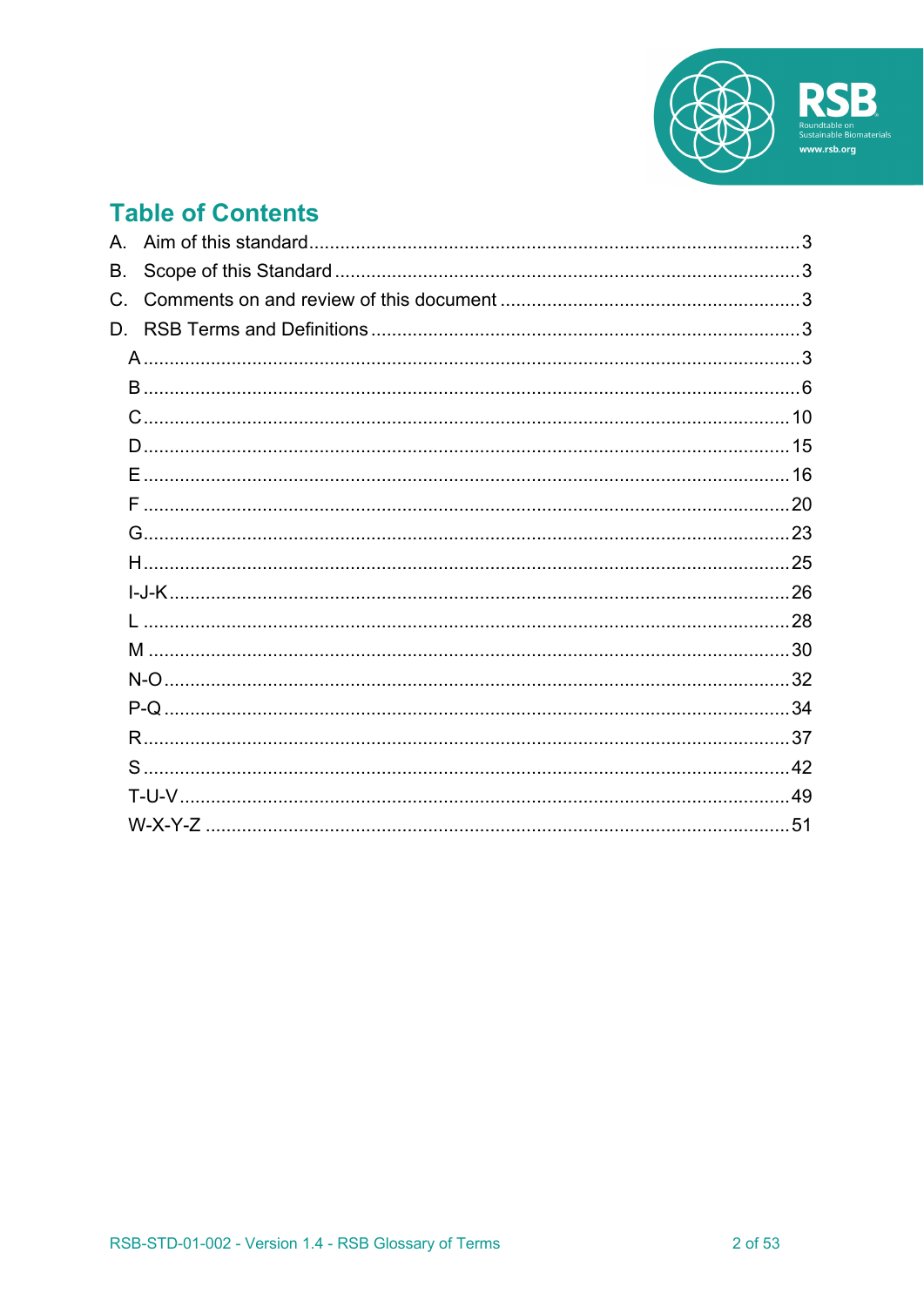

# **A. Aim of this standard**

This standard has been developed with the aim to cover all relevant definitions for terminology used throughout the RSB System.

# **B. Scope of this Standard**

This standard is an international standard and is valid worldwide. It defines general terms used in the RSB Standard.

# **C. Comments on and review of this document**

Any party can make comments on this document by writing to the RSB Secretariat. The Secretariat will undertake a regular review of this document every five years, or earlier if deemed necessary by the Secretariat or RSB Board of Directors. The review shall follow the Procedure for the Development and Modification of RSB Standards (RSB-PRO-15-001).

# **D. RSB Terms and Definitions**

# **A**

#### **Accessibility (food)**

Access to food depends on levels of poverty, purchasing power of households, prices and the existence of transport and market infrastructure and food distribution systems (Source: FAO). [Food] Access refers to the balance between the demand and supply side of the food security equation (Source: FAO).

#### **Accreditation**

Third party attestation related to a certification body conveying formal demonstration of its competence to carry out specific certification tasks (Source: Adapted from ISO/IEC 17011:2017).

**Accreditation body**: Authoritative body that performs accreditation (Source: ISO/IEC 17011/2017).

#### **Accreditation decision**

Granting, maintaining, renewing, reinstating, refusing or withdrawing accreditation.

**Accreditation scope**: Specific certification activities for which accreditation is sought or has been granted (Source: Adapted from ISO/IEC 17011:2017).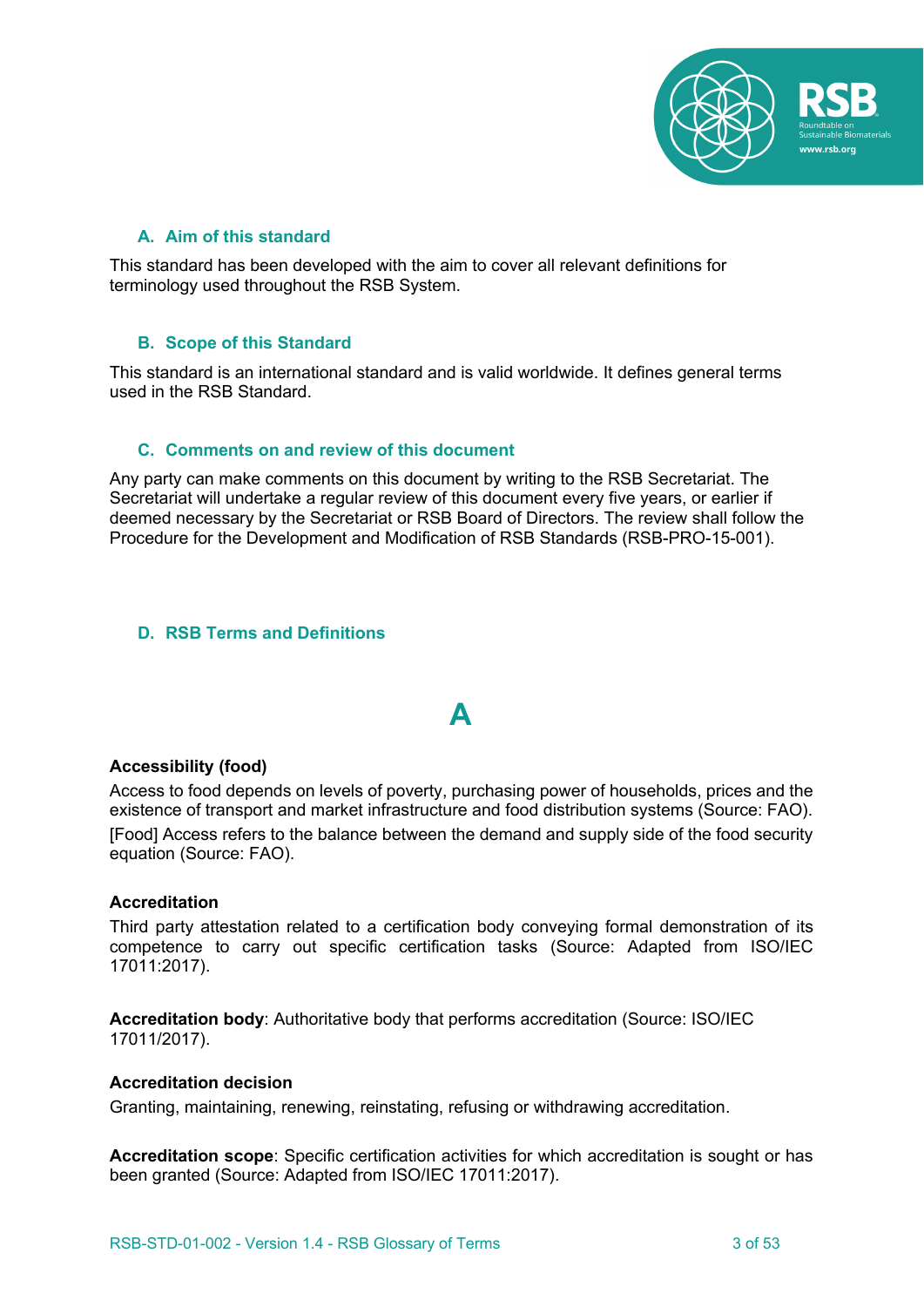

# **Acquisition process**

The acquisition process includes any and all aspects of ordering, sourcing, procuring, buying, purchasing, receiving or otherwise gaining legal and physical control of a product.

# **Acquiring a product, time of**

The time of acquisition of a product refers to the time when direct or indirect legal and physical control (ownership) is acquired.

# **Actual value**

The greenhouse gas emission or emission saving for some or all of the steps of a specific biofuel production process calculated in accordance with the GHG calculation methodology laid down in the RSB scheme documents (for example for RSB EU RED this is based on RED Annex V, part C or Annex VI part B).

# **Adequate nutrition**

Adequate nutrition is at times used as the ultimate end-point of the processes of acquiring and consuming food, i.e. the nutritional status of the human being. It is also used as the overarching concept to describe the conditions that converge to determine the nutrition situation in a country, region or community (Source: FAO).

# **Advanced biofuels**

Biofuels that are produced from feedstock listed in Part A of Annex IX of Directive (2018/2001/EC)

# **Advanced products**

Products are non-energy use products that:

- are sustainably produced, and;
- mitigate climate change, and;
- reduce the risk of fossil depletion.

N.B. *Advanced Products* do not necessarily include bio-based content.

# **Aerial** / **Ground pesticides**

Aerial pesticides are applied by spray aircraft, while ground pesticides are applied by backpack sprayers, boom and air assisted sprayers using hydraulic spray nozzles (Source: FAO).

# **Affordable Nutrition**

The affordability of food, or a household's ability to get food (from the marketplace or other sources), depends on purchasing power which will vary according to market integration, price policies and temporal market conditions (Source: World Food Program).

# **Agricultural, aquaculture, fisheries and forestry residues**

Residues that are directly generated by agriculture, aquaculture, fisheries and forestry and that do not include residues from related industries or processing.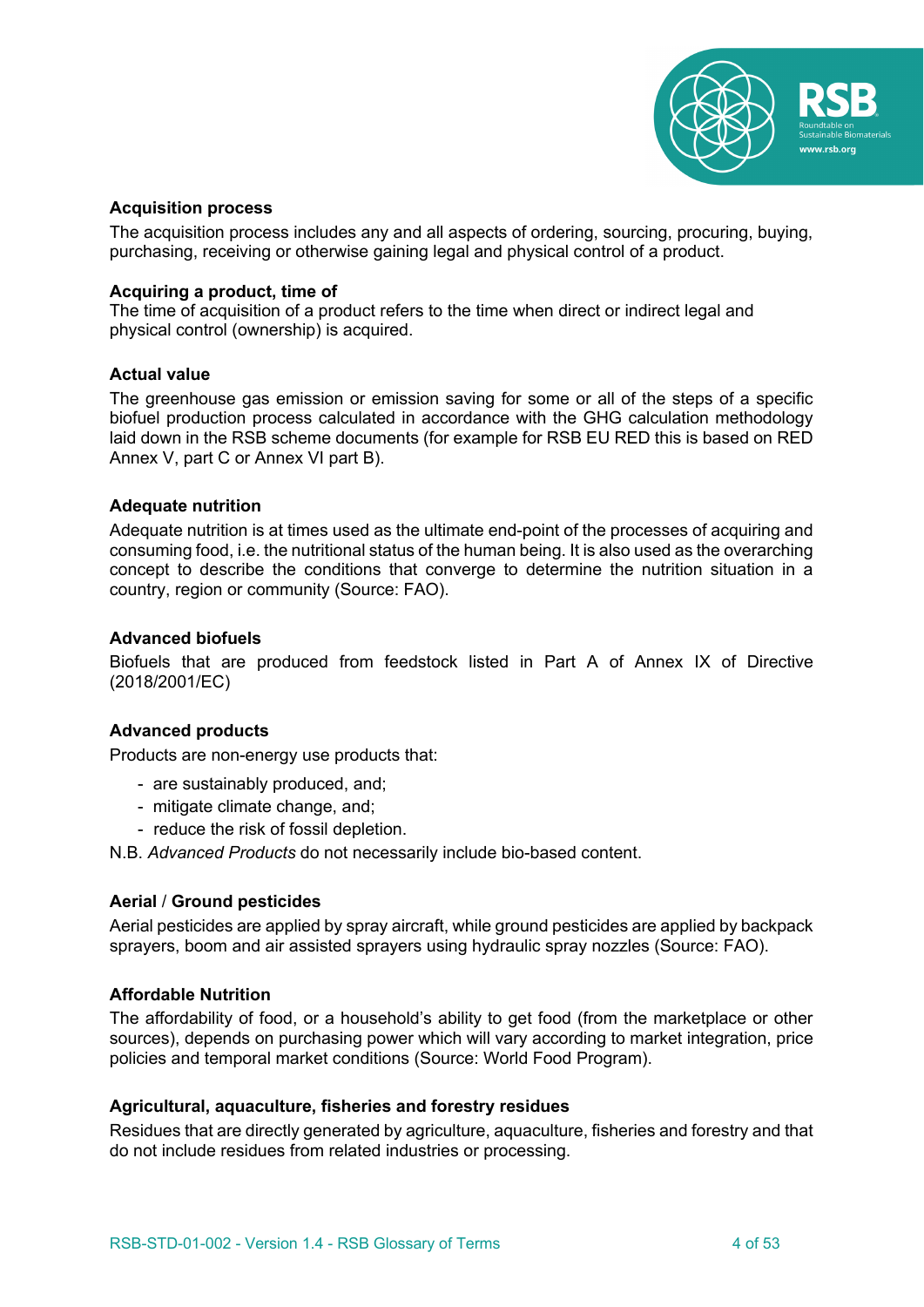

Please Note: this definition is applicable to the RSB standard for EU market access only [RSB-STD-11-001].

# **Air pollution**

The presence of contaminants or pollutant substances in the air that interfere with human health or welfare, or produce other harmful environmental effects (Source: US EPA).

#### **Alien Invasive Species**

An alien species is a species, subspecies or lower taxon, introduced outside its natural past or present distribution (Source: CBD).

An alien invasive species is an alien species which becomes established in natural or seminatural ecosystems or habitat, is an agent of change, and threatens native biological diversity, food security, human health, trade, transport and or economic development (Source: IUCN – ISSG & 2010 Biodiversity Partnership).

# **Alliance for Zero Extinction Areas**

AZE areas are key sites identified by the Alliance for Zero Extinction, each one of which is the last remaining refuge of one or more Endangered or Critically Endangered species. Sites must contain at least one Endangered (EN) or Critically Endangered (CR) species, be irreplaceable habitat for such a species, and have a definable boundary. AZE areas can be considered the highest priority subset from Key Biodiversity Areas (see below) (Source: Alliance for Zero Extinction).

#### **Annual crop**

A crop which completes its life cycle within a one-year period (Source: Ontario Ministry of Food and Agriculture).

#### **Appropriate containers**

Containers which prevent wastes from entering the environment in both the short term and long term, including considerations such as design and material used in construction of the containers. In the context of the standard, the term *appropriate containers* refers to containers used for wastes disposal.

#### **Aquifer**

A geologic formation(s) that is water bearing. A geological formation or structure that stores and/or transmits water, such as to wells and springs. Use of the term is usually restricted to those water-bearing formations capable of yielding water in sufficient quantity to constitute a usable supply for people's uses (Source: US Geological Survey).

#### **Aquifer recharge area (critical**)

Areas with a critical recharging effect on aquifers used for potable water (Source: Washington State Department of Ecology).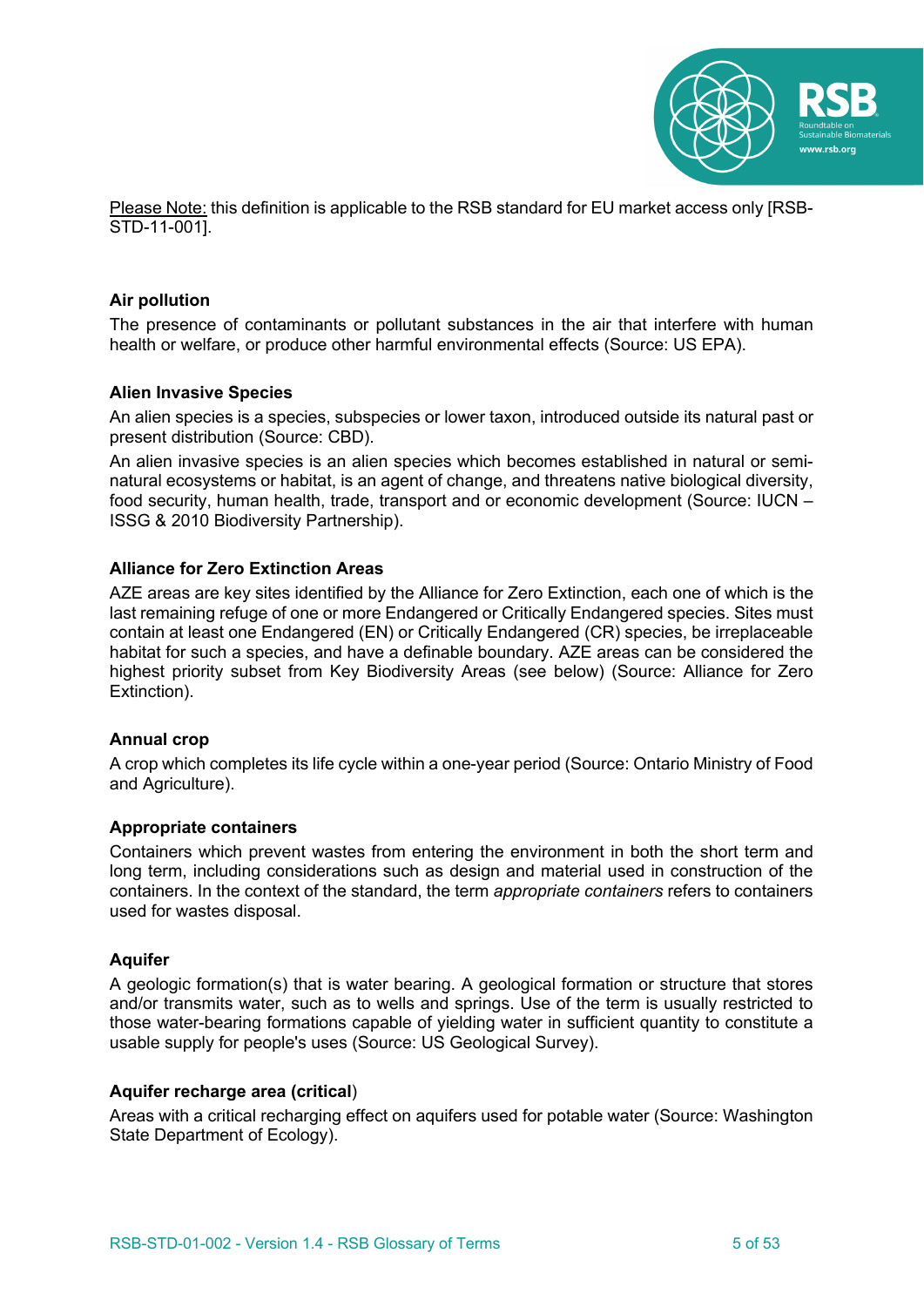

# **Arbitration**

A process of resolving a conflict that involves a neutral third party deciding how the conflict should be resolved after investigating the issue and hearing the views of all stakeholders. In other words, the participating stakeholders give up their power to make the final decision. The decision becomes binding on all parties involved. This method is often used in commercial and labour disputes.

# **Audit**

Systematic, independent and documented process for obtaining audit evidence and evaluating it objectively to determine the extent to which the audit criteria are fulfilled (Source: ISO 19011:2011).

# **Auditor**

A person with competence necessary to conduct an evaluation of an operation against the RSB Standard. A RSB Auditor is someone who has been appointed by a certification body, accredited for RSB certifications, to perform RSB audits.

# **Audit team**

One or more auditors conducting an audit, supported if needed by technical experts.

Note 1: One auditor of the audit team is appointed as the audit team leader.

Note 2: The audit team may include auditors-in-training.

# **Audit type**

The evaluation of a participating operator against the RSB standards can either be conducted as a main audit or a surveillance audit.

# **Availability** (**food**)

The availability of sufficient quantities of food of appropriate quality, supplied through domestic production or inputs (Source: FAO).

The concept of food availability relates to the volume of supply and is derived from domestic agricultural output and net food imports at the national level. The availability of food is determined by domestic production, import capacity, existence of food stocks and food aid (Source: FAO).

In other words, the monetary value of all foods consumed per capita, share of food in total expenditure, and food group diversity (Source: The Cramer Commission).

# **B**

# **Baseline Assessment (also Baseline Data or Studies)**

A baseline assessment is an assessment that is usually undertaken before an operation is initiated to provide data on the local environmental and social context prior to the initiation of the project. This data on the baseline context would then be compared with the results of future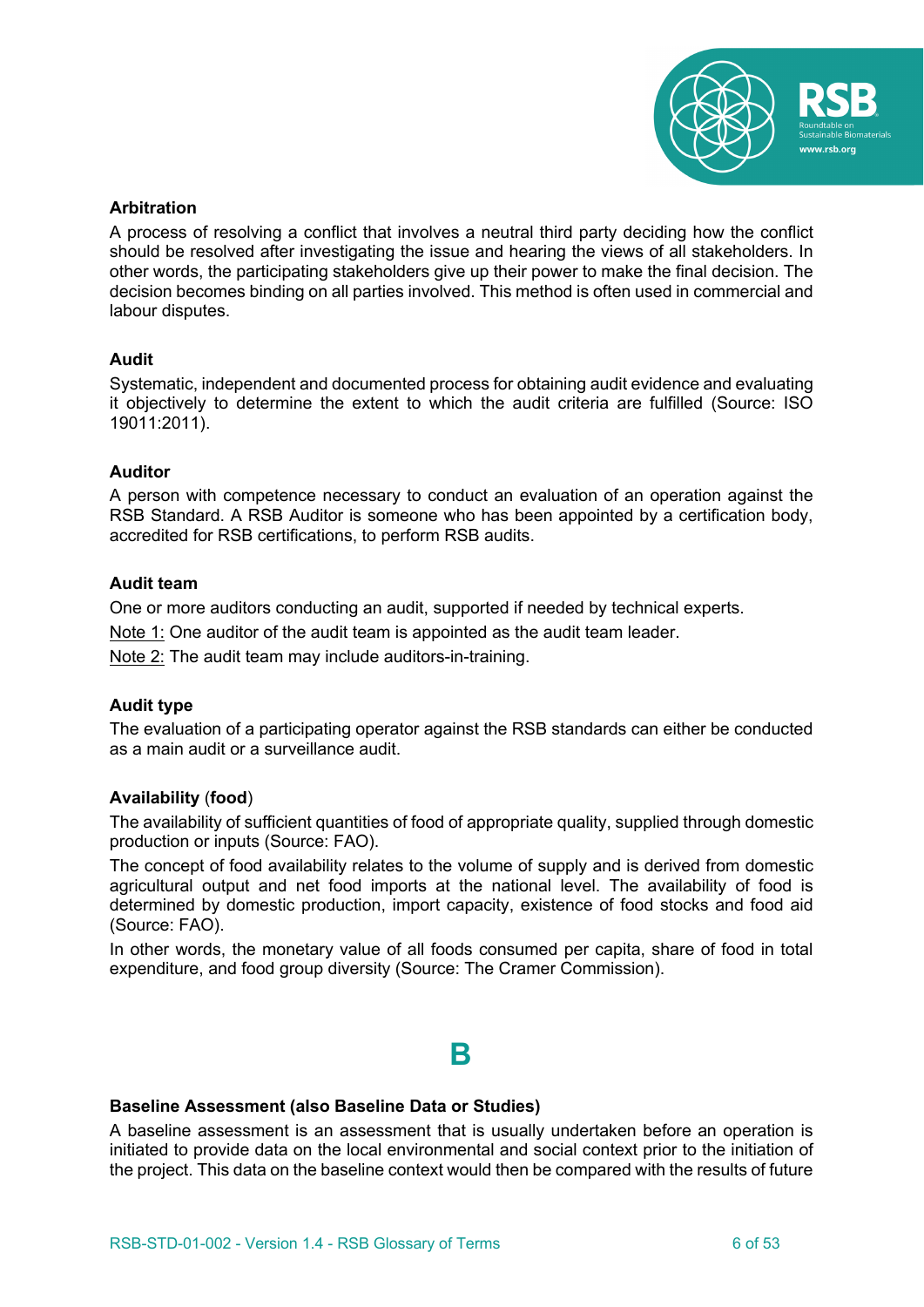

monitoring and/or targets to assess the impacts of the operation and inform ongoing management of impacts.

#### **Basin**

See watershed.

#### **Batch**

A specific quantity of a product that is intended to have uniform characteristics and qualities.

# **Best Available Technologies**

The latest stage of development (state of the art) of processes, of facilities or of methods of operation which indicate the practical suitability of a particular measure for limiting discharges (Source: OECD).

# **Bio-based**

Derived from biomass. (Source: EN 16575:2014 Bio-based products – Vocabulary)

# **Bio-based carbon / biogenic carbon**

Carbon derived from biomass. (Source: EN 16575:2014 Bio-based products – Vocabulary)

# **Bio-based carbon content**

Fraction of carbon derived from a biomass in a product. (Source: EN 16575:2014 Bio-based products – Vocabulary)

*Please note:* The bio-based carbon content is expressed as a fraction of the total carbon content, or as a fraction of the total organic carbon content.

# **Bio-based content**

Fraction of a product that is derived from biomass. (Source: EN 16575:2014 Bio-based products – Vocabulary)

Please note: In the context of this standard, bio-based content is used as an umbrella term that encompasses bio-based carbon content and bio-based mass content.

#### **Bio-based mass content**

Fraction of the total mass of a product derived from biomass.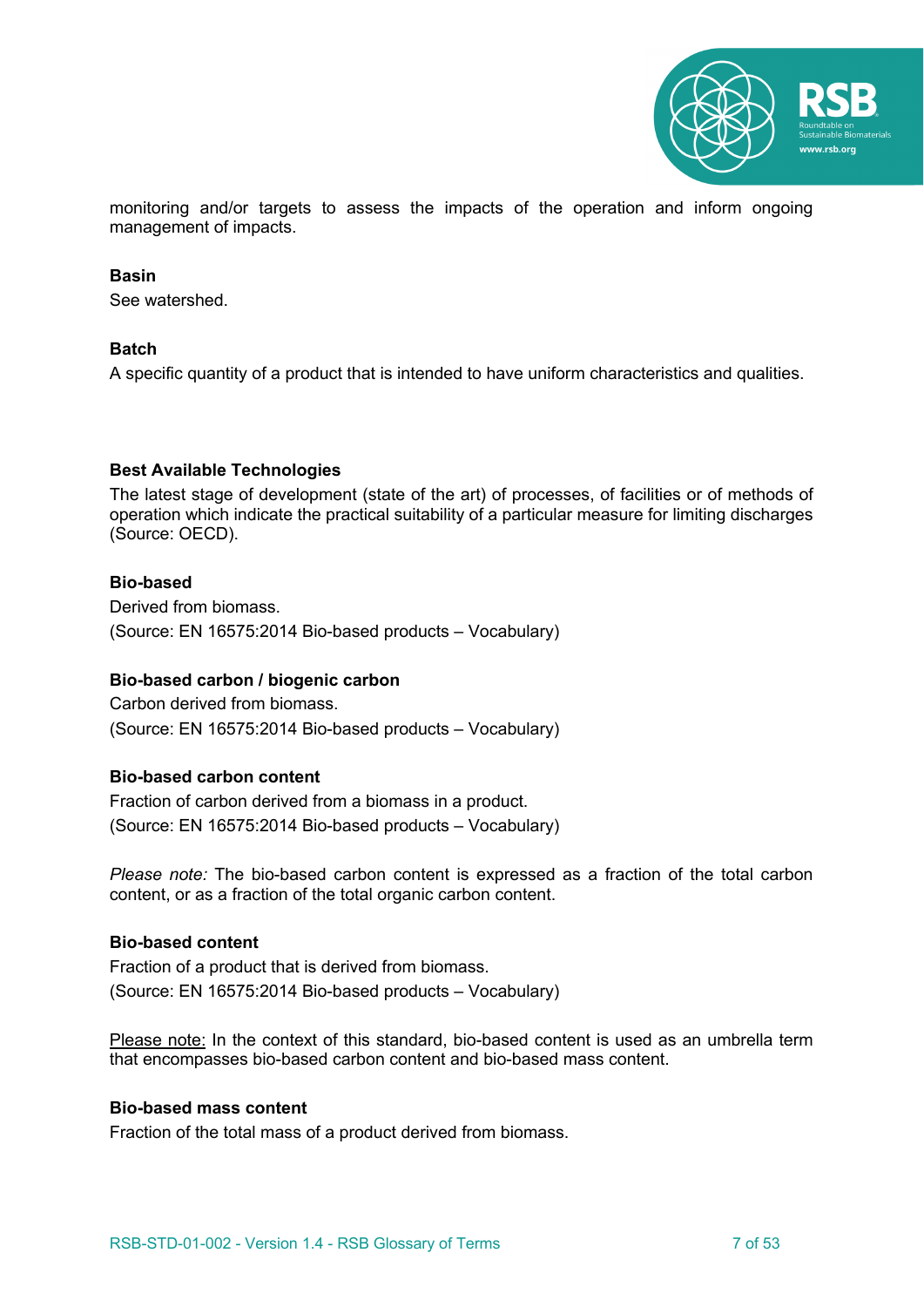

Please note: The method to determine the bio-based mass content is complementary to the determination of the bio-based carbon content and takes further elements into account (e.g. oxygen, hydrogen, nitrogen).

# **Bio-based product**

Bioproduct. Biomaterial. Product wholly or partly derived from biomass. (Source: EN 16575:2014 Bio-based products – Vocabulary)

Please Note: A bio-based product is normally characterised by the bio-based carbon content or the bio-based content and can be either intermediate or final product.

# **Biocide**

A substance or micro-organism intended to destroy, deter, render harmless, prevent the action of or otherwise exert a controlling effect on any harmful organism, by chemical or biological means.

# **Biodiversity**

Variability among living organisms from all sources including, inter alia, terrestrial, marine and other aquatic ecosystems and the ecological complexes of which they are part; this includes the diversity within species, between species and of ecosystems (Source: Convention on Biological Diversity).

# **Biofuel**

Fuel derived from *Biomass* (adapted from ISO 13065).

**or**

#### **Biofuel**

Liquid or gaseous fuel for transport produced from biomass.

Please Note: this definition is applicable to the RSB standard for EU market access only [RSB-STD-11-001].

# **Biofuel Operation**

A development that involves the production of solid, liquid or gaseous biofuels for commercial use.

# **Biogas**

Gaseous fuels produced from biomass.

#### **Bioliquids**

Liquid fuel for energy purposes other than transport, including electricity and heating and cooling, produced from biomass.

#### **Biological Conservation Areas (public/private)**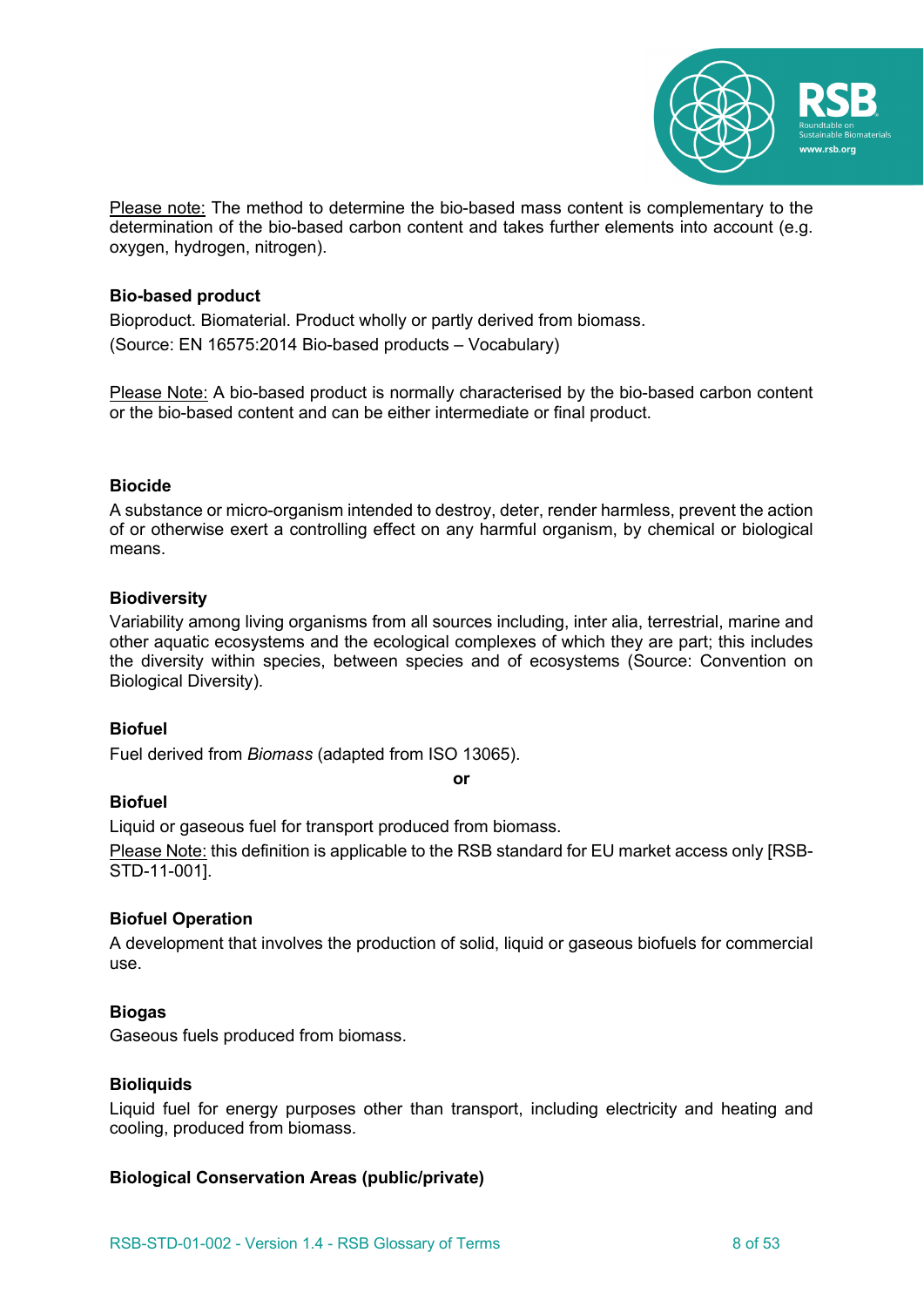

Any area specifically managed or protected by the State or by private bodies for the purposes of conserving species and habitats.

### **Biomass**

*Raw material* of biological origin excluding material embedded in geological formations or transformed to fossilised material (Source: ISO 13065).

Or

The biodegradable fraction of products, waste and residues from biological origin from agriculture, including vegetal and animal substances, from forestry and related industries, including fisheries and aquaculture, as well as the biodegradable fraction of waste, including industrial and municipal waste of biological origin.

Please Note: this definition is applicable to the RSB standard for EU market access only [RSB-STD-11-001].

# **Biomass fuels**

Gaseous and solid fuels produced from biomass.

# **Biosafety Clearinghouse**

A mechanism set up by the Cartagena Protocol on Biosafety to facilitate the exchange of information on Living Modified Organisms. It includes access to a variety of scientific, technical, environmental, legal and capacity building information (Source: Biosafety Clearinghouse).

#### **Book and claim model**

Chain of custody model in which the administrative record flow is not necessarily connected to the physical flow of material or product throughout the supply chain (Source: Adapted from ISO/DIS 22095).

Please Note: See more information in RSB Procedure for Traceability [RSB-PRO-20-001].

#### **Buffer Zones**

Buffers zones are small areas or strips of land in permanent vegetation, designed to intercept pollutants and manage other environmental concerns. Buffer Zones include the regions near the border of an area which is protected or managed for conservation, transition zones between areas managed for different objectives (including e.g. riparian buffer zones between rivers and production areas), or areas on the edge of protected areas that have land use controls and allow only activities compatible with protection of the core area, such as research, environmental education, recreation, and tourism. Buffers include: riparian buffers, filter strips, grassed waterways, shelterbelts, windbreaks, living snow fences, contour grass strips, crosswind trap strips, shallow water areas for wildlife, field borders, alley cropping, herbaceous wind barriers, and vegetative barriers (Source: UNEP-WCMC and USDA NRCS).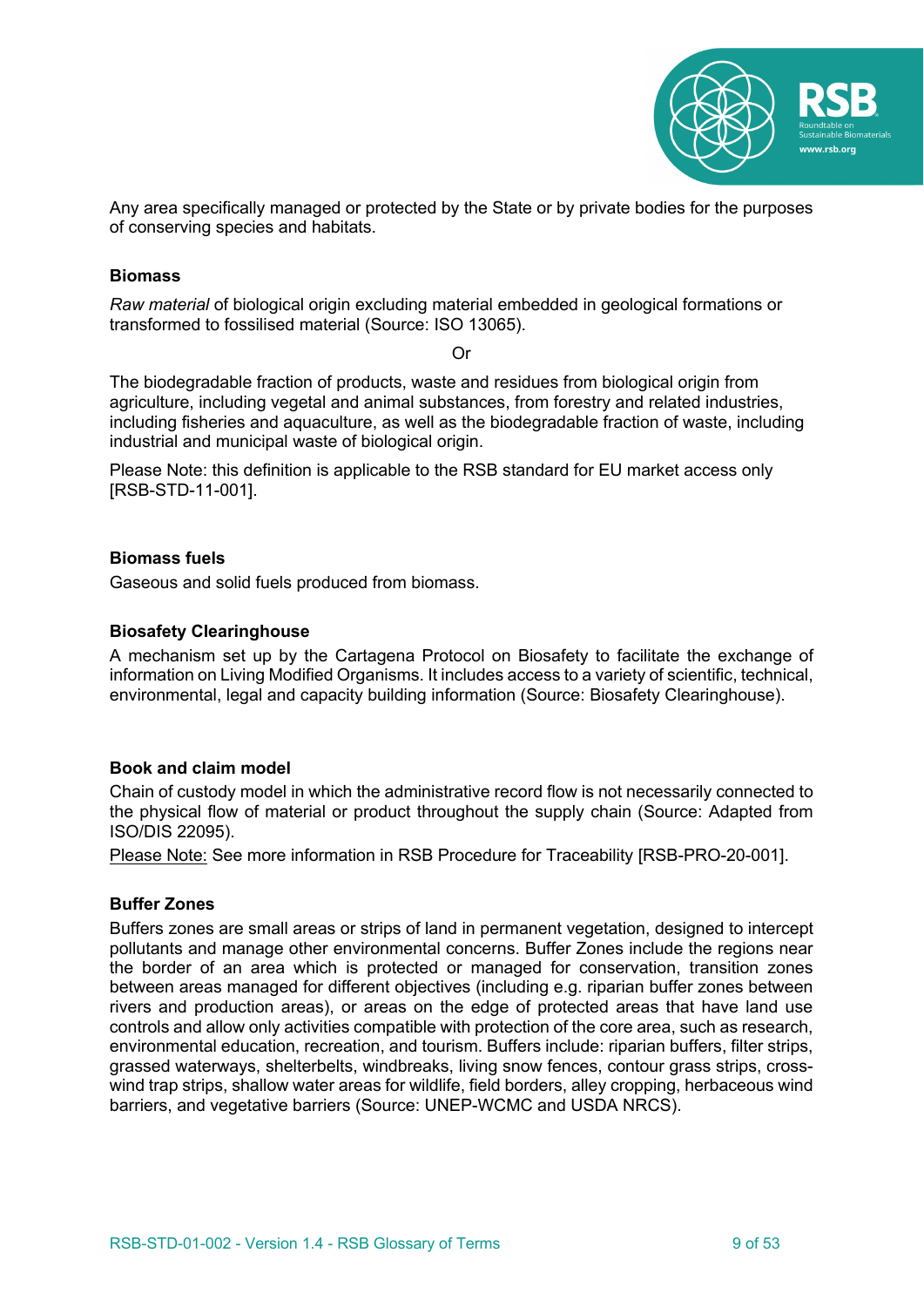

#### **Calculated values**

The greenhouse gas emission or emission saving for some or all of the steps of a specific production process calculated in accordance with the methodology as required by the RSB Principles & Criteria.

**C**

Please Note: In the EU RED context the term actual values is used

#### **Carbon Sequestration**

The process of removing carbon from the atmosphere and depositing it in a reservoir (Source: UNFCCC Glossary).

#### **Carbon Stock**

The absolute quantity of carbon held in a carbon pool(s) or reservoir at a specified time and expressed in tons of Carbon per hectare (t C/ha). It is converted to GHG emissions by multiplying t C/ha by 44/12 (the ratio of the molecular weight of CO2 to the molecular weight of carbon) to get t CO2/ha (based on GHG Protocol, Oct 2006).

#### **Cartagena Protocol**

A protocol on biosafety, focusing specifically on transboundary movement of any living modified organism resulting from modern biotechnology that may have adverse effect on the conservation and sustainable use of biological diversity. Its formal title is the 'Cartagena Protocol on Biosafety to the Convention on Biological Diversity' (Source: Cartagena Protocol).

#### **Catchment Area**

See watershed.

#### **Certificate code**

Numerical code issued by the certification body to uniquely identify each RSB certificate issued by the certification body, and three letter code to uniquely identify each sub-certificate.

#### **Certificate holder**

Participating operator which holds a valid RSB certificate.

#### **Certification**

Conformity evaluation. Process by which a body, that is known to be competent and credible, issues a certificate that a particular business or product will comply with a particular standard. The competence and credibility of the Certification Body is normally assured when it is accredited by an independent Accreditation Body.

#### **Certification decision**

Granting, maintaining, renewing, reinstating, refusing or withdrawing certification.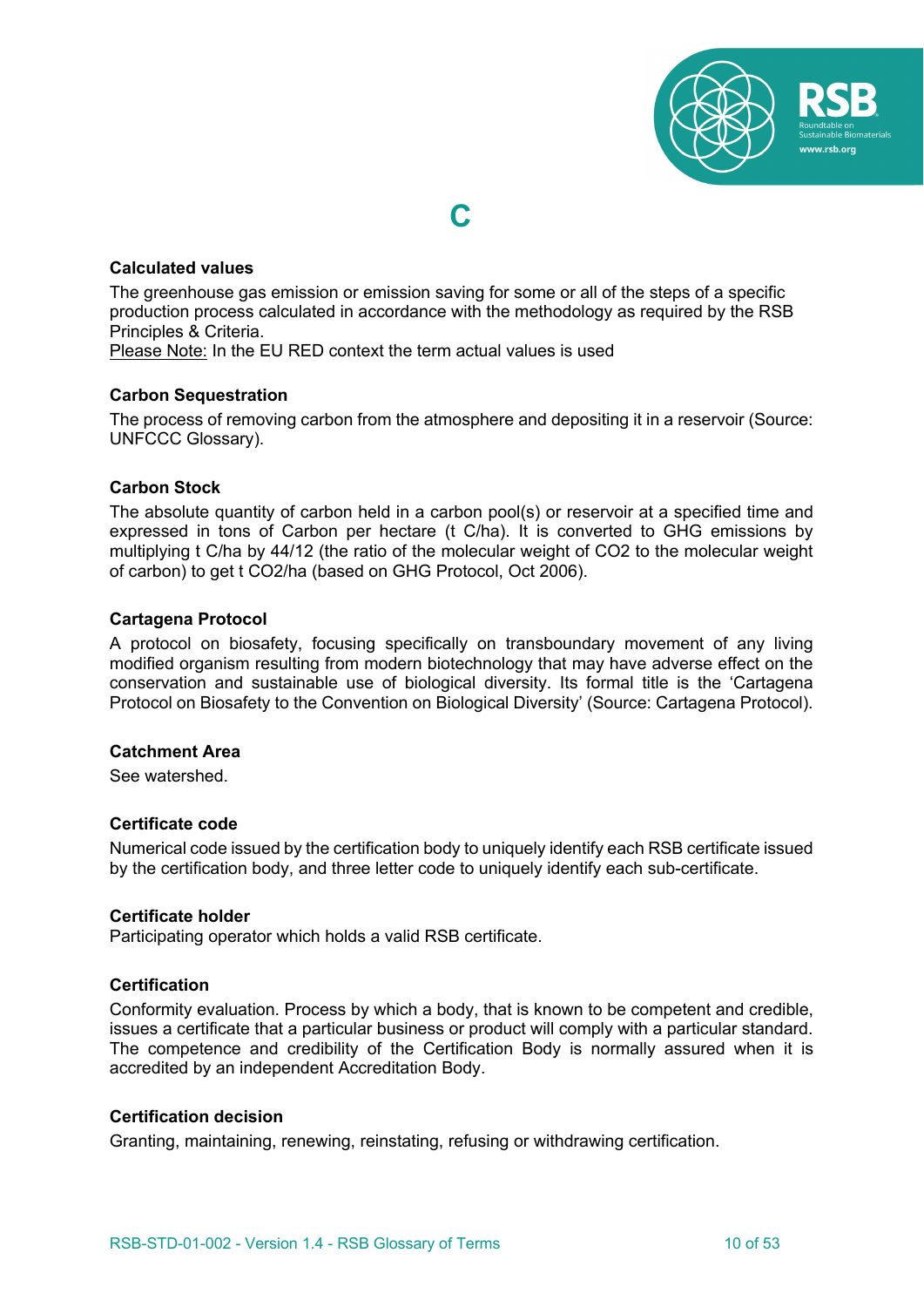

# **Certification decision entity**

The entity (e.g. person(s), group or committee, etc.) that is responsible for making certification decisions.

### **Certification documentation**

Documentation of the certification evaluation process, certification report, documentation of the review process, documentation of certification decision process, and a copy of the certificate if this is issued.

#### **Certification report**

Report on the certification evaluation process, certification evaluation findings and conclusions, and certification decision.

# **Certification scheme**

Certification system related to specified products, to which the same specified requirements, specific rules and procedures apply (Source: ISO/IEC 17065:2012).

Please note: RSB operates the following certification schemes:

- RSB Global
- RSB EU RED
- RSB ICAO CORSIA
- RSB Japan

# **Certification scope**

Identification of

- the product(s) for which the certification is granted;
- the sites and facilities that the certification is covering;
- the applicable certification scheme; and
- the standards and other normative document(s), including their date of publication, to which it is judged that the product(s) comply.

(Source: adapted from ISO/IEC 17065:2012 )

#### **Certification system**

Rules, procedures and management for carrying out certification (Source: ISO/IEC 17000:2004).

#### **Chain of custody**

Process by which inputs and outputs and associated information are transferred, monitored and controlled as they move through each step in the relevant supply chain (Source: ISO/DIS 22095).

#### **Chain of custody system**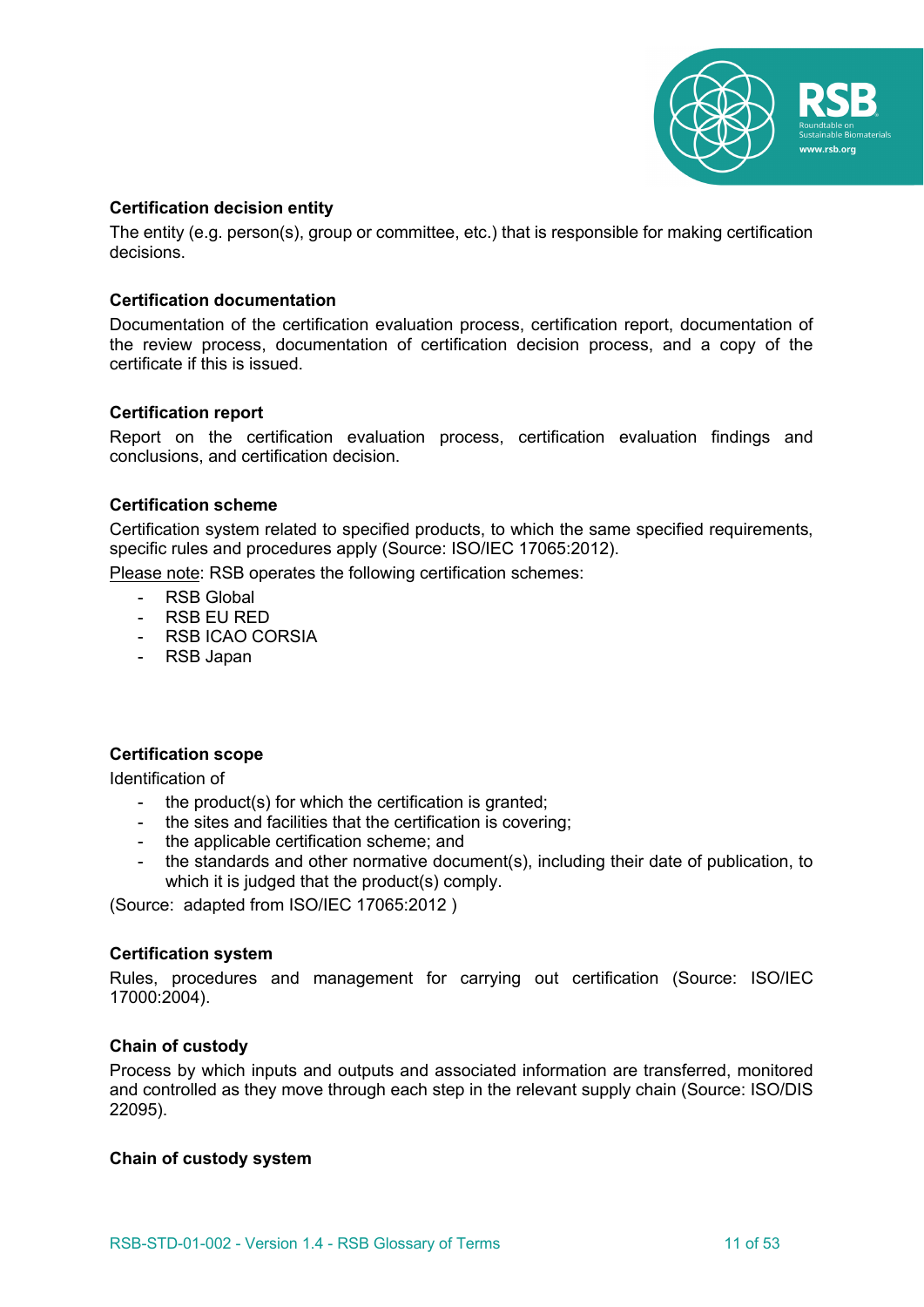

Set of measures designed to implement a Chain of Custody, including documentation of these measures (Source: ISO/DIS 22095).

# **Change in Carbon Stock**

The change in carbon stocks between two-time periods for the baseline and the project activity per unit of land area (t C/ha).

#### **Change in Management Practice**

Any change in crop type, inputs or tillage regime which impacts on local biodiversity, except changes from an annual crop to another annual crop.

#### **Child Labour**

Work that deprives children of their childhood, their potential and their dignity, and that is harmful to their physical and mental development (Source: ISO 13065:2015).

#### **Cogeneration**

The generation of electricity and the capture and use of otherwise wasted heat energy byproducts. Cogeneration is also referred to as a combined heat and power (CHP) system.

#### **Collective agreements**

Legal contracts between employers (or employer associations) and trade unions, which act as bargaining agents for units of workers. Their provisions govern terms and condition of employment, as well as the settlement of disputes internally between parties.

#### **Collective bargaining**

The process of negotiations which take place between an employer, a group of employers or one or more employers' organizations, on the one hand, and one or more workers' organisations, on the other, for: a) determining working conditions and terms of employment; and/or (b) regulating relations between employers and workers; and/or (c) regulating relations between employers or their organisations and a workers' organisation or workers' organisations (Source: ILO C154 Collective Bargaining Convention, 1981).

#### **Community**

Refers to a community in a particular place, where local people share common concern around local facilities, services and environment.

#### **Competence**

Ability to apply knowledge and skills to achieve intended results (Source: ISO 19011:2011).

#### **Competent authority (or delegated competent authority)**

Most countries require ESIA's to be undertaken when new developments that are expected to have significant impacts are considered for authorisation. In these countries, the ESIA regulations usually delegate specific competent authorities (i.e., a particular government department or minister) to manage and review the ESIA processes and make the decision on whether the proposed development should be authorised or not, and under what conditions.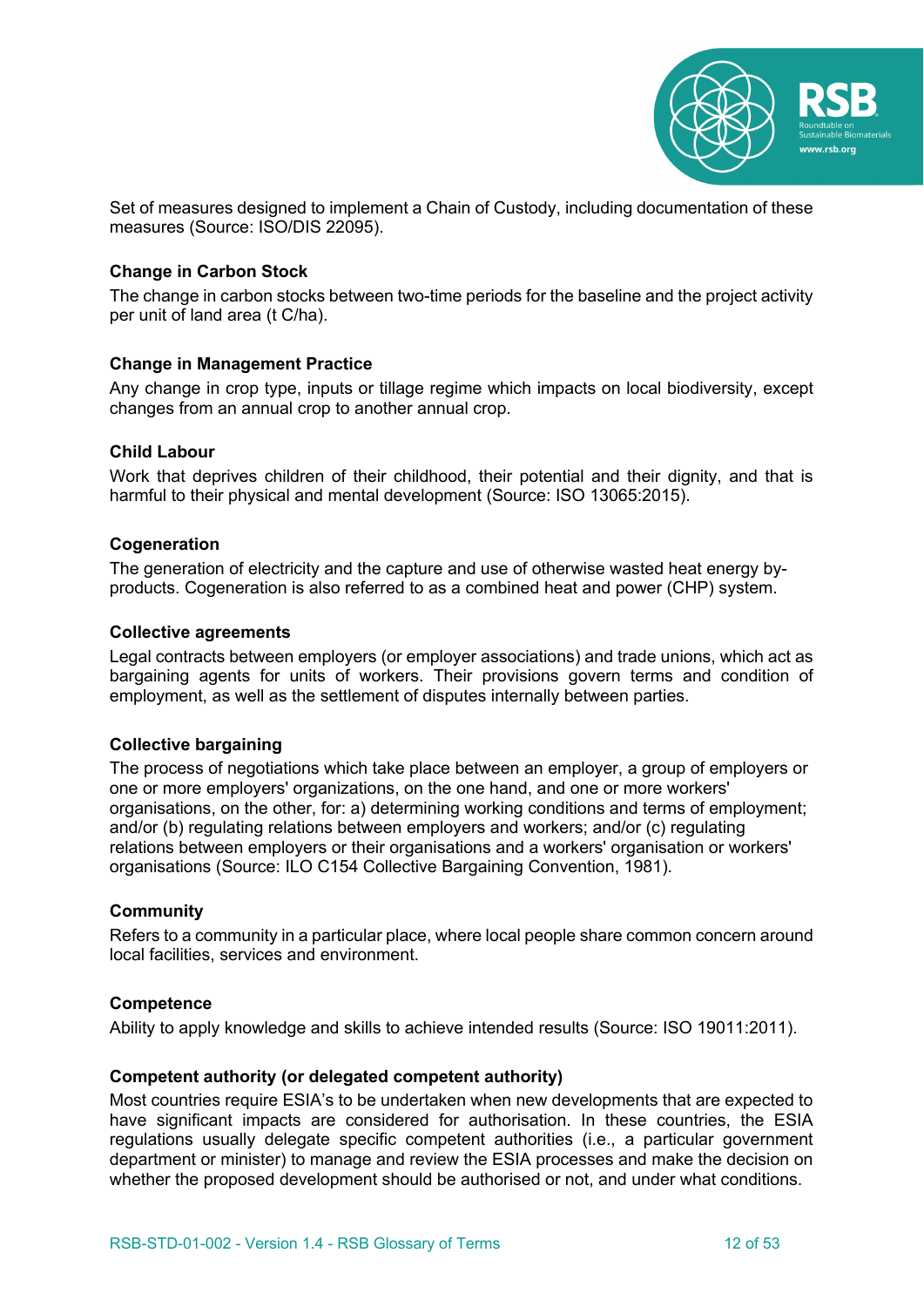

### **Conflict Management**

A process of managing conflicts (or the potential for conflicts) through an open and inclusive process of stakeholder engagement aimed at building consensus and ensuring that all agreements are based on the principle of "Free, Prior and Informed Consent".

# **Connectivity (of Habitats)**

Landscape connectivity is an ecological description of the degree to which the landscape facilitates or impedes movement between resource patches. Increased connectivity between habitats may be provided by continuous biological corridors, habitat 'stepping stones', or a mosaic of suitable patches.

#### **Consensus**

Consensus is an agreement between all stakeholders that arises out of a collaborative effort to find a solution that addresses the interests of all the stakeholders. Consensus, in the RSB standard is defined as absence of sustained opposition. In cases where it is not possible to obtain unanimity (complete agreement), 'overwhelming agreement' should be considered the objective.

#### **Conservation Value**

Biological, ecological, social or cultural features of a delineated area, which justify the implementation of conservation measures, e.g., biodiversity.

#### **Constituent**

Entity of person involved in the RSB certification systems.

#### **Contained**

Limited contact with the general population and the environment, for any activity in which micro-organisms are genetically modified, cultured, stored, transported, destroyed, disposed of or used in any other way.

### **Content ratio accounting of product**

Tracking model in which the RSB compliant physical product is not separated from and may be mixed with physical product not compliant with RSB standards. The documentation associated with the RSB compliant physical product refers to the mix of RSB compliant and non-compliant product. It usually references the content of RSB compliant products in the mix of RSB compliant and non-compliant product as a percentage of total mix. The content of RSB compliant products in the mix of RSB compliant and non-compliant product is often calculated as an average content over a specific reporting period.

The details of the tracking model "content ratio accounting of product" are prescribed in the RSB Standard for Traceability of Certified Material (chain of custody) [RSB-STD-20-001].

#### **Continuous Improvement**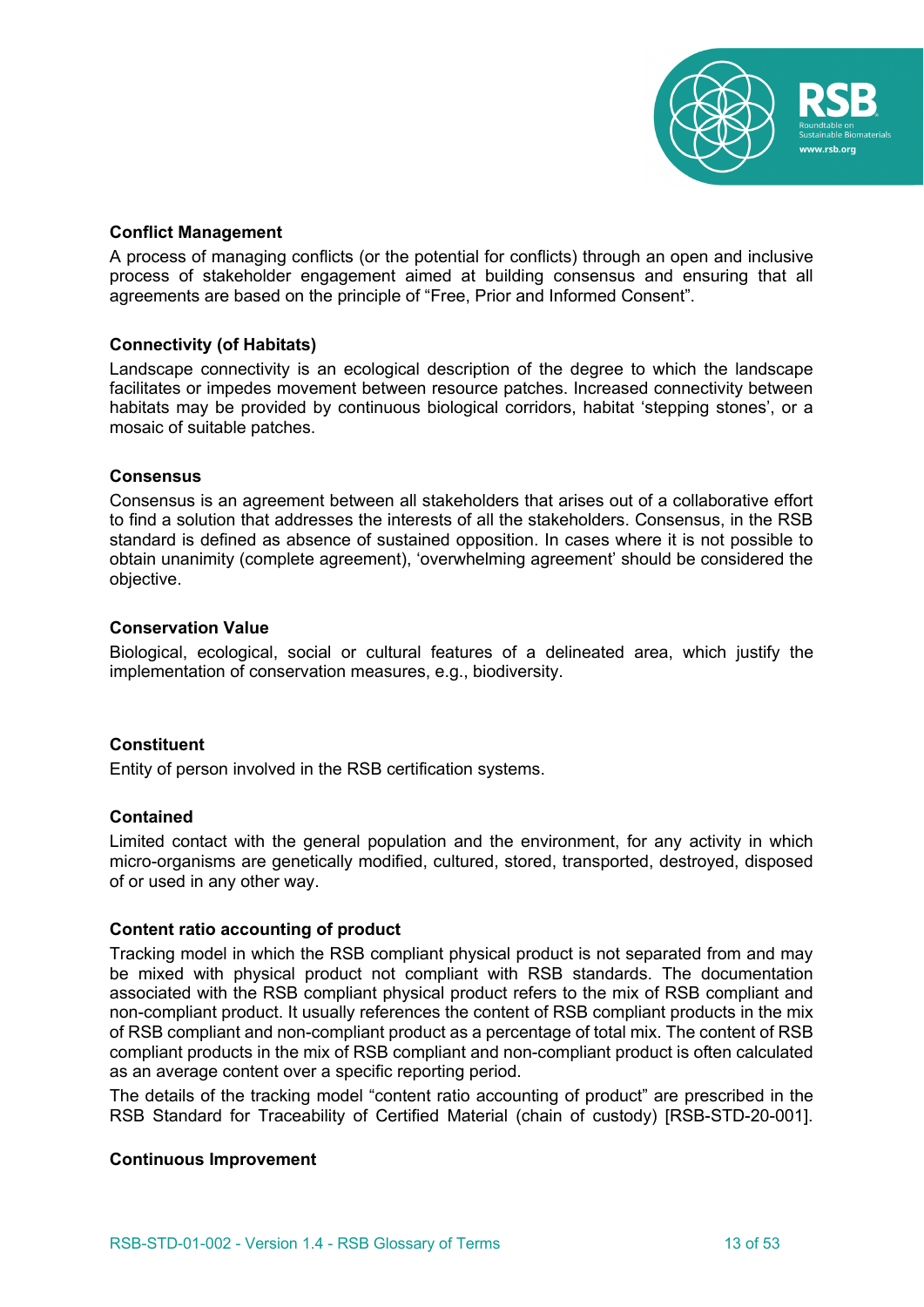

A structured measurement driven process that continually reviews and improves performance.

#### **Contractor**

Organisations/individuals contracted by the operator to carry out specific tasks that are an integral part of the biofuel production process and are carried out on the site of the operation subject to these standards.

#### **Conversion of land**

The removal of the majority of standing natural/semi natural vegetation from a defined parcel of land, followed by establishment of substantially different vegetation composition.

# **Conversion of a product**

Transformation of a product in an internal processing step into a new product with new product characteristics which differ from those of the original product entering the internal processing step.

# **Conversion factor**

The relation between product entering and product leaving an internal processing step .

#### **Cooperative**

Jointly owned enterprise carrying out purchasing, distribution, management, or other activities on behalf of its members, not for profit but benefits for members of combined rather than individual efforts and resources.

#### **Co-product**

Any of two or more products coming from the same unit process or production system (Source: EN-ISO 14040:2006).

#### **Crop**

Vegetable biological organism used for biomass production and the biomass produced based on this plant.

#### **Critical Aquifer Recharge Area**

Areas deemed necessary to provide adequate recharge and protection to aquifers. (Source: Washington State of Ecology). An aquifer recharge area is considered critical whenever there is a high risk that any operation occurring over this area systematically and irreversibly contaminates the aquifer.

#### **Crop rotation**

The practice of alternating the annual crops grown on a specific field in a planned pattern or sequence in successive crop years so that crops of the same species or family are not grown without interruption on the same field. Perennial cropping systems employ means such as alley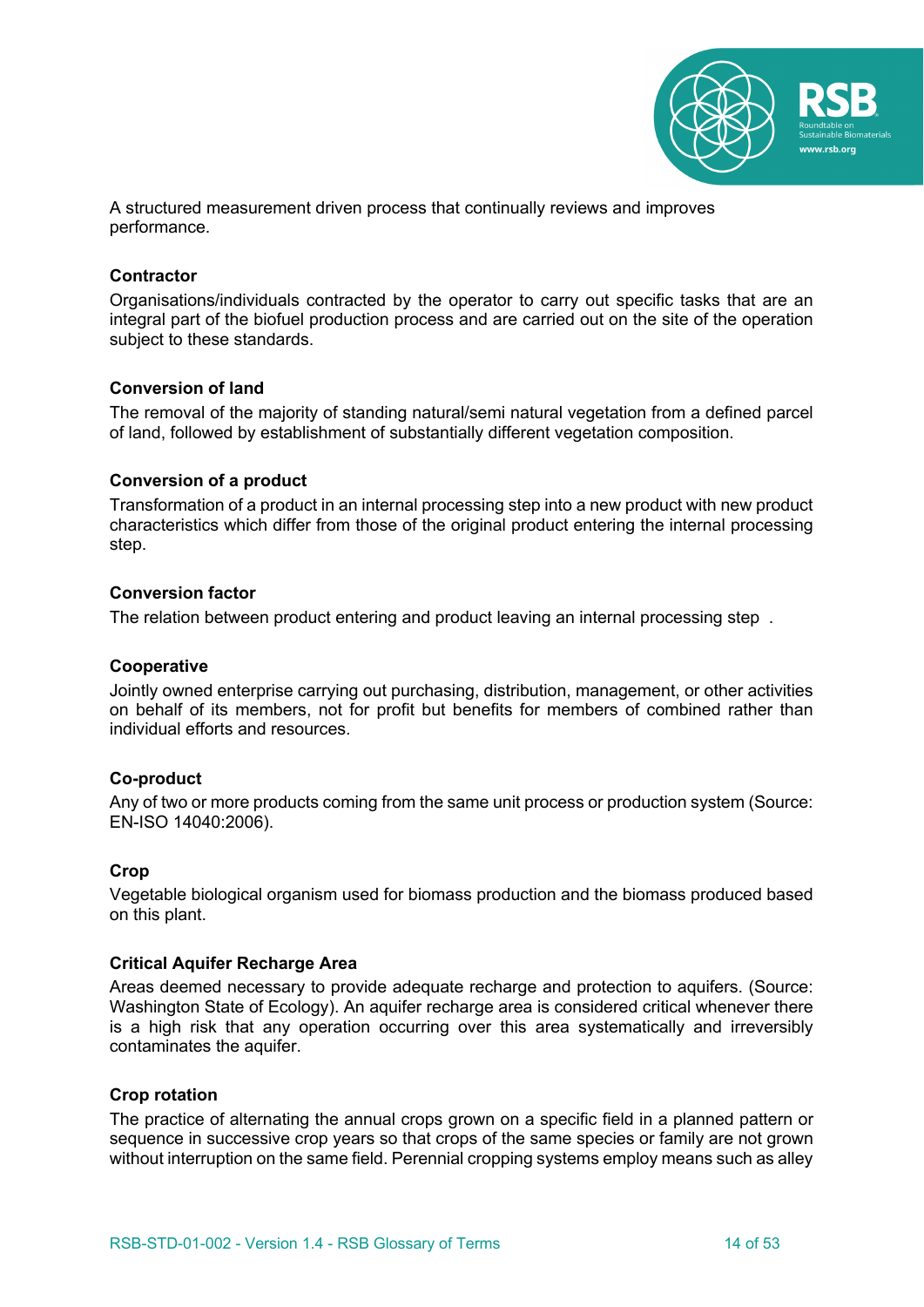

cropping, intercropping, and hedgerows to introduce biological diversity in lieu of crop rotation (Source: US Department of Agriculture).

#### **Cultivation**

Agricultural or farming activities involving intensive practices such as land-use change, intensive tillage, heavy machinery and/or the use of chemical inputs. This definition does not include extensive or shifting cultivation.

#### **Cultural Heritage Sites**

Places that are considered by the local population to be culturally significant or sacred sites. These could include burial sites or sacred trees, pools or other places that are used for traditional cultural ceremonies or activities. They could also include historic buildings/structures.

#### **Cumulative Impacts**

Indirect impacts or impacts/effects that amount to "...changes to the environment that are caused by an action in combination with other past, present and future human actions" (Hegmann et al. 1999).

#### **Customary right**

Water right conferred on the user through traditional or customary law or practice.

#### **Customer**

Individual, company or other legal entity receiving products, goods or services from an operator.

#### **Cut-off Date**

Deadline in time, after which full compliance with the requirements is requested.

# **D**

#### **Decent Work**

Work that is productive and delivers a fair income, security in the workplace and social protection for families, better prospects for personal development, social integration and selfreliance, freedom for people to express their concerns, organise and participate in the decisions that affect their lives and equality of opportunity and treatment for all women and men (Source: ILO).

#### **Default value**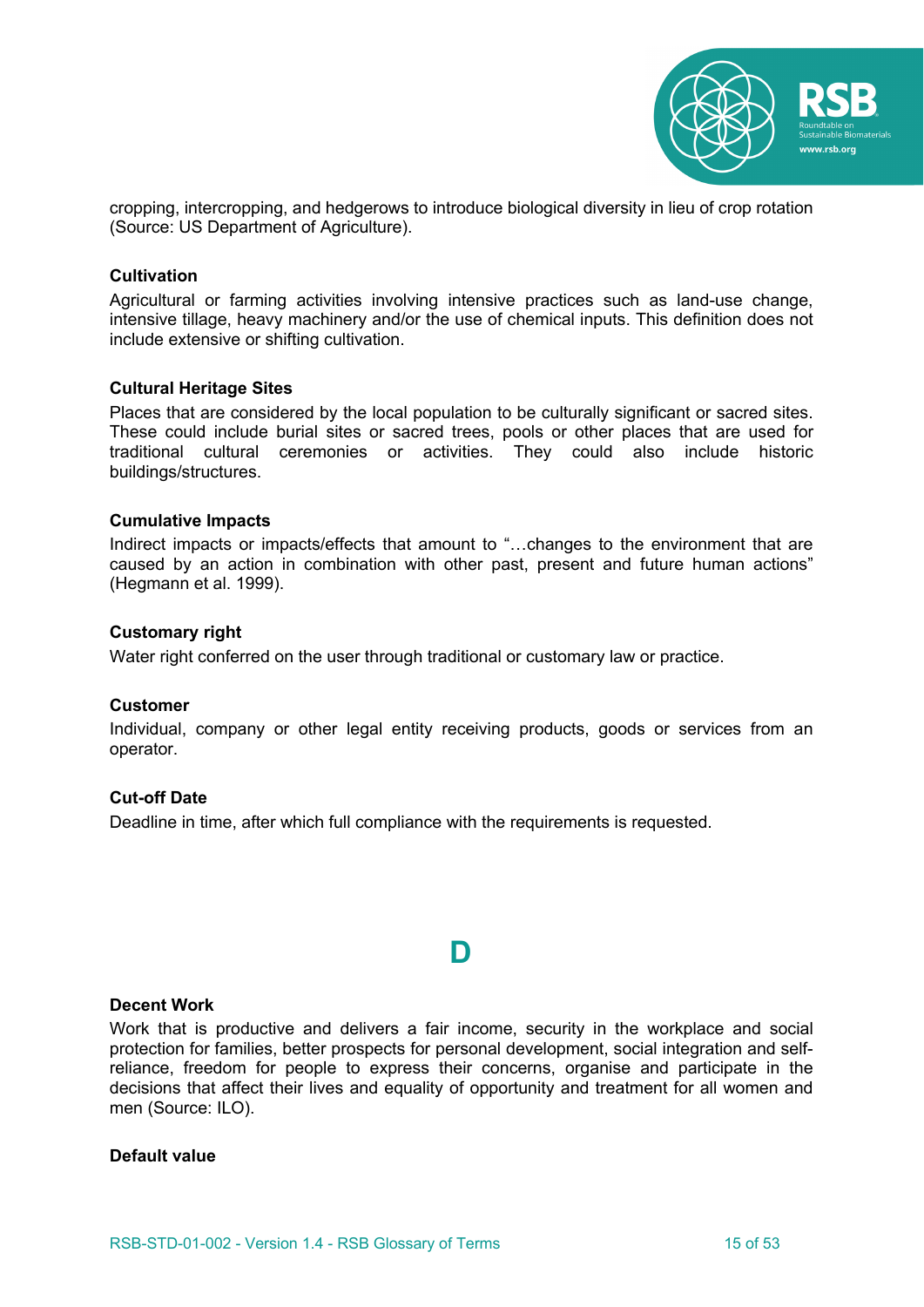

A value derived from a typical value by the application of pre-determined factors and that may, under certain circumstances be used in place of an actual (calculated) value.

#### **Dioxins**

A family of compounds known chemically as dibenzo-p-dioxins. Concern about them arises from their potential toxicity as contaminants in commercial products. Tests on laboratory animals indicate that it is one of the more toxic anthropogenic compounds (Source: US EPA).

#### **Direct Impacts**

Impacts that can be directly linked to a specific project activities or components.

#### **Direct Planting**

No-till planting. Crop production system in which the soil is left undisturbed from harvest to planting. At the time of planting, a narrow strip up to 1/3 as wide as the space between planted rows (strips may involve only residue disturbance or may include soil disturbance) is engaged by a specially equipped planter (Source: US EPA).

#### **Discrimination**

Any distinction, exclusion or preference made on the basis of race, color, sex, religion, political opinion, national extraction or social origin, which has the effect of nullifying or impairing equality of opportunity or treatment in employment or occupation (Source: ILO Convention 111).

#### **Dispute**

Disagreement about an aspect of the implementation of the RSB standards and/or RSB certification systems raised by a person or an entity to a constituent of the RSB certification systems. A dispute includes complaints and appeals and any other form of raising disagreement and any aspect thereof.

#### **Dispute resolution proceedings**

Process for timely, comprehensive, consistent, transparent, effective and satisfactory resolution of disputes and any aspect thereof.

#### **Dispute resolution systems**

Procedures, personnel, decision-making structures, and other undertakings established by a constituent of the RSB certification systems to address and resolve disputes raised in relation to any aspect of the implementation of the RSB standards and/or RSB certification systems.

# **E**

**Ecological Corridors**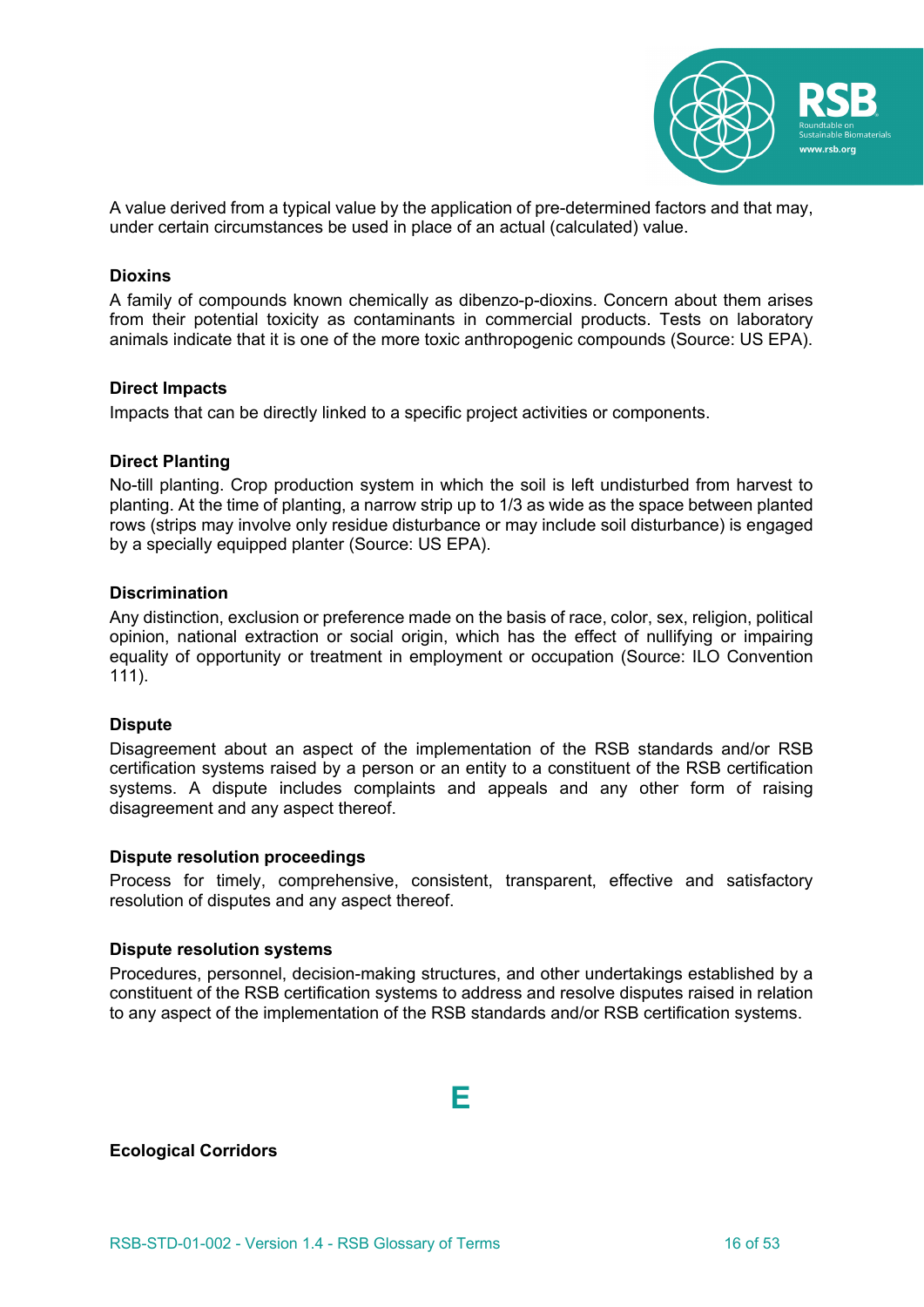

A continuous strip of land or water that differs from the adjacent landscape on both sides, and allows movement of individuals and ecological processes between two or more habitat areas (Sanderson et al. 2003). Biological corridors help establish connectivity within biodiversity conservation corridors.

# **Ecological Process**

Any process characteristic of biotic communities. Ecological processes include vital functions such as decomposition, production, nutrient cycling, and fluxes of nutrients and energy.

#### **Ecological Reserve**

Ecological Flow. The amount of water flowing in a river that is needed to maintain ecological functions and natural habitats.

# **Ecosystem Functions**

Characteristic processes of an ecosystem, such as decomposition, production, nutrient cycling, and fluxes of nutrients and energy, which result from interactions between organisms and the physical environment, and which ensure that the integrity of the ecosystem is maintained (Source: based on Millennium Ecosystem Assessment).

#### **Ecosystem Services**

The benefits people obtain from ecosystems. These include provisioning services such as food and water; regulating services such as flood and disease control; cultural services such as spiritual, recreational, and cultural benefits; and supporting services such as nutrient cycling that maintain the conditions for life on Earth. The concept ''ecosystem goods and services'' is synonymous with ecosystem services (Source: Millennium Ecosystem Assessment) The ecosystem services considered may include (but not be limited to) • Water quality and quantity regulation• Soil protection especially with reference to erosion control• Protection from fire and wind • Maintenance of a supply of natural goods (e.g. non-timber forest products) to local populations who have identified such goods as important to their livelihood.

#### **Effective date**

Date when a standard becomes effective and binding for the RSB, its members and constituents and the RSB Certification Systems and its constituents.

#### **Effluent**

Liquid waste product (whether treated or untreated) from an industrial process or human activity that is discharged into the environment (Source: UN).

# **Emission Control Plan**

A plan defining actions and activities for emission limitations or reductions and compliance schedules, for the control of pollutants (Source: Massachusetts Government).

#### **Employee**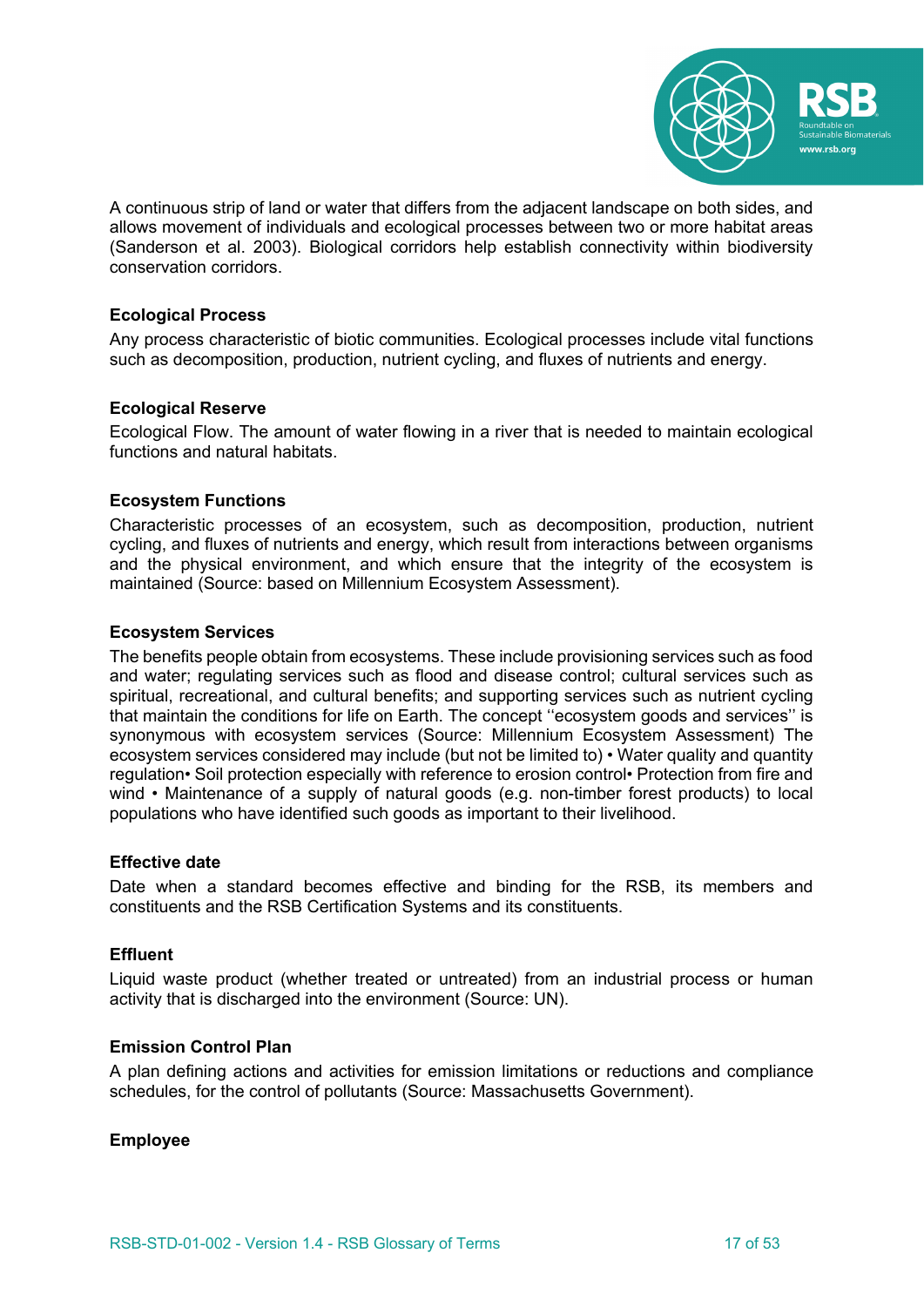

Worker holding an explicit or implicit employment contract which gives him or her a basic remuneration which is not directly dependent upon the revenue of the unit for which he or she works (Source: ILO Thesaurus).

### **End-of-life product**

Material with low economic value that the holder discards or intends or is required to discard and that was not primarily produced or intended for the production of advanced fuels or advanced products and has reached the end of its intended supply chain, as it has been consumed, used, spoiled etc.

# **Endangered Species**

Threatened species in the IUCN Red List i.e. species that face a high (vulnerable species), very high (endangered species), or extremely high (critically endangered species) risk of extinction in the wild (see below).

# **Endemic**

A species or higher taxonomic unit found only within a specific area (Source Millennium Assessment).

#### **Endemism**

The fraction of species (or a higher taxonomic unit) that is endemic relative to the total number of species found in a specific area (Source: Millennium Assessment).

#### **Environmental and Social Impact Assessment (ESIA)**

The process of identifying, predicting, evaluating and mitigating the biophysical, social, and other relevant effects of development proposals prior to major decisions being taken that is informed by a comprehensive stakeholder engagement process .

#### **Environmental and Social Management Plan (ESMP)**

An ESMP is a management plan for the proposed operation that indicates how the project will be managed to ensure compliance with the RSB principles and criteria. Such a plan will include all the mitigation measures and monitoring proposals developed as part of the specialist impact assessment process and through consultation with interested and affected parties .

#### **ESIA Practitioner**

A person and/or organisation that is contracted by the proponent to undertake a specialist impact assessment.

#### **EU RED Certified Material**

Eligible material certified by any national or voluntary scheme recognised by the European Commission other than RSB. EU RED Certified Material may be handled by an RSB certified Participating Operator and forwarded with an "EU RED Compliant" on-product claim, following RSB EU RED Procedure on Communication and Claims [RSB-PRO-11-001-50- 001].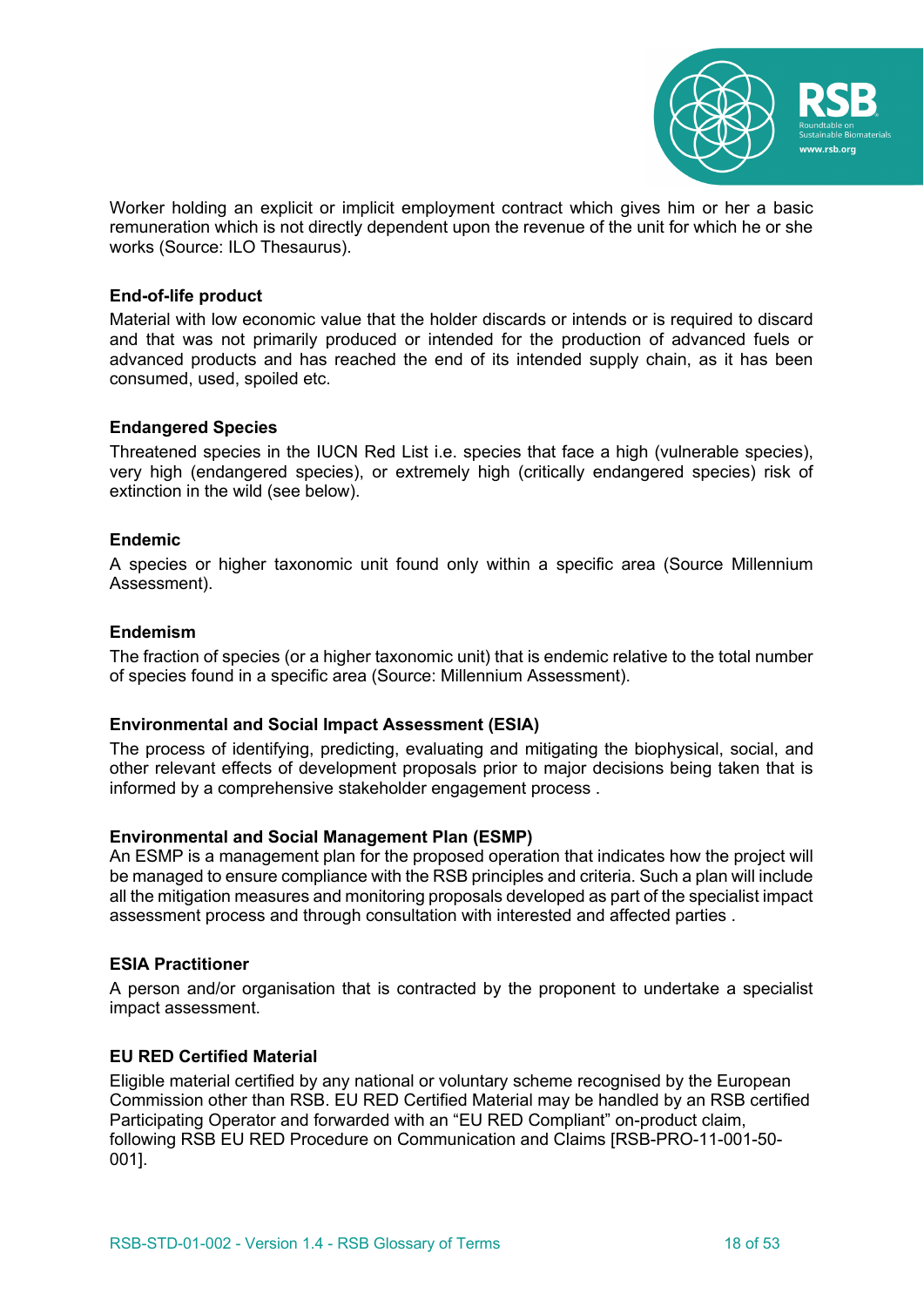

# **EU compliance claim**

Communication of compliance with the requirements of the RED as detailed in the RSB Procedure on Communication and Claims [RSB-PRO-50-001].

# **EU Fuel Quality Directive**

Directive 98/70/EC of the European Parliament and of the Council of 13 October 1998 relating to the quality of petrol and diesel fuels and amending Council Directive 93/12/EEC,

and

Directive 2009/30/EC of the European Parliament and of the Council of 23 April 2009 amending Directive 98/70/EC as regards the specification of petrol, diesel and gas-oil and introducing a mechanism to monitor and reduce greenhouse gas emissions and amending Council Directive 1999/32/EC as regards the specification of fuel used by inland waterway vessels and repealing Directive 93/12/EEC,

#### and

Directive (EU) 2015/1513 of the European Parliament and of the Council of 9 September 2015 amending Directive 98/70/EC relating to the quality of petrol and diesel fuels,

and

any and all amendments, changes, communications, decisions and other actions thereto by the duly authorised representatives of the European Commission.

#### **EU RED**

Directive 2009/28/EC of the European Parliament and of the Council of 23 April 2009 on the promotion of the use of energy from renewable sources and amending and subsequently repealing Directives 2001/77/EC and 2003/30/EC ("Renewable Energy Directive"),

and

Directive (EU) 2015/1513 of the European Parliament and of the Council of 9 September amending Directive 2009/28/EC on the promotion of the use of energy from renewable sources,

and

any and all amendments, changes, communications, decisions and other actions thereto by the duly authorised representatives of the European Commission.

#### **EU sustainability criteria for Biofuels**

Mandatory production criteria for biofuels/bioliquids, as defined in the Renewable Energy Directive.

#### **Eutrophication**

The process by which a body of water (often shallow) becomes (either naturally or by pollution) rich in dissolved nutrients (most often nitrates and phosphates) with a deficiency in dissolved oxygen, mostly due to algae growth (Source: IPCC).

#### **Evaluation**

Systematic examination of the extent to which a product or process fulfils specified requirements. In the context of the RSB certification systems evaluation refers to the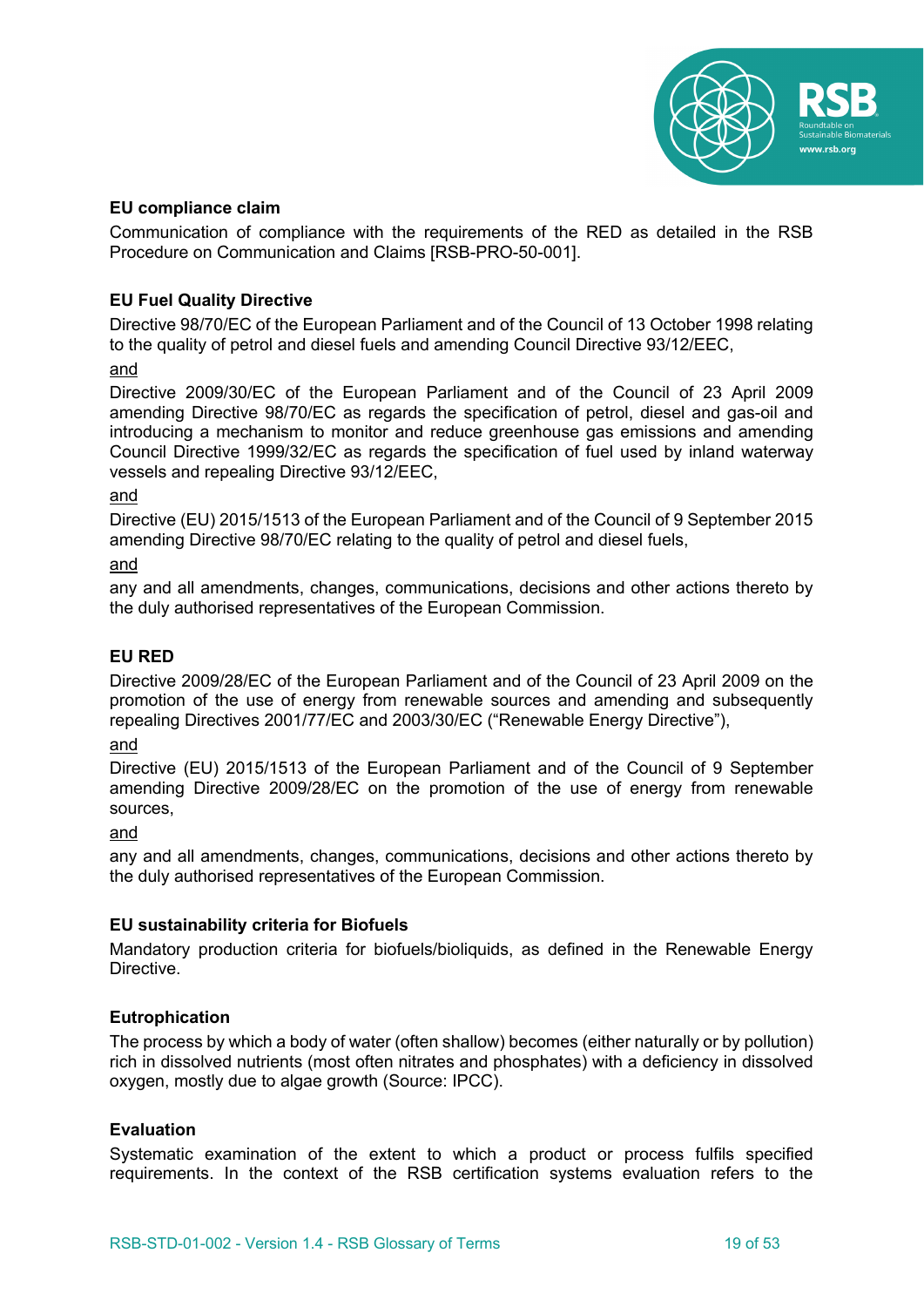

systematic examination against the applicable requirements of the RSB principles & criteria and the RSB standards.

# **Existing biomass production standards**

Biomass production standards set by another independent standard setting organisation.

# **Extent of the audit**

Evaluation activities needed to conduct and conclude the evaluation of a participating operators.

#### **External standards**

Standards set by another independent standard setting organisation.

#### **Facilitation**

Engagement in activities aimed at making it possible for stakeholders to participate meaningfully in the impact assessment process or other consultation or decision-making process.

**F**

#### **Family Farm**

Farm with no hired manager where the family provides most of labour (Source: RTRS).

#### **Family Labour**

Labour performed by the family living at a farm.

#### **Feedstock**

Biomass product resulting from primary production.

#### **Field audit**

Onsite audit. Evaluation of a participating operator for compliance with the RSB standards and the RSB certification systems at the operations, sites and facilities of the participating operator.

#### **Final processor**

Operator that conducts the final processing steps from biomass raw material to biofuels/bioliquids/biomaterials in the value chain.

# **First Collector**

Operator that receives end-of-life-products, by-products or production residues from points of origin.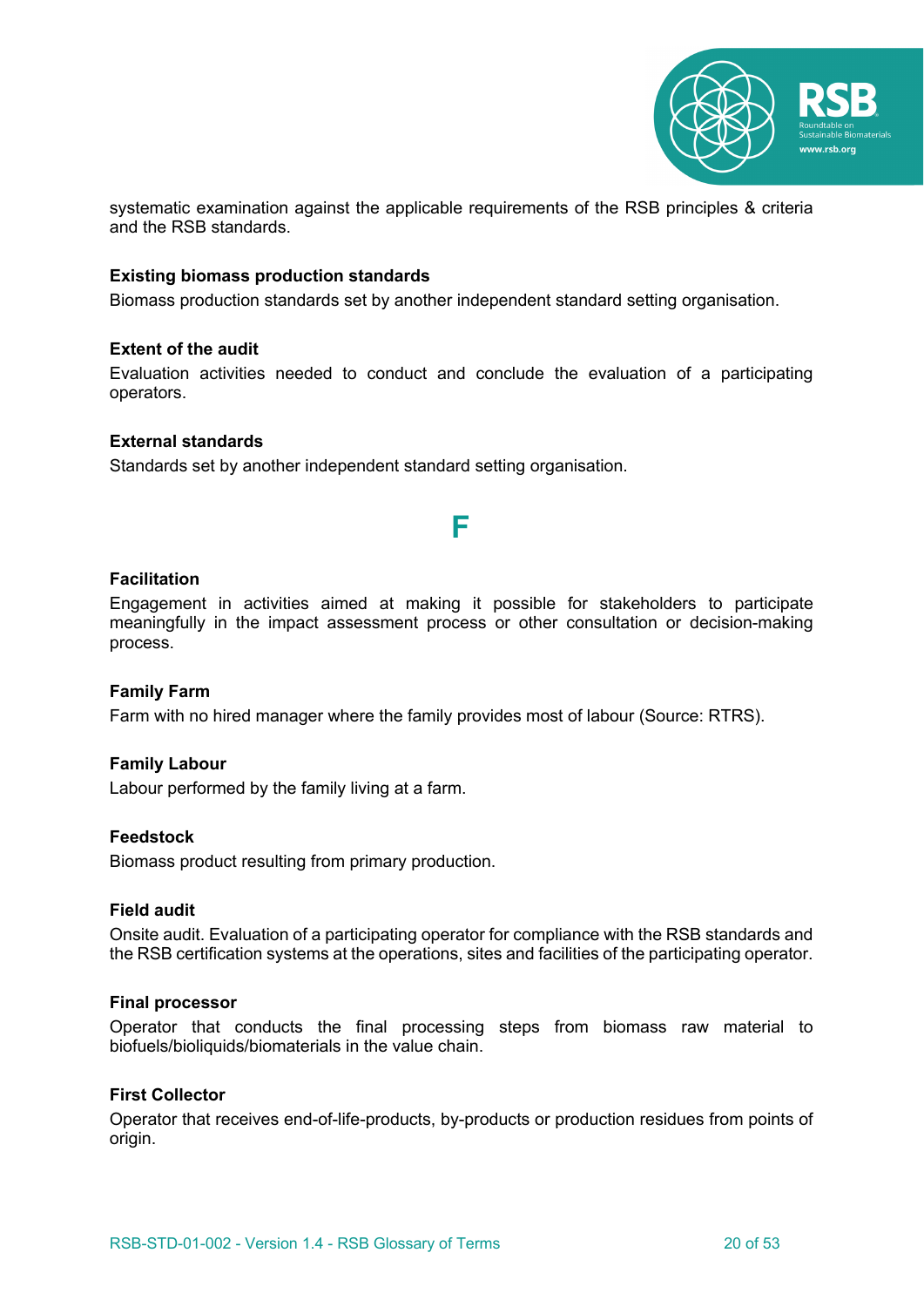

# **Food Access**

Access by individuals to adequate resources (entitlements) for acquiring appropriate foods for a nutritious diet. Entitlements are defined as the set of all commodity bundles over which a person can establish command given the legal, political, economic and social arrangements of the community in which they live (including traditional rights such as access to common resources) (Source: FAO 2009), e.g. total household expenditure level, current level of food in store, frequency of rice purchase [Source: The Cramer Commission 2007].

# **Food and feed crops**

Starch-rich crops, sugar crops or oil crops produced on agricultural land as a main crop excluding residues, waste or ligno-cellulosic material and intermediate crops, such as catch crops and cover crops, provided that the use of such intermediate crops does not trigger demand for additional land.

Please Note: this definition is applicable to the RSB standard for EU market access only [RSB-STD-11-001].

# **Food By-Products**

Food by-products are non-essential components of whole foods or other products, edible or inedible by human beings and/or animals, which may be isolated or removed in the course of post-harvest processing or other processing steps (Source: Kimetrica 2009).

#### **Food Insecurity**

Food insecurity exists when people are undernourished as a result of the physical unavailability of food, their lack of social or economic access to adequate food, and/or inadequate food utilisation. Food-insecure people are those individuals whose food intake falls below their minimum calorie (energy) requirements, as well as those who exhibit physical symptoms caused by energy and nutrient deficiencies resulting from an inadequate or unbalanced diet or from the body's inability to use food effectively because of infection or disease. An alternative view would define the concept of food insecurity as referring only to the consequence of inadequate consumption of nutritious food, considering the physiological utilisation of food by the body as being within the domain of nutrition and health.

Food insecurity is a complex phenomenon, attributable to a range of factors that vary in importance across regions, countries and social groups, as well as over time. These factors can be grouped in four clusters representing the following four areas of potential vulnerability:

- the socio-economic and political environment;
- the performance of the food economy;
- care practices; and
- health and sanitation.

(Source: FAO 2009)

#### **Food Security**

Food security exists when all people, at all times, have physical and economic access to sufficient, safe and nutritious food that meets their dietary needs and food preferences for an active and healthy life (Source: World Food Summit 1996).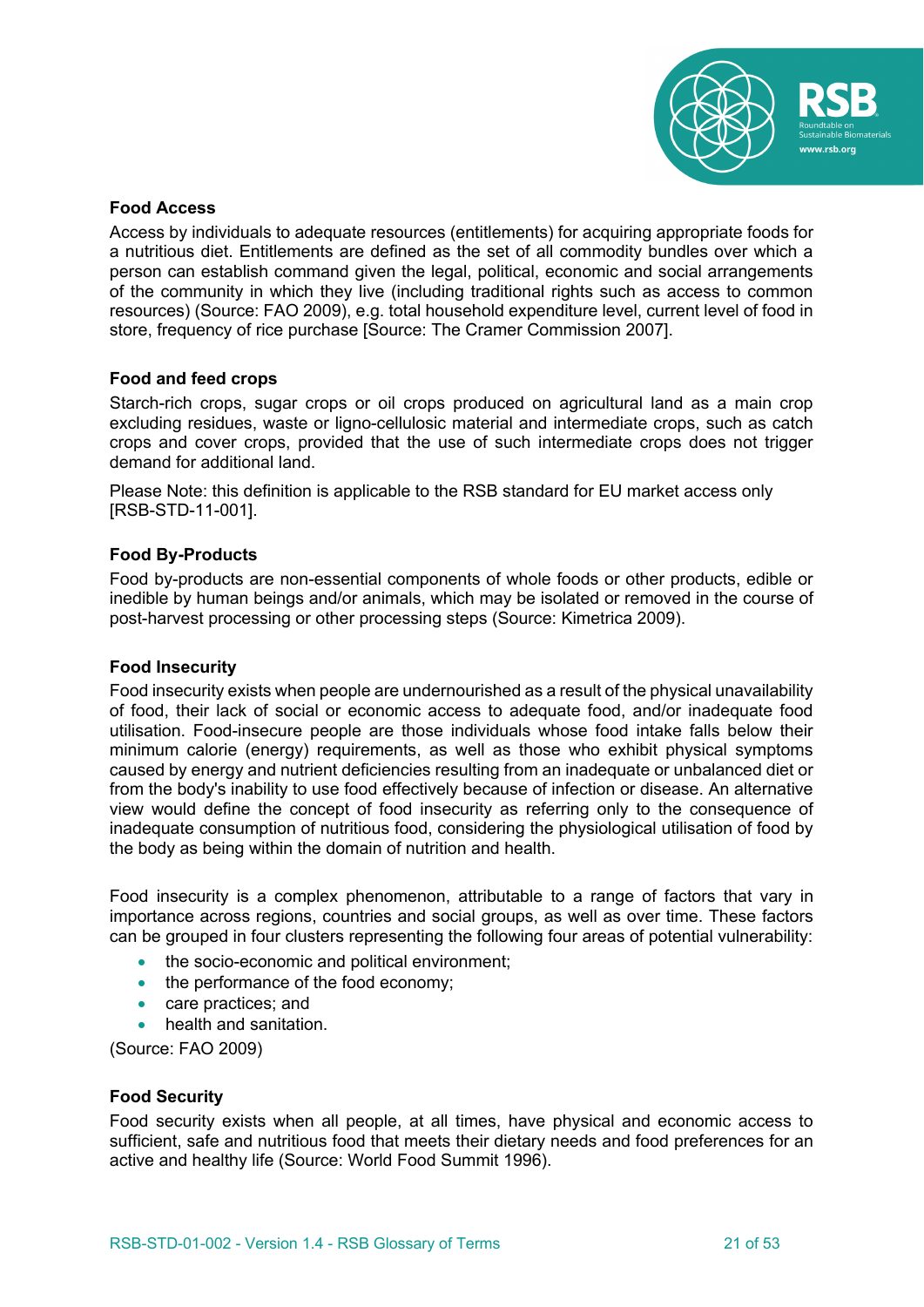

# **Food Stability**

To be food secure, a population, household or individual must have access to adequate food at all times. They should not risk losing access to food as a consequence of sudden shocks (e.g. an economic or climatic crisis) or cyclical events (e.g. seasonal food insecurity). The concept of stability can therefore refer to both the availability and access dimensions of food security (Source: FAO 2009).

# **Forced Labour (incl. "Slave Labour")**

All work or service that a person has not offered to do voluntarily and is made to do under the threat of punishment or retaliation, or is demanded as a means of repayment of debt (Source: ILO, SA 8000, RTRS).

# **Forest**

Land spanning more than 0,5 ha with trees higher than 5 m and a canopy cover of more than 10 percent of trees able to reach these thresholds *in situ*, not including land that is predominantly under agricultural or urban land use (Source: FAO).

# **Forest biomass**

Biomass produced from forestry.

#### **Forest regeneration**

The re-establishment of a forest stand by natural or artificial means following the removal of the previous stand by felling or as a result of natural causes, including fire or storm.

# **Formal and Customary Water Rights**

Rights given either through license of national/local authorities or by prior rights or customs.

#### **Forwarding certified material**

Refers to the transfer of legal and physical control of RSB certified material to the next operator in the supply chain.

#### **Forwarding certified material time of**

The time of forwarding of certified material refers to the time when direct or indirect legal and physical control was forwarded to the customer.

#### **Fossil Baseline**

Lifecycle GHG emissions of the fossil comparator (e.g. fossil fuel) determined for a given (baseline) date.

#### **Fragmentation (of Habitats)**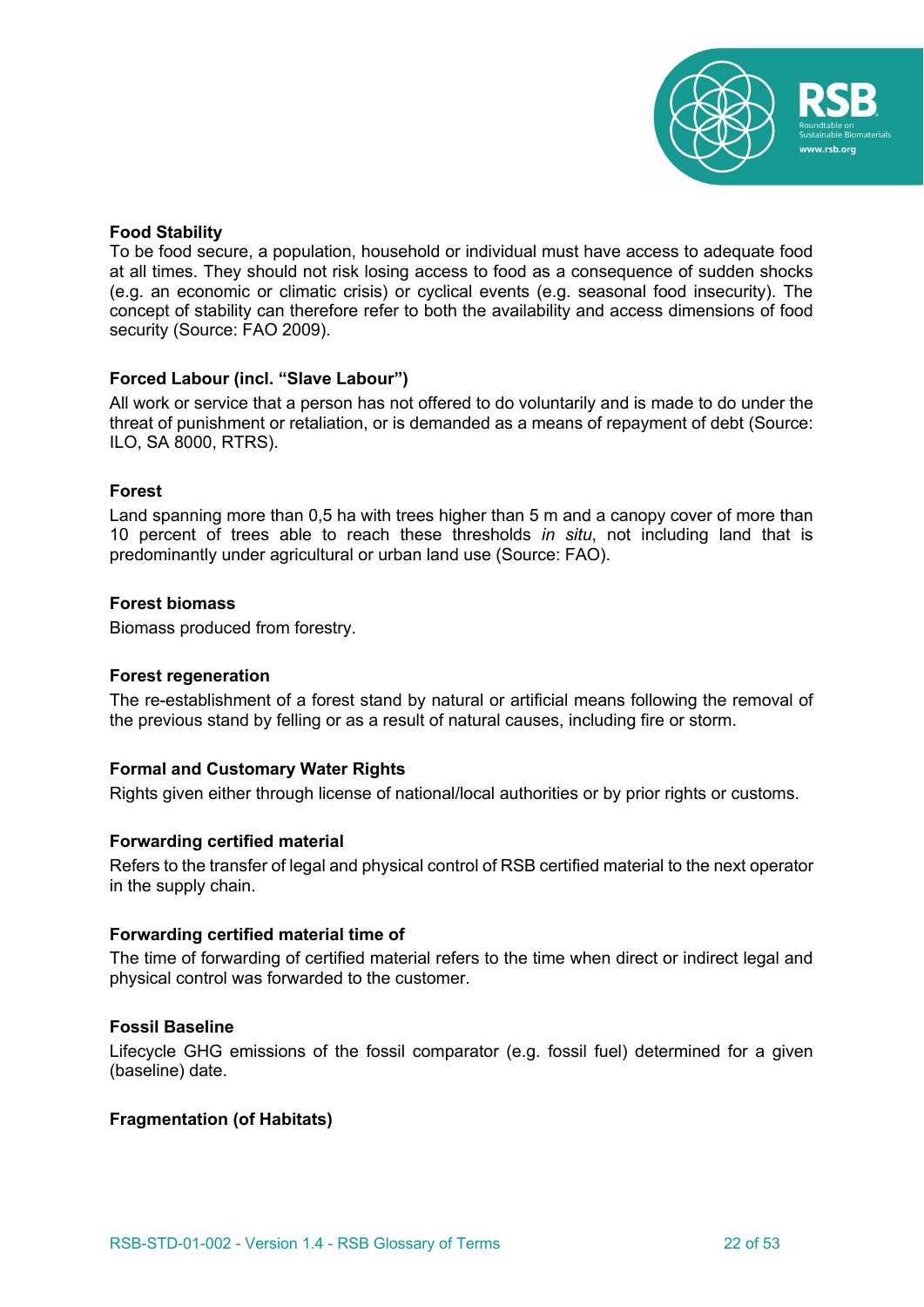

Fragmentation is a process of ecosystem degradation, caused by the disturbance or destruction of formerly continuous habitat, or the creation of barriers to movement. It is a major source of threats to species and species extinctions.

# **Free, Prior and Informed Consent (FPIC)**

The right to give or withhold consent as expressed through the rights-holders' freely chosen representative institutions through processes that are non-coercive and entered into voluntarily, carried out prior to new investments or operations, based on an open sharing of all relevant information in appropriate forms and languages, including assessments of impacts, proposed benefit sharing and legal arrangements, and according to an iterative process that respects the wishes and customs of the rights-holders and is acceptable to them. The right of indigenous peoples, local community rights-holders and land users to say 'no' (i.e. to refuse to relinquish rights) must be respected by the operator.

#### **Freedom of Association/Right to Organise/Unionisation**

The right of workers and employers, without distinction whatsoever, to establish and, subject only to the rules of the organisation concerned, to join organisations of their own choosing without previous authorisation. Workers' and employers' organisations shall have the right to draw up their constitutions and rules, to elect their representatives in full freedom, to organise their administration and activities and to formulate their programs. The public authorities shall refrain from any interference which would restrict this right or impede the lawful exercise thereof.

Workers' and employers' organisations shall not be liable to be dissolved or suspended by administrative authority. Workers' and employers' organisations shall have the right to establish and join federations and confederations and any such organisation, federation or confederation shall have the right to affiliate with international organisations of workers and employers (Source: C87 Freedom of Association and Protection of the Right to Organize Convention, 1948).

#### **Freshwater**

Freshwater applies to water which salinity is below 0.5 ppm (Source: IUCN).

# **G**

#### **Genetically Modified Organism**

An organism in which the genetic material has been altered through the use of biotechnology and not through mating and/or natural recombination.

# **Geographic scope**

Details the political, legal, customary and/or technical, social, environmental, cultural, ethical and/or economic conditions which differentiate the particular geographic region from neighbouring regions.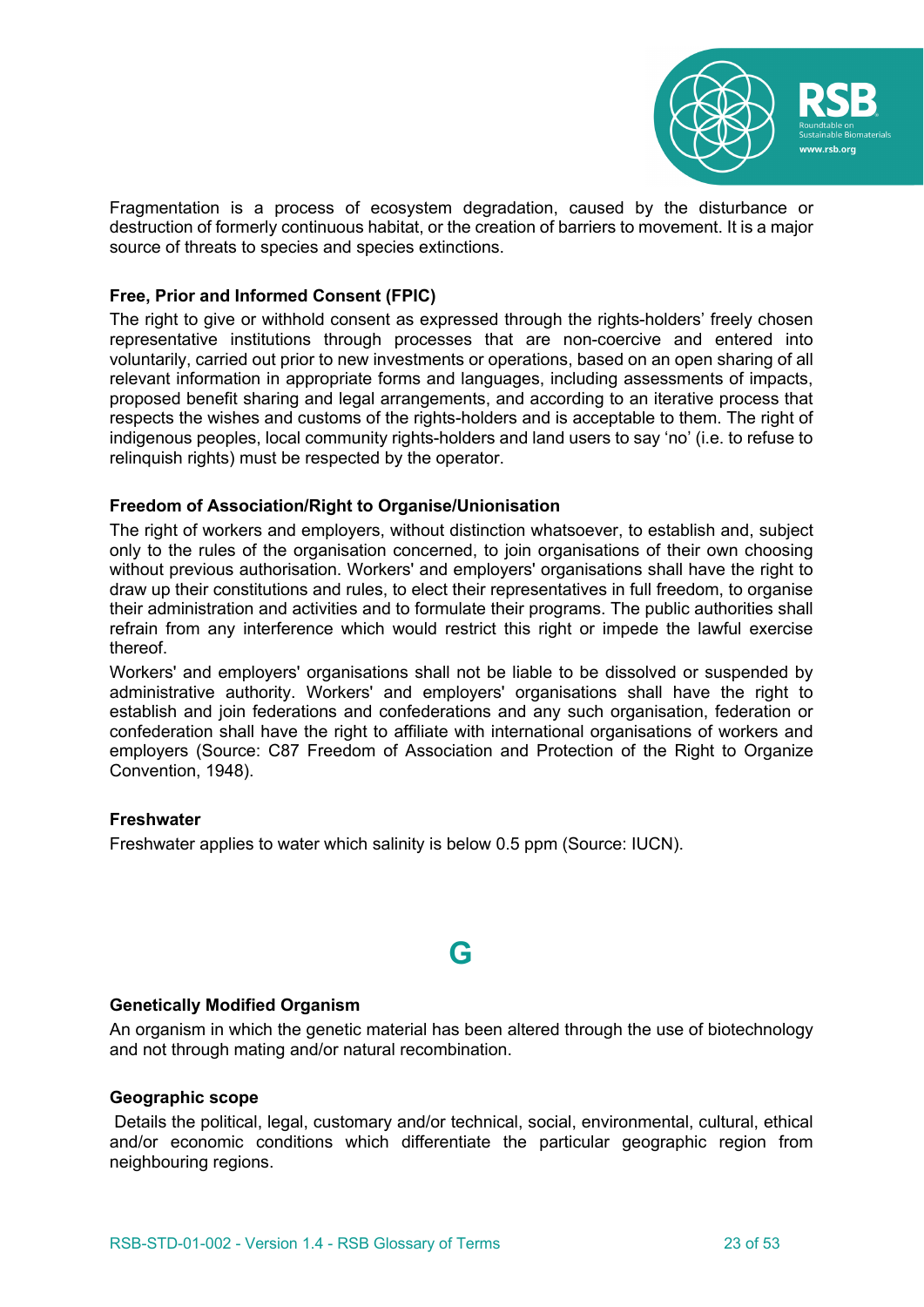

# **Global Warming Potential (GWP)**

Characterisation factor describing the radiative forcing impact of one mass-based unit of a given greenhouse gas relative to that of carbon dioxide over a given period of time (Source: ISO 13065).

# **Governance**

The exercise of political, economic and administrative authority over an organisation. It includes establishment of policies and continuous monitoring of their proper implementation by the members of the governing body of an organisation, and the mechanisms required to balance the powers of the members (with the associated accountability).

# **Grassland**

Terrestrial ecosystems dominated by herbaceous or shrub vegetation for at least 5 years continuously. It includes meadows or pasture that is cropped for hay but excludes land cultivated for another crop production and cropland lying temporarily fallow. It further excludes continuously forested areas unless these are agroforestry systems which include land-use systems where trees are managed together with crops or animal production systems in agricultural settings. The dominance of herbaceous or shrub vegetation means that their combined ground cover is larger than the canopy cover of trees (Source: Commission Regulation (EU) No 1307/2014).

#### **Greenhouse Gas (GHG)**

Natural or anthropogenic gaseous constituent of the atmosphere that absorbs and emits radiations at specific wavelengths within the spectrum of infrared radiation emitted by the earth's surface, the atmosphere, and clouds (Source ISO 13065:2015). For the purpose of RSB certification,  $CO<sub>2</sub>$ , N<sub>2</sub>O and CH<sub>4</sub> are taken into account.

#### **Group certification**

Smallholder group certification. A modality of certification where a group of smallholder biomass producers joins together under a single RSB certificate organised under a common management system. The scope of smallholder group certification includes the group members' farms, the biomass production and group management. Operations which trade products of the smallholder group members as well as small-scale processors may be included in the scope of certification.

#### **Group management**

The entity responsible for the group certification process. It applies for certification, represents the group members towards the RSB and a certification body and finally holds the RSB certificate.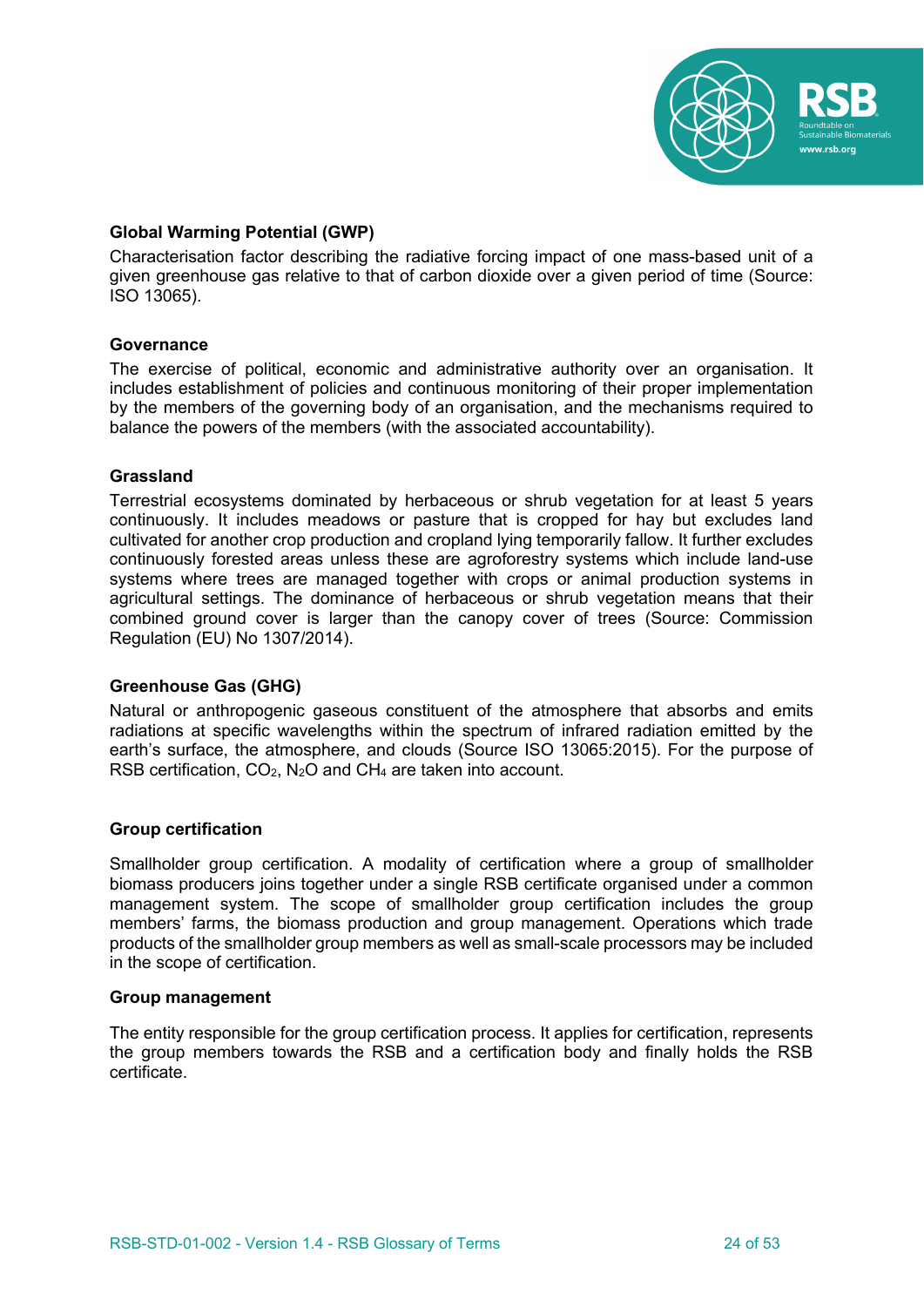

# **Group member**

A smallholder farmer, small-scale processor or trader who participates in the group based on a formal agreement with the group management

# **H**

# **Handling certified material**

Refers to the storage, processing and transport of certified material within the operations included in the scope of operation.

# **Hazardous work**

Work which by its nature or circumstances in which it is carried out is likely to harm the health, safety or morals of persons (Source ISO 13065:2015).

# **High Conservation Values (HCVs)**

Biological, ecological, social or cultural values or attributes associated with natural or traditionally managed ecosystems, which are considered outstandingly significant or critically important at the national, regional or global level. HCV management areas are critical areas in a landscape which need to be managed appropriately in order to maintain or enhance one or more HCVs (Source: HCV Network) Areas which possess such attributes include HCV1: Areas containing globally, regionally or nationally significant concentrations of biodiversity values (e.g. endemism, endangered species, refugia). HCV2: Globally, regionally or nationally significant landscapes where viable populations of most if not all naturally occurring species exist in natural patterns of distribution and abundance. HCV3: Areas that are in or contain rare, threatened or endangered ecosystems. HCV4: Areas that provide basic ecosystem services in critical situations (e.g. watershed protection, erosion control). HCV5: Areas fundamental to meeting basic needs of local communities (e.g. subsistence, health). HCV6: Areas critical to local communities' traditional cultural identity (areas of cultural, ecological, economic or religious significance identified in cooperation with such local communities).

#### **Highly Biodiverse Grassland**

- (i) natural, namely grassland that would remain grassland in the absence of human intervention and which maintains the natural species composition and ecological characteristics and processes; or
- (ii) non-natural, namely grassland that would cease to be grassland in the absence of human intervention and which is species-rich and not degraded, unless evidence is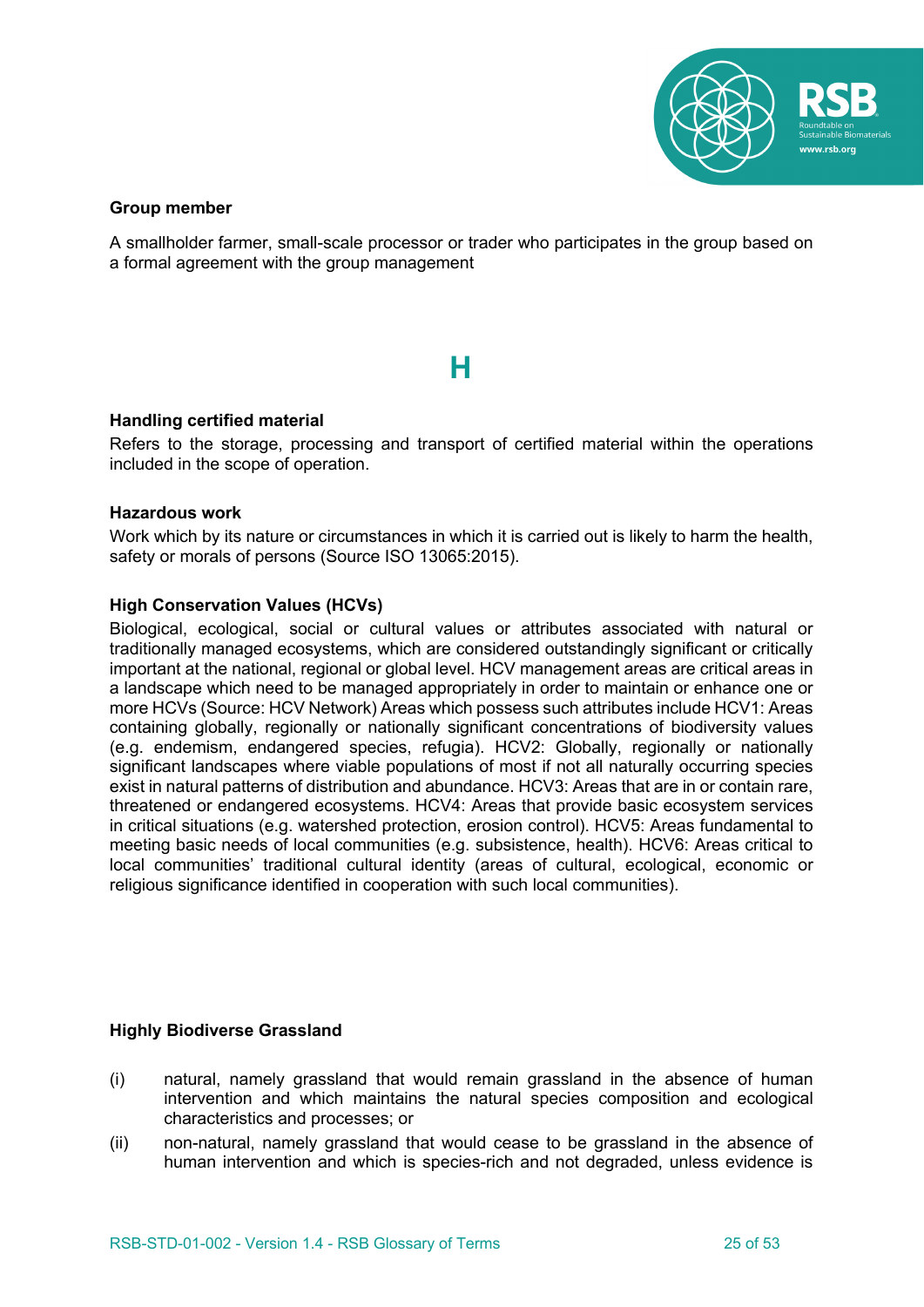

provided that the harvesting of the raw material is necessary to preserve its grassland status.

(Source: EU RED)

#### **Hold-out**

A stakeholder (individual, group or organisation) who continues to oppose the proposed biofuel operation or aspects of it, despite lengthy consultations and negotiations aimed at addressing the needs and concerns of the various stakeholders and building consensus. In some cases these may be stakeholders who have no interest in or commitment to the negotiation process.

### **Human intervention**

Managed grazing, mowing, cutting, harvesting or burning (Source: Commission Regulation (EU) No 1307/2014).

# **I-J-K**

#### **Identification code**

A sequence of numbers, letters or signs used as a unique reference to a batch or unit of separately packed, stored or processed product (e.g. sack, pack, net, load, batch).

#### **Identity of product preserved**

Tracking model in which the RSB compliant physical product and associated product documentation can be traced back to the point of origin. Each lot, batch, quantity, or consignment of RSB compliant product is treated separately and clearly separated in both physical product and in associated documentation from other RSB compliant or non-compliant product.

The details of the tracking model "identity of product preserved" are prescribed in the RSB Standard for Traceability of Certified Material (chain of custody) [RSB-STD-20-001].

#### **Impact Assessment**

The activity of identifying and assessing the significance of the impacts of a proposed development.

#### **Impact Significance Rating**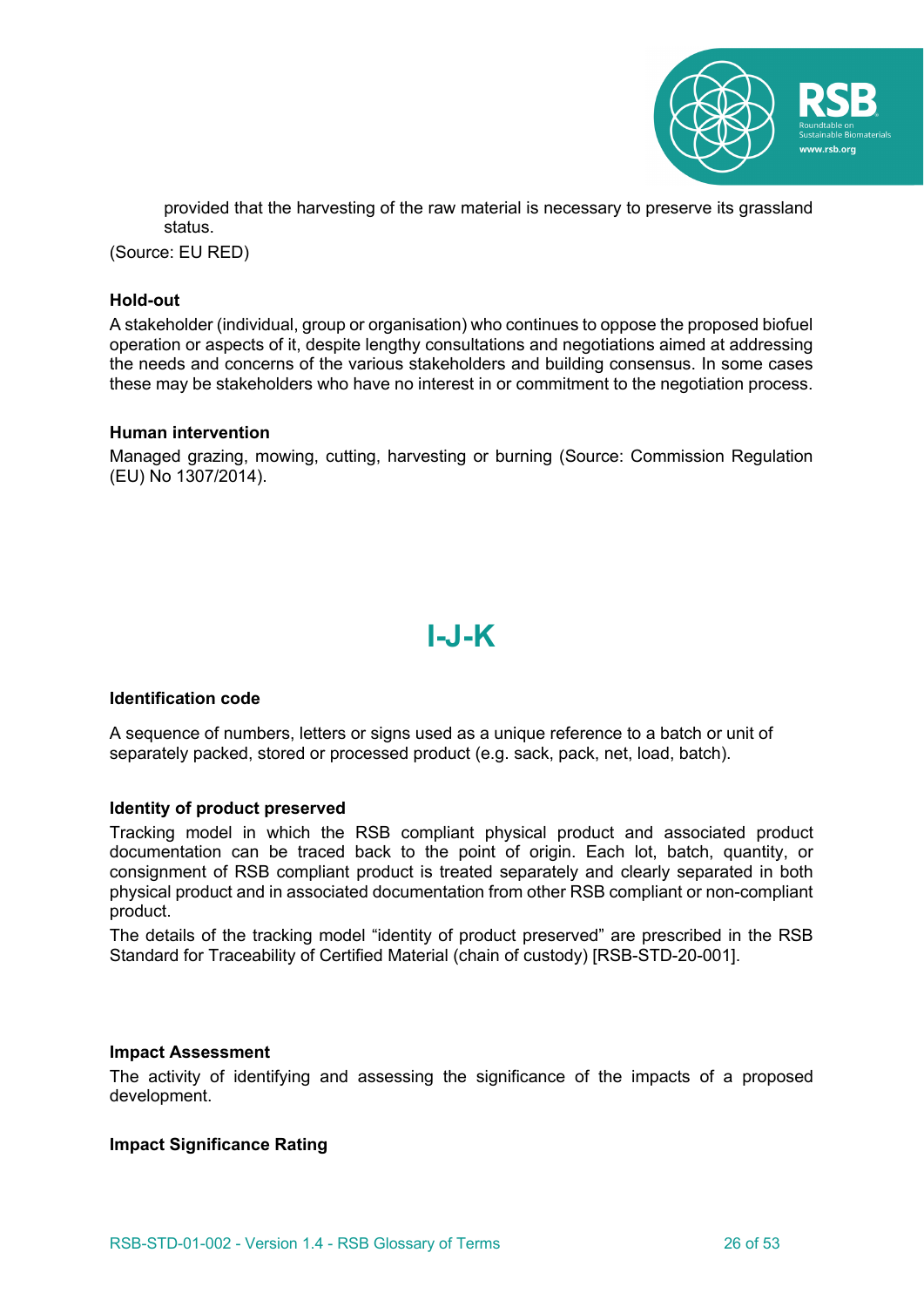

A method of rating the significance of impacts that is systematic, objective and consistent. The significance of the impacts is determined by taking into consideration the spatial extent, timescale, likelihood, severity of the impacts and confidence levels. These criteria are used to determine if the impact is Very High, High, Moderate or Low and either positive or negative.

#### **Important Bird Areas (IBAs)**

IBAs are critical sites for the conservation of the world's birds, identified by the Important Bird Areas (IBA) program of BirdLife International. IBAs are selected on the basis of their significance for species which are globally threatened, restricted-range, biome-restricted, or for important congregations of species (Source: Birdlife International). IBAs areas can be considered a specific subset for birds from Key Biodiversity Areas (see below).

#### **In-migration**

The temporary or permanent movement/migration of people from elsewhere into the area under consideration. These people usually come looking for work and/or land and other resources.

# **Industrial operator**

Organisation that applies for certification for a specific activity that includes feedstock processing and/or the production of intermediary products, fuels or advanced products.

#### **Mechanical operator**

Subgroup of industrial operators only conducting mechanical or physical processing, i.e. mixing, assembling, sorting, moulding, cutting, plastics extrusion. For further mechanical processes to be added to the list, please consult with the RSB Secretariat.

#### **Integrated Biodiversity Assessment Tool**

IBAT (www.ibatforbusiness.org) is an online tool maintained by BirdLife International, Conservation International, United Nations Environment Program - World Conservation Monitoring Centre (UNEP-WCMC), and IUCN, designed to facilitate access to accurate and up-to-date biodiversity information. It incorporates data on protected areas and a range of globally important sites for biodiversity (Source: IBAT website).

#### **Intensive Farmer**

A commercial farmer who grows intensively, using either organic or industrial farming practices, who has resources available to him. This distinguishes him/her from a small-scale farmer in our definition.

#### **Internal processing step**

All steps under the scope and control of the participating operator where product is handled and where one or more product characteristics may/could be changed (e.g. processing, conversion, transformation, change of product type, product quantity, product quality, mixing with other product, change of chain of custody tracking model, etc.).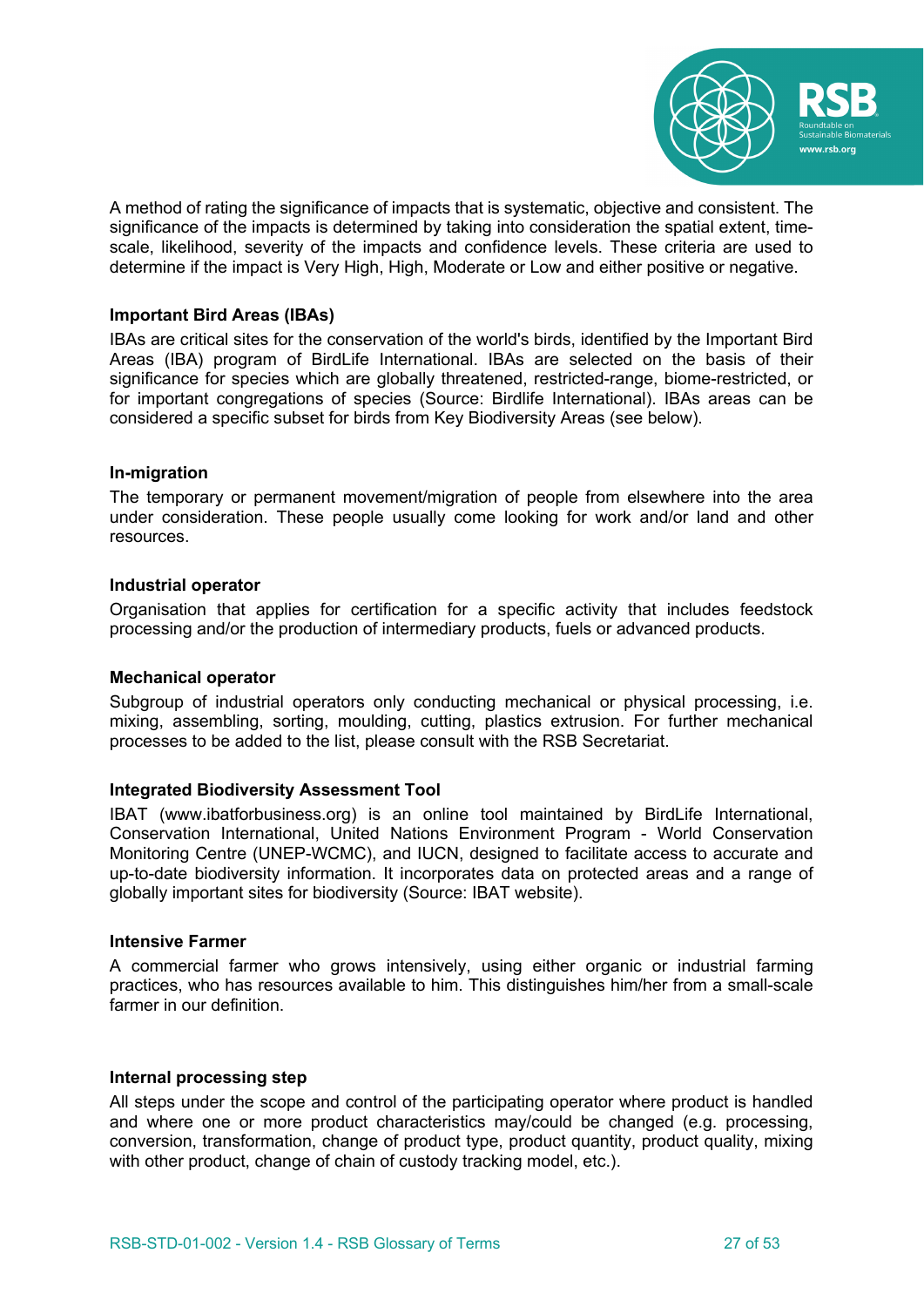

# **IUCN Protected Areas**

An area of land and/or sea especially dedicated to the protection and maintenance of biological diversity, and of natural and associated cultural resources, and managed through legal or other effective means (Source: IUCN – WCPA).

# **IUCN Red List of Ecosystems**

The IUCN Red List of Ecosystems Categories and Criteria is a global standard for how to assess the conservation status of ecosystems, applicable at local, national, regional and global levels. The Red List of Ecosystems evaluates whether ecosystems have reached the final stage of degradation (a state of Collapse), whether they are threatened at Critically Endangered, Endangered or Vulnerable levels, or if they are not currently facing significant risk of collapse (Least Concern). It is based on a set of rules, or criteria, for performing evidence-based, scientific assessments of the risk of ecosystem collapse, as measured by reductions in geographical distribution or degradation of the key processes and components of ecosystems (Source: http://iucnrle.org).

# **IUCN Red List Species**

Species which have been assessed using the IUCN Red List criteria at the global or regional level. More specifically, threatened species as defined by the IUCN Red List criteria. IUCN Red list of Threatened Species -Categories of threat: EXTINCT (EX) there is no reasonable doubt that the last individual has died. EXTINCT IN THE WILD (EW) known only to survive in cultivation, in captivity or as a naturalised population (or populations) well outside the past range. CRITICALLY ENDANGERED (CR) Facing an extremely high risk of extinction in the wild. ENDANGERED (EN) Facing a very high risk of extinction in the wild. VULNERABLE (VU) Facing a high risk of extinction in the wild. NEAR THREATENED (NT) Close to qualifying for or is likely to qualify for a threatened category in the near future. LEAST CONCERN (LC) Does not qualify for Critically Endangered, Endangered, Vulnerable or Near Threatened. Widespread and abundant taxa are included in this category. DATA DEFICIENT (DD) there is inadequate information to make a direct, or indirect, assessment of its risk of extinction (Source: IUCN Red List).

#### **Joint Ventures**

An arrangement between two or more people or entities to work together on a specific project or within an enterprise.

#### **Key Biodiversity Areas (KBAs)**

Sites contributing significantly to the global persistence of biodiversity. They represent the most important sites for biodiversity conservation worldwide, and are identified nationally using globally standardised criteria and thresholds (Source: UNEP-WCMC 2014, Biodiversity A-Z website: www.biodiversitya-z.org).

**L**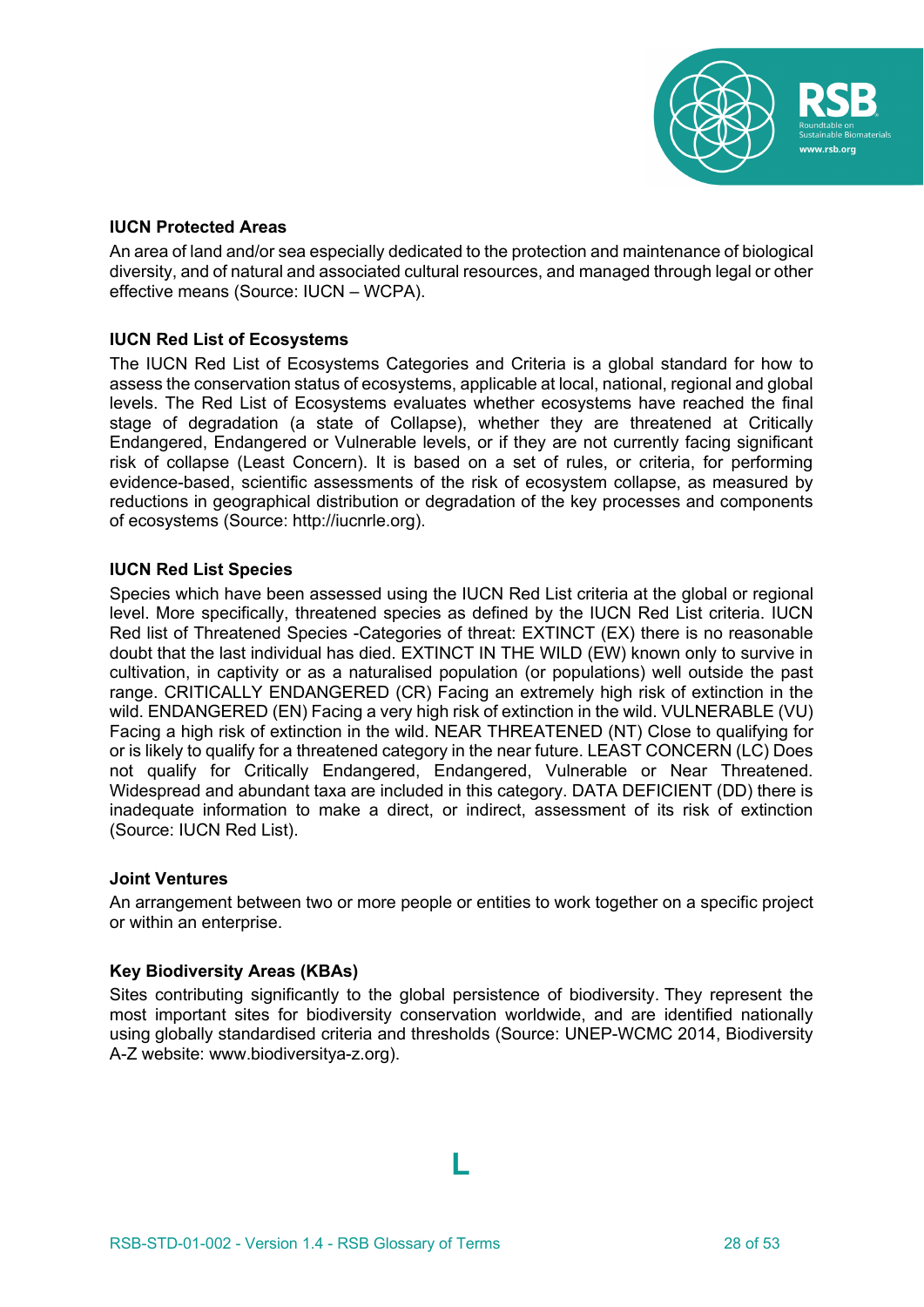

# **Land Rights/Land Use Rights**

Any form of land tenure, whether formal or informal or used through customary rights or traditions. Please see RSB-GUI-01-12 for more information.

#### **Land Use**

All the arrangements, activities, and inputs undertaken in a certain land cover type (a set of human actions) or the social and economic purposes for which land is managed (e.g., grazing, timber extraction, conservation) (GHG Protocol, Oct 2006). The IPCC Guidelines distinct six Land Use categories: Forest Land, Cropland, Grassland, Wetlands, Settlements, and Other Land (IPCC Guidelines Vol 4, 2006).

# **Land Use Change**

Change from one Land Use category to another Land Use category (Source: IPCC Guidelines Vol 4, 2006).

# **Legally Protected Areas**

Any area, which is protected by a country's law against exploitation and/or land use change, e.g. wildlife sanctuary, biological reserve, cultural area.

#### **Lifecycle GHG Emissions**

GHG emissions across each life cycle step of the product. For the purposes of RSB Principle 3, lifecycle GHG emissions of fuels are emissions for the following life cycle steps: feedstock production, feedstock processing, feedstock transport, fuel production, fuel transport, and combustion of the fuel.

#### **Ligno-cellulosic material**

Material that is composed of cellulose, hemicellulose, and lignin, such as biomass sourced from forests, woody energy crops and forest-based industries' residues and wastes.

#### **Livelihoods**

Livelihoods are a combination of productive and reproductive activities that household members engage in to meet their basic needs for food, water, shelter, and health. They include agricultural production activities (crops and livestock), natural resource harvesting and processing, as well as other productive activities they may engage in such as making and selling goods and providing services to other local residents and businesses.

#### **Local Ownership**

Where the majority of the ownership in an enterprise is held in local hands and not by outside interests.

#### **Long Term Job**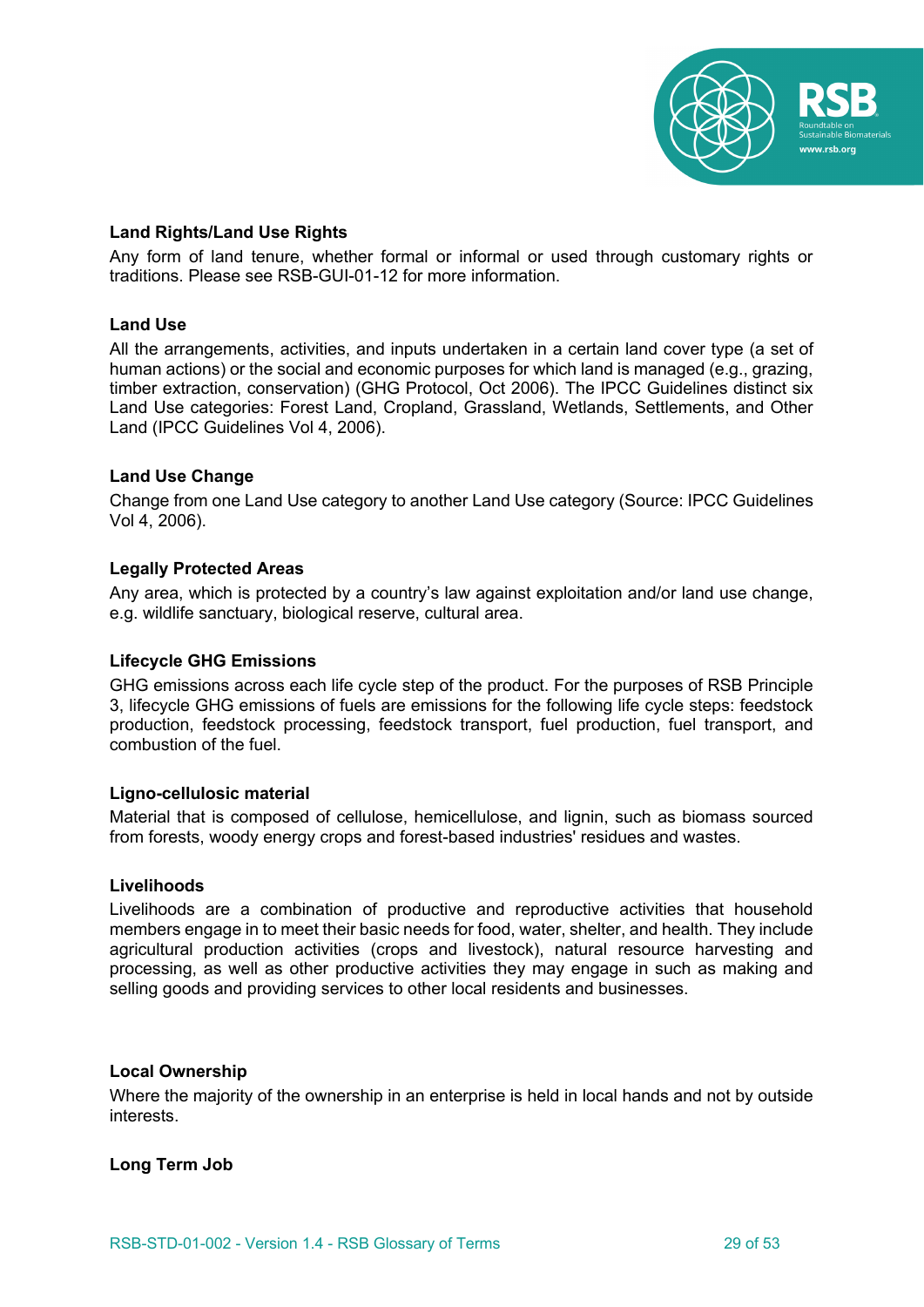

A position or role within a company which is permanent (i.e. not determined by objective conditions such as reaching a specific date, completing a specific task, or the occurrence of a specific event).

#### **Low indirect land-use change-risk biofuels, bioliquids and biomass fuels**

Biofuels, bioliquids and biomass fuels, the feedstock of which was produced to avoid displacement effects of food and feed-crop based biofuels, bioliquids and biomass fuels through improved agricultural practices as well as through the cultivation of crops on areas which were previously not used for cultivation of crops, and which were produced in accordance with the sustainability criteria for biofuels, bioliquids and biomass fuels laid down in Article 29;

Please Note: this definition is applicable to the RSB standard for EU market access only [RSB-STD-11-001].

# **M**

#### **Main Audit**

Complete evaluation, which includes both desk and a field audit where a Participating Operator is evaluated against all relevant standards and procedures included in its scope of certification.

#### **Major non-compliance**

The following non-compliances are considered as major non-compliances:

- 1. A non-compliance with a minimum requirement in the RSB Principles & Criteria.
- 2. A non-compliance with a mandatory requirement of the EU Renewable Energy Directive (2009/28/EC).
- 3. A non-compliance with a requirement of RSB Standard for ICAO CORSIA [RSB-STD-12-001] for RSB ICAO CORSIA.
- 4. Management systems implemented by the PO which are not applied comprehensively and consistently to all units in the certification scope of the PO.
- 5. Non-compliances with the potential to compromise the RSB, RSB standard, RSB certification systems, RSB trademarks or the good name of the RSB or its AB.
- 6. Non-compliances issued in the preceding evaluation which have not been corrected, rectified or otherwise brought into compliance with the RSB standards prior to the evaluation.
- 7. Non-compliances which are systematic in nature (i.e. non-compliances which will continue to result in further non-compliances until they have been corrected, rectified or otherwise brought into compliance with the RSB standards).
- 8. Non-compliances which cannot possibly be corrected, rectified or otherwise brought into compliance with the RSB standard.

#### **Mass balance**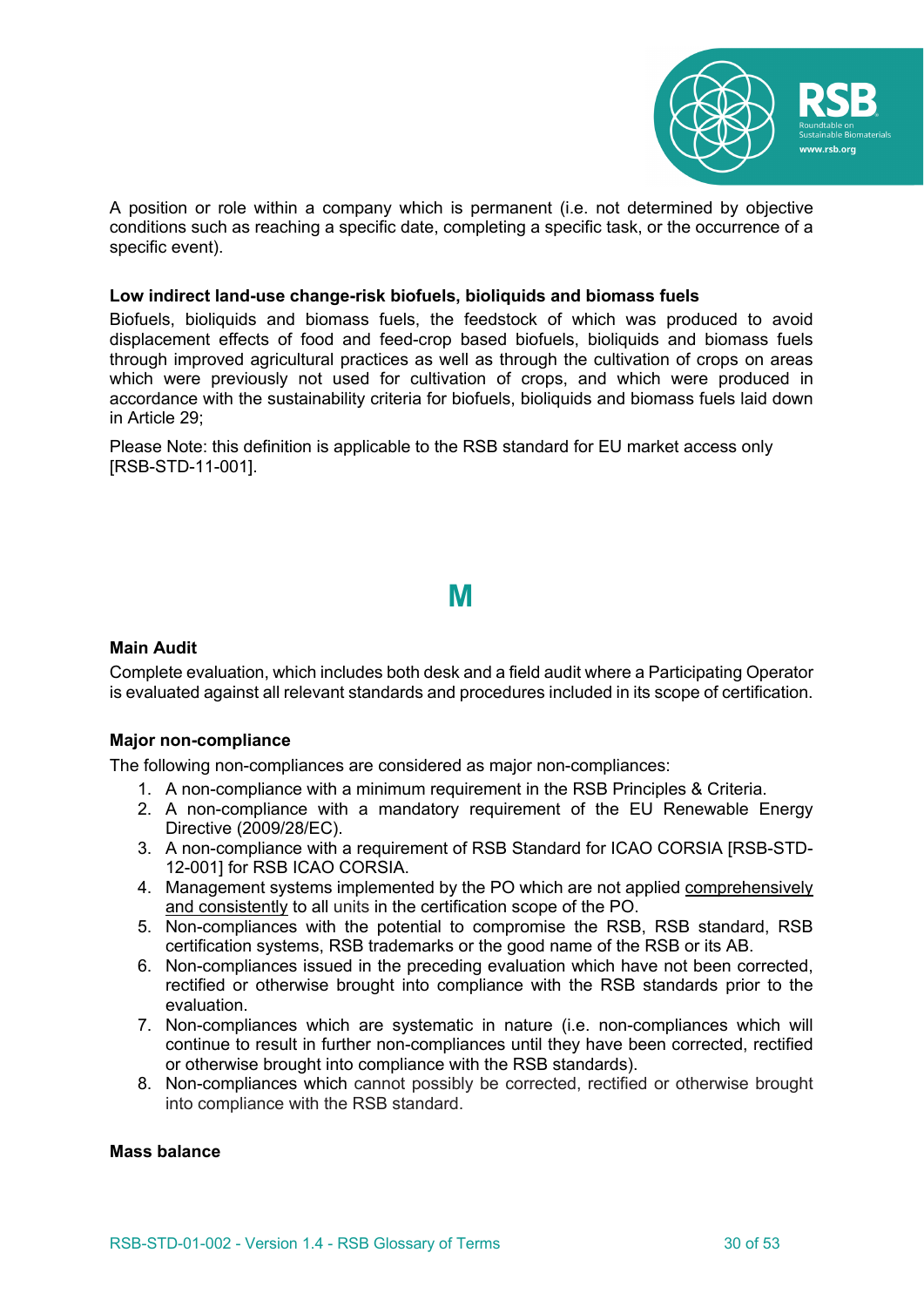

Chain of custody model in which materials or products with a set of specified characteristics are mixed according to defined criteria with materials or products without that set of characteristics (Source: Adapted from ISO/DIS 22095).

Please Note: The details of the tracking model "mass balance of product" are prescribed in the RSB Procedure for Traceability of Certified Material (chain of custody) [RSB-PRO-20-001].

#### **Micro Credit**

Microcredit is a small amount of money loaned to a low-income entrepreneur by a bank or other institution, company or individual.

#### **Microbial Contamination**

Contamination by coliform bacteria and fecal coliforms (e.g. E. coli), Cryptosporidium and Giardia lamblia (Source: US EPA).

#### **Micro-organism**

Any microbiological entity, cellular or non-cellular, capable of replication or of transferring genetic material, including viruses, viroids, animal and plant cells in culture.

#### **Minor non-compliance**

A non-compliance

- that is a temporary lapse; and
- that is unusual / non-systematic; and
- that does not result in a failure to achieve the objective of the relevant certification requirement; and
- that has impacts which are limited in their extent.

#### **Mitigation Measure**

A mitigation measure is an action that can be undertaken to avoid or minimise a negative impact or maximise a beneficial impact. These measures should be specific to a particular impact or issue and be practical and cost effective.

# **Monitoring**

The repeated measurement of impacts over time in order to facilitate project evaluation and inform management strategies.

#### **Mutagenic**

An agent capable of inducing mutations (heritable changes) in a cell or tissue.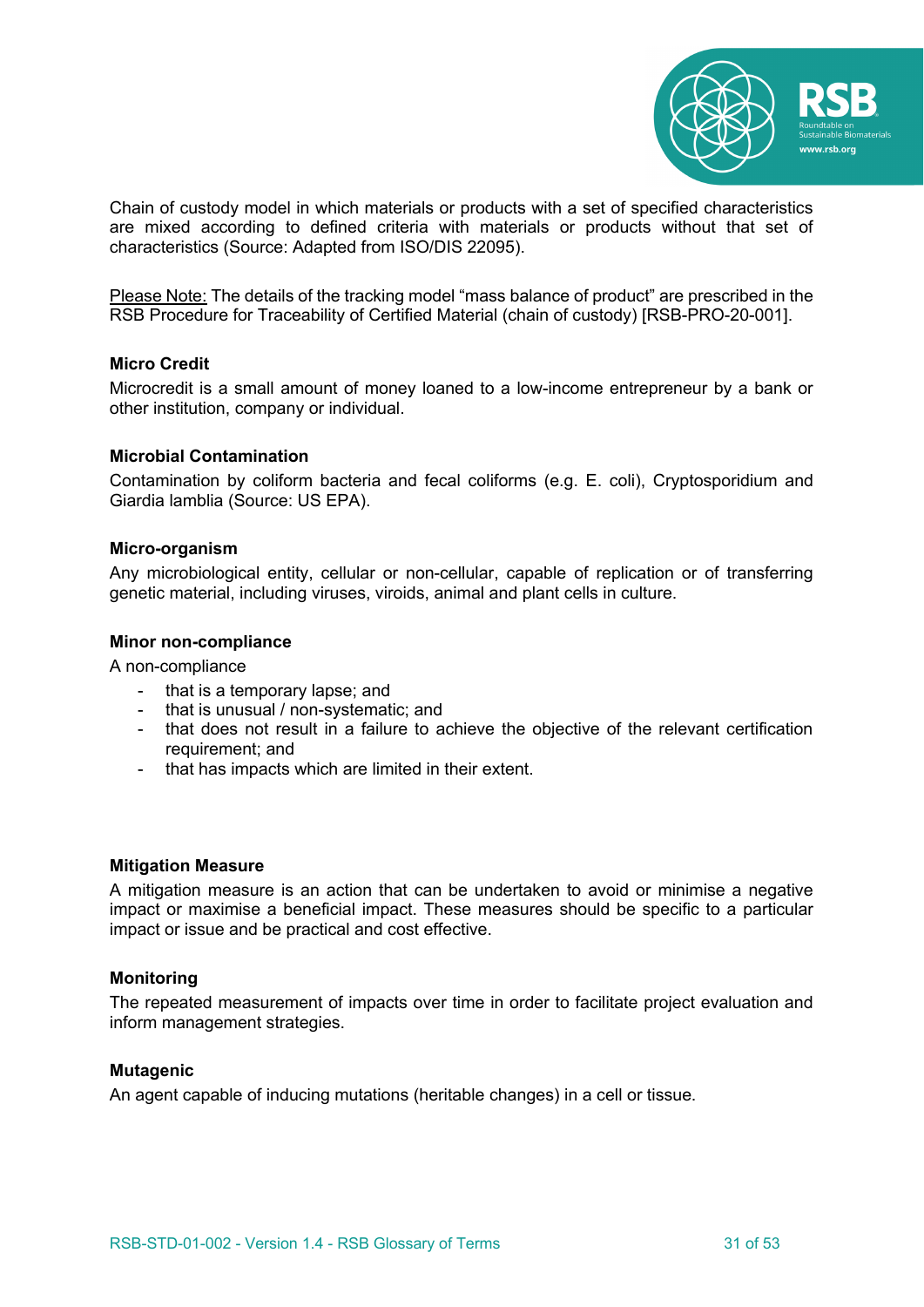

# **N-O**

#### **Natura 2000**

Natura 2000 is an EU-wide network of nature protection areas established under the 1992 Habitats Directive to assure the long-term survival of Europe's most valuable and threatened species and habitats. It is comprised of Special Areas of Conservation (SAC) designated by Member States under the Habitats Directive, and also incorporates Special Protection Areas (SPAs) which they designate under the 1979 Birds Directive (Source: EC Environment – Natura 2000).

#### **Natural**

This term is employed where ecological processes primarily determine species and site characteristics; that is, vegetation comprised of a largely spontaneously growing set of plant species that are shaped by both site and biotic processes (Source: US FGDC).

# **Nitrogen Oxides (NOx)**

Any of several oxides of nitrogen, mainly N02, N20 and NO. Nitrous oxide (N2O) is a powerful greenhouse gas emitted through soil cultivation practices, especially the use of commercial and organic fertilisers, fossil-fuel combustion, nitric acid production, and biomass burning.

#### **Non-compliance**

Non-fulfilment of a requirement (Source: ISO 9000:2005).

Please Note: Non-compliances are graded in two categories: minor non-compliance and major non-compliance.

#### **Non-conformity**

See non-compliance

#### **Non-food cellulosic material**

Feedstocks mainly composed of cellulose and hemicellulose, and having a lower lignin content than ligno-cellulosic material; it includes food and feed crop residues (such as straw, stover, husks and shells), grassy energy crops with a low starch content (such as ryegrass, switchgrass, miscanthus, giant cane and cover crops before and after main crops), industrial residues (including from food and feed crops after vegetal oils, sugars, starches and protein have been extracted), and material from biowaste. Where ley and cover crops are understood to be temporary, short-term sown pastures comprising grass-legume mixture with a low starch content to obtain fodder for livestock and improve soil fertility for obtaining higher yields of arable main crops (Source: European Commission). Please Note: this definition is applicable to the RSB standard for EU market access [RSB-

STD-11-001]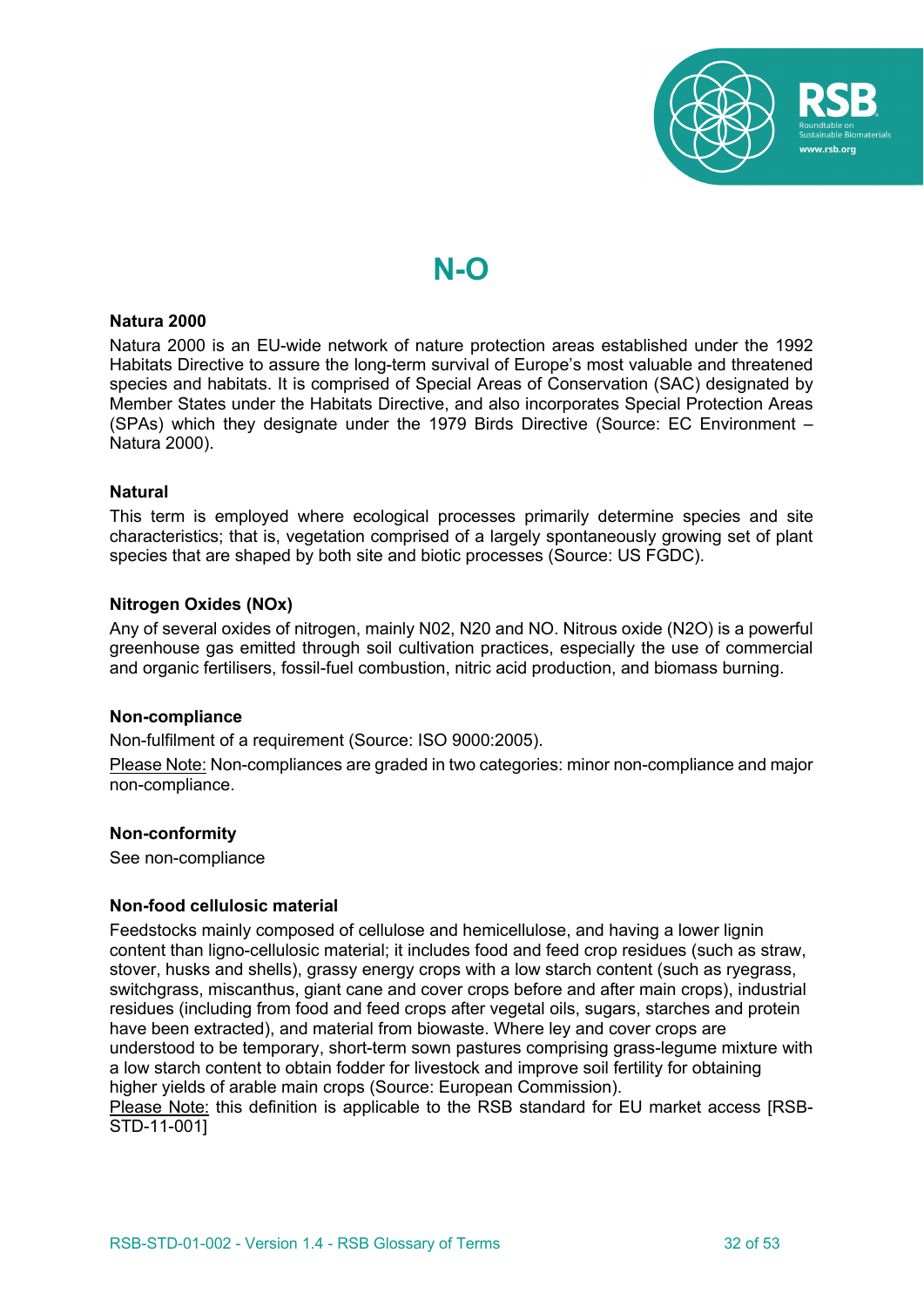

# **Off-product**

Any and all communication of the RSB trademarks which is not directly related to RSB compliant product, and which references the good name of the RSB, the RSB itself, the RSB certification systems, the RSB standards and/or any other valuable asset of the RSB.

# **Open**‐**air Burning**

Combustible materials on bare ground, in an open container or in a pit that are set on fire.

# **On-product**

Communication of the RSB trademarks directly related to RSB compliant product. This includes:

- a. Use of the RSB trademarks on products containing RSB compliant product (e.g. packaging, canister, tank, etc.), or on systems used for the transportation of these products (e.g. transportation tanks, tubes, pipelines).
- b. Use of the RSB trademarks on documentation associated with RSB compliant product (e.g. invoice, packaging list, advertisement, brochure, etc.) where the use of the RSB trademarks refers to the particular RSB compliant product.

#### **Operational facilities**

Installations to conduct operational activities at an operational site. An operational facility is a single functional unit at an operational site of a participating operator, which is functionally distinct from other units at the same operational site of the participating operator.

#### **Operational sites**

Locations where operational facilities are located and where operational activities are undertaken. Comprises the boundary of operations within the scope of certification, including land that is used for the development of infrastructure directly related to the operations (e.g. roads).

#### **Operational systems**

Systems employed by a participating operator to acquire, handle and/or forward produc

#### **Operation**

A company or individual active in the production, processing or handling of biomaterial feedstock.

#### **Organic Contamination**

Contamination by plant and animal residues due to discharges to the environment that exceeds the capacity of their decomposition.

# **Organic Matter Content (Soil)**

The content of residual plant and animal material, synthesised by microbes and decomposed under the influence of temperature, moisture and ambient soil conditions (Source: EU JRC).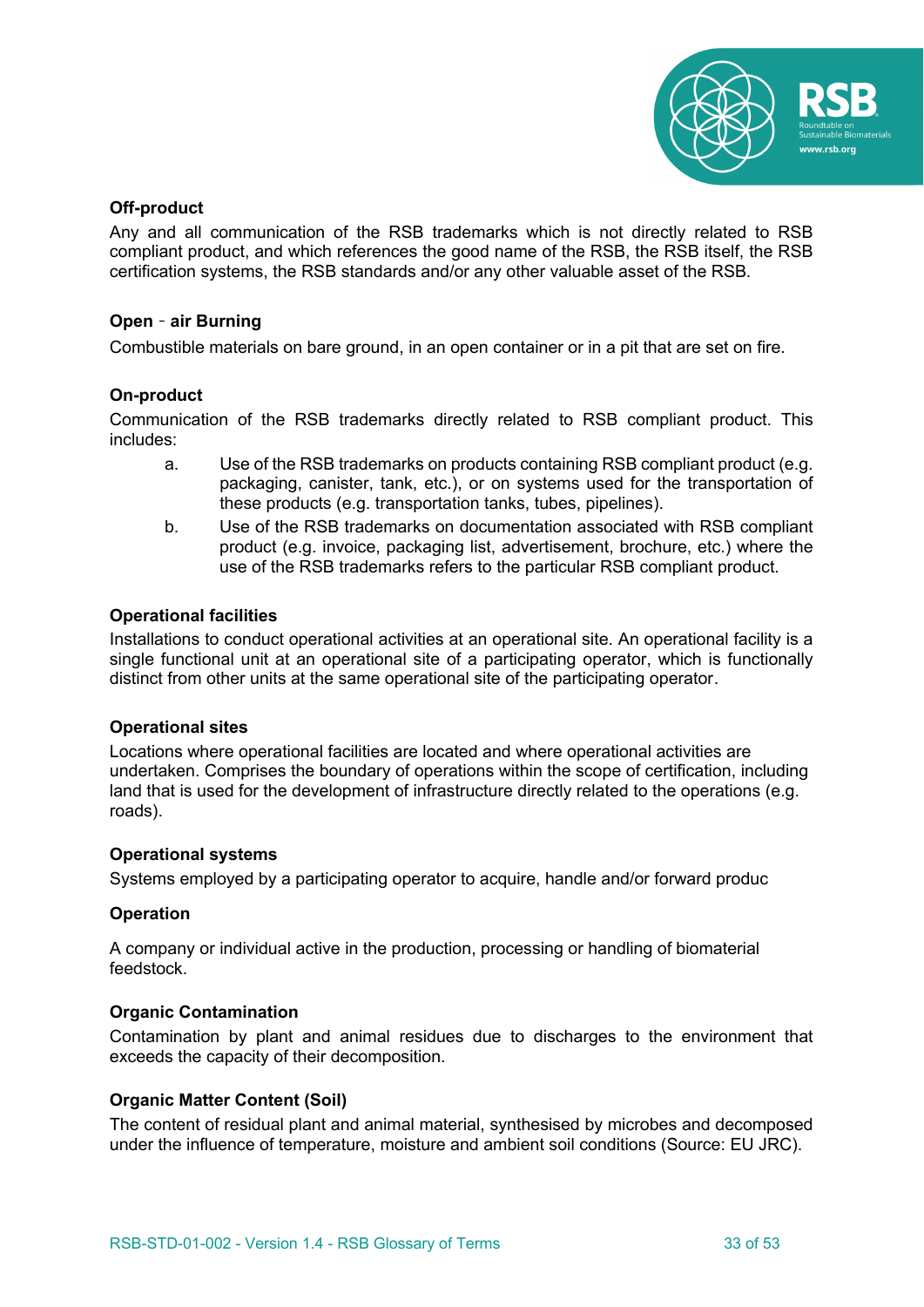

# **Overall risk**

The sum of the risks associated with each risk factor in the operation.



# **Participating Operator (PO)**

Legal entity or natural person that has entered into a formal agreement with the RSB Association ("Participating Operator Agreement") and that is responsible for the implementation of the requirements of all applicable RSB Standards and Procedures in all organisations listed in the scope of certification.

# **Participatory Methodologies**

There are a wide variety of Rapid Rural Appraisal (RRA) and Participatory (PRA) techniques that can be used to facilitate the meaningful engagement of stakeholders and provide useful qualitative and quantitative information that can inform the impact assessment and contribute to the baseline studies. This include participatory mapping, matrix ranking, transects, Venn diagrams, seasonal diagrams, and wealth ranking amongst many others. These methods are adaptable and can be used for a variety of contexts for different purposes. They were originally designed in the 1980s as methods of involving community members in the evaluation of their own development problems and the process of planning and finding solutions for themselves. However, they can also be used as creative methods of involving community members in Environmental Assessments and other investigative and decision-making processes.

#### **Particular geographic region**

Geographic region defined by its particular geographic scope.

#### **Particulate Matter**

Fine liquid or solid particles such as dust, smoke, mist, fumes, or smog, found in air or emissions (Source: US EPA). It is usually separated into PM10 and PM2.5, which are respectively particles of diameter equal or inferior to 10 and 2.5 micrometers.

#### **Partnership**

A voluntary, mutually beneficial arrangement entered into for the purpose of accomplishing mutually agreed upon objectives.

#### **Party to a dispute**

Person or organisation with the material, technical, political and/or otherwise substantial interest in the outcome of dispute resolution.

#### **Pathogenic**

An agent capable of causing diseases.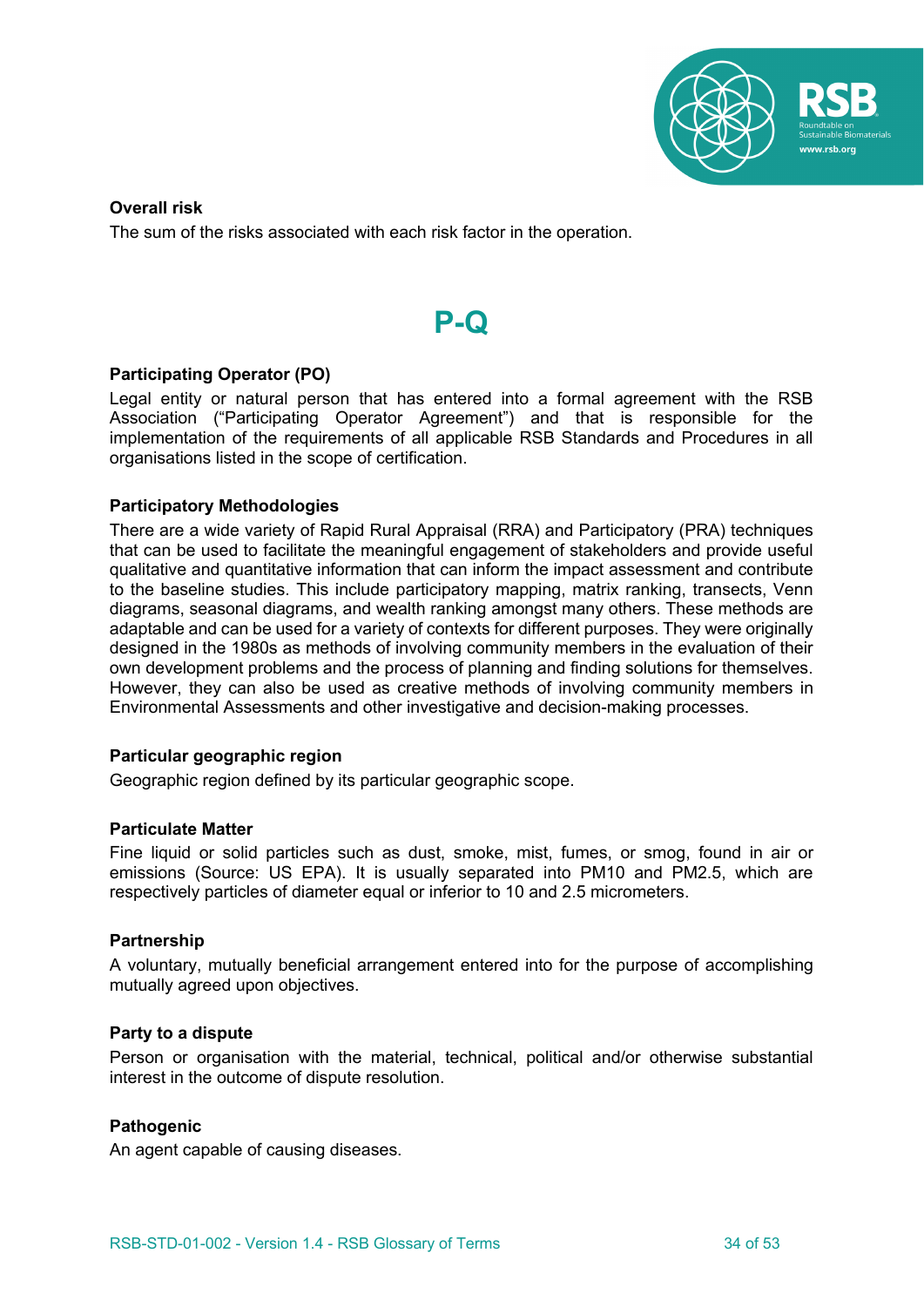

# **Peatland**

Area with or without vegetation with a naturally accumulated peat layer at the surface of at least 30 cm in depth (Source: EN 16214-1:2012).

# **Perennial Crop**

A crop which completes its life cycle over two or more years.

# **Point of origin**

The generator, such as companies, farms, forest areas, residences, industries and commercial facilities of end-of-life-products, by products, residues or other waste materials .

# **Precautionary approach**

Approach to implement the precautionary principle.

In the context of the implementation of the RSB standards and RSB certification systems the precautionary approach implies that:

- additional safeguards are implemented by a participating operator to ensure comprehensive, consistent and transparent implementation of the RSB standards and the RSB certification systems; and
- activities which could compromise comprehensive, consistent and transparent implementation of the RSB standards and the RSB certification systems are not undertaken or at least substituted with alternative approaches which are already proven to ensure comprehensive, consistent and transparent implementation of the RSB standards and the RSB certification systems.

# **Precautionary principle**

The precautionary principle states that if an action or policy has a suspected risk of causing harm to the public or to the environment, in the absence of scientific consensus that the action or policy is not harmful, the burden of proof that it is not harmful falls on those who advocate taking the action. The precautionary principle implies that there is a social responsibility to protect the public from exposure to harm, when scientific investigation has found a plausible risk. These protections can be relaxed only if further scientific findings emerge that provide sound evidence that no harm will result.

#### **Prejudice**

Uneven access to or distribution of social, environmental and/or economic advantages and benefits, and disadvantages and burdens.

#### **Primary production**

All aspects of growing, breeding, propagating or otherwise cultivating biomass.

#### **Primary biomass producer**

Organisation that applies for certification for a specific activity that includes the production of crops or woody material, for example farm operators or plantation owners.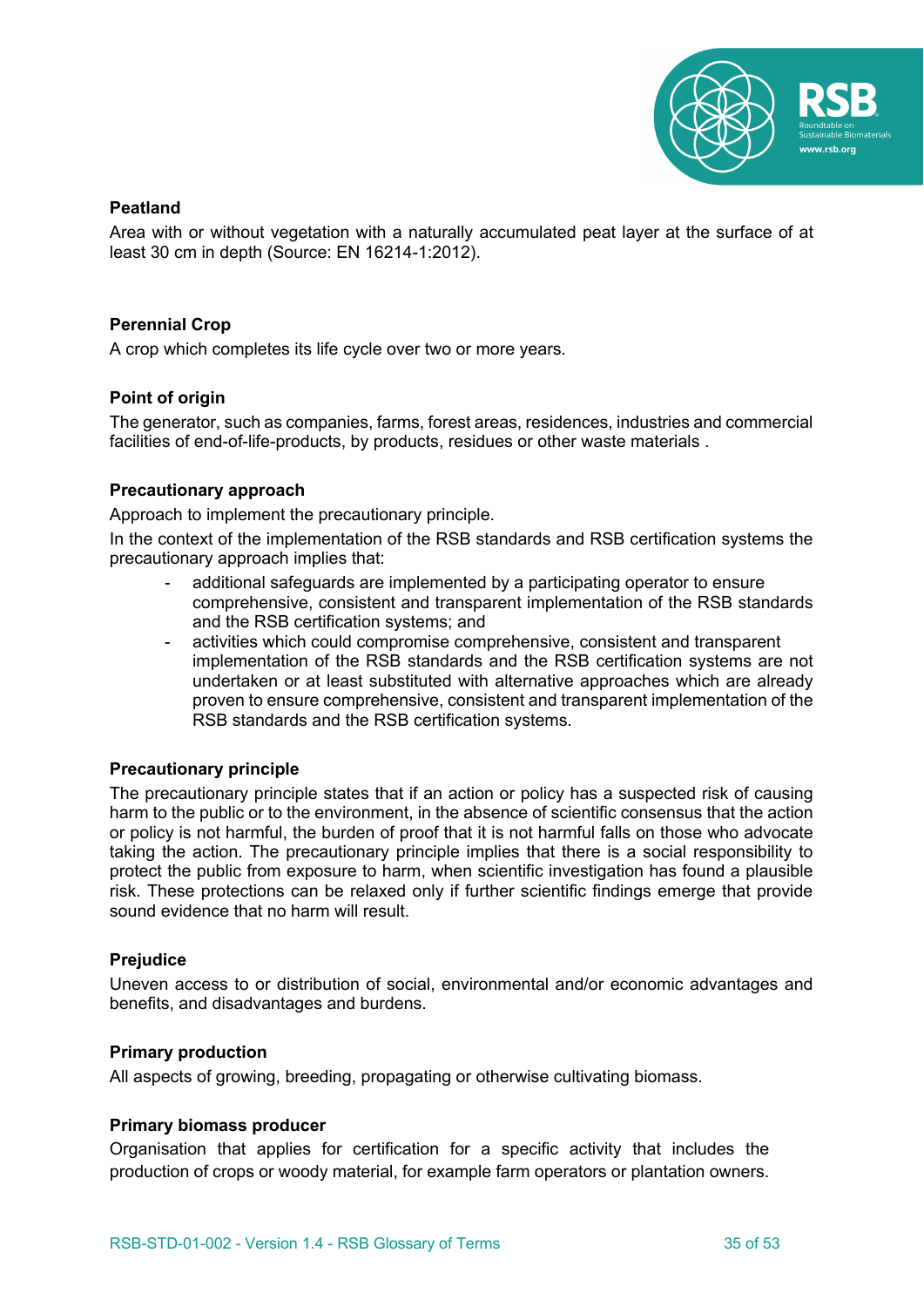

# **Procedure**

A specified way to carry out an activity or process.

#### **Product characteristics**

All characteristics necessary to differentiate a product from other product (e.g. product type, product quantity, product quality, product identification codes, supplier information, site information, etc.).

# **Product classification**

Recognised international classification scheme for products and products containing biomass/biofuel as well as products used in processing, transformation and/or conversion of biomass/biofuel based on the United Nations Statistics Division (UNSD) "Central Product Classification (CPC)" as well as on the related Standard International Trade Classification (SITC).

# **Product description**

All information necessary for the customer to differentiate a particular RSB compliant product from other RSB compliant products and non-compliant products. The product description includes the RSB trademarks and compliance claims defined in this standard and may provide information on the production process, the chain of custody tracking model and on the RSB certification systems.

#### **Product documentation**

Documentation used to uniquely identify RSB compliant product in acquiring, handling and forwarding RSB compliant product.

#### **Product group**

A group of products specified by the participating operator, which share basic characteristics and thus can be grouped for the purpose of RSB chain of custody control.

### **Product item**

Smallest individually identifiable subdivision of a batch of product – i.e. one piece of product, one shipment (load) of product, etc.

#### **Product mix**

Mix of different batches of product.

#### **Product type**

A specific description of product based on product characteristic and the RSB product classification system, which allows for unique identification of the product in all operations controlled by the participating operator, and unmistakable and unambiguous differentiation from all other products.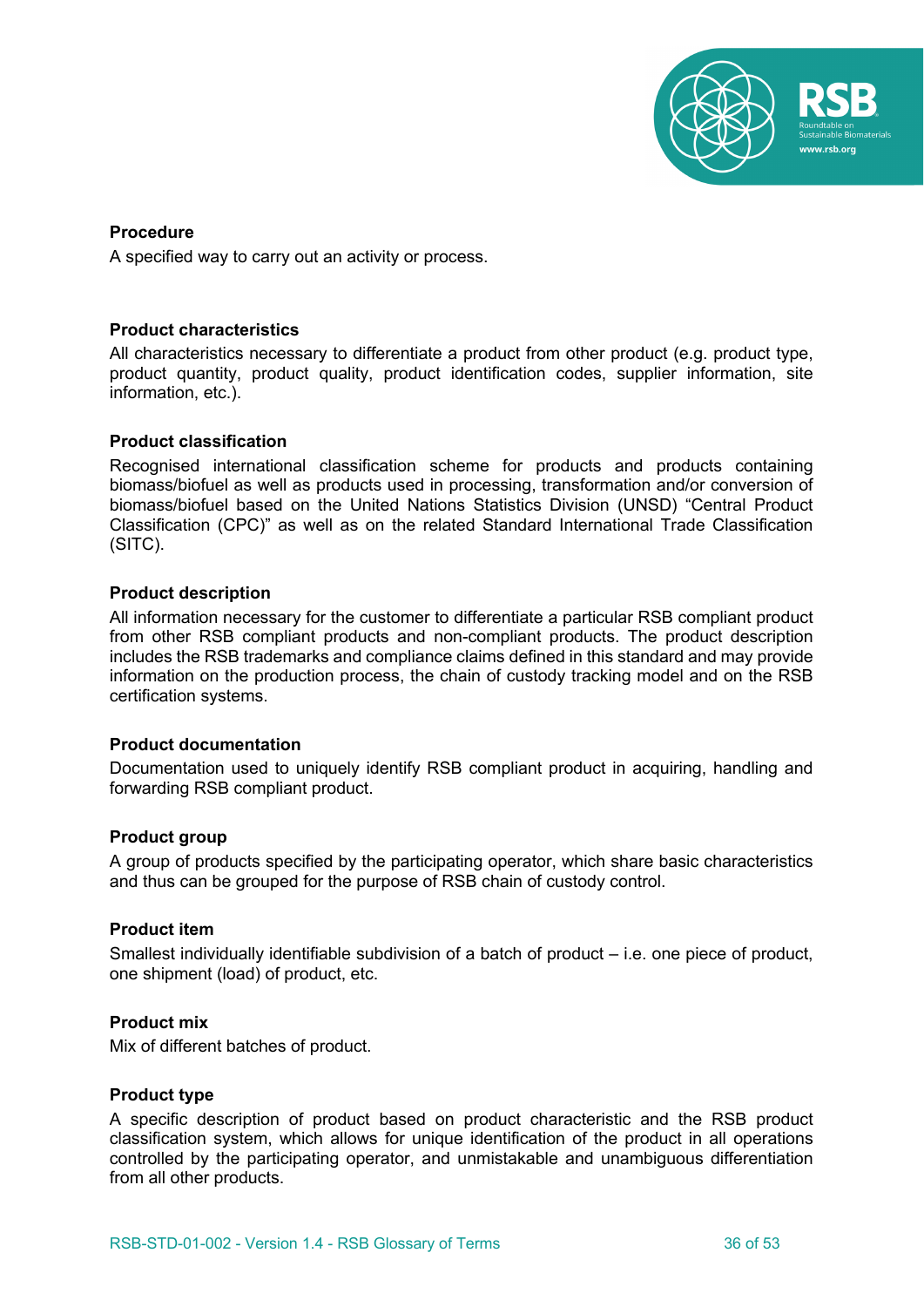

### **Production residue**

Material that is a secondary product of a process which is inelastic in supply and that has an economic value ratio of  $\leq 5\%$  with respect to the sum of primary product(s), co-products and other by-products generated from the same production process.

Please Note: Operators using production residues shall meet the requirements as defined in RSB Standard for Advanced Fuels [RSB-STD-01-010].

Please Note: Operators certified under RSB EU RED should instead refer to the definition for 'Residue'.

# **Propagule**

Part of a plant that can detach and then form a new rooted plant (Source: IUCN).

#### **Proprietary Technology**

Technology, such as concepts, techniques and designs, which an individual or organisation has exclusive ownership of.

#### **Provisioning Services**

The products obtained from ecosystems, including, for example, genetic resources, food and fibre, and fresh water (Millennium Ecosystem Assessment, 2005).

# **R**

#### **Ramsar Sites**

The Ramsar List of Wetlands of International Importance is the keystone of the Ramsar Convention, and (…) its chief objective is to "develop and maintain an international network of wetlands which are important for the conservation of global biological diversity and for sustaining human life through the maintenance of their ecosystem components, processes and benefits/services" (Source: Ramsar Convention).

#### **Rare, Threatened or Endangered Ecosystems**

Rare ecosystems include those which are 'naturally' or 'historically' rare, and those which have been reduced to a fraction of their original extent due to human intervention. Historically rare ecosystems may also be threatened. Threatened or endangered ecosystems are those which are faced with a high or very high risk (actual or potential) of destruction or significant degradation across their distribution (Source: IUCN-SSC/IUCN CEM discussion documents).

#### **Raw material**

Feedstock. Primary or secondary material that is used to produce a product (Source: ISO 13065).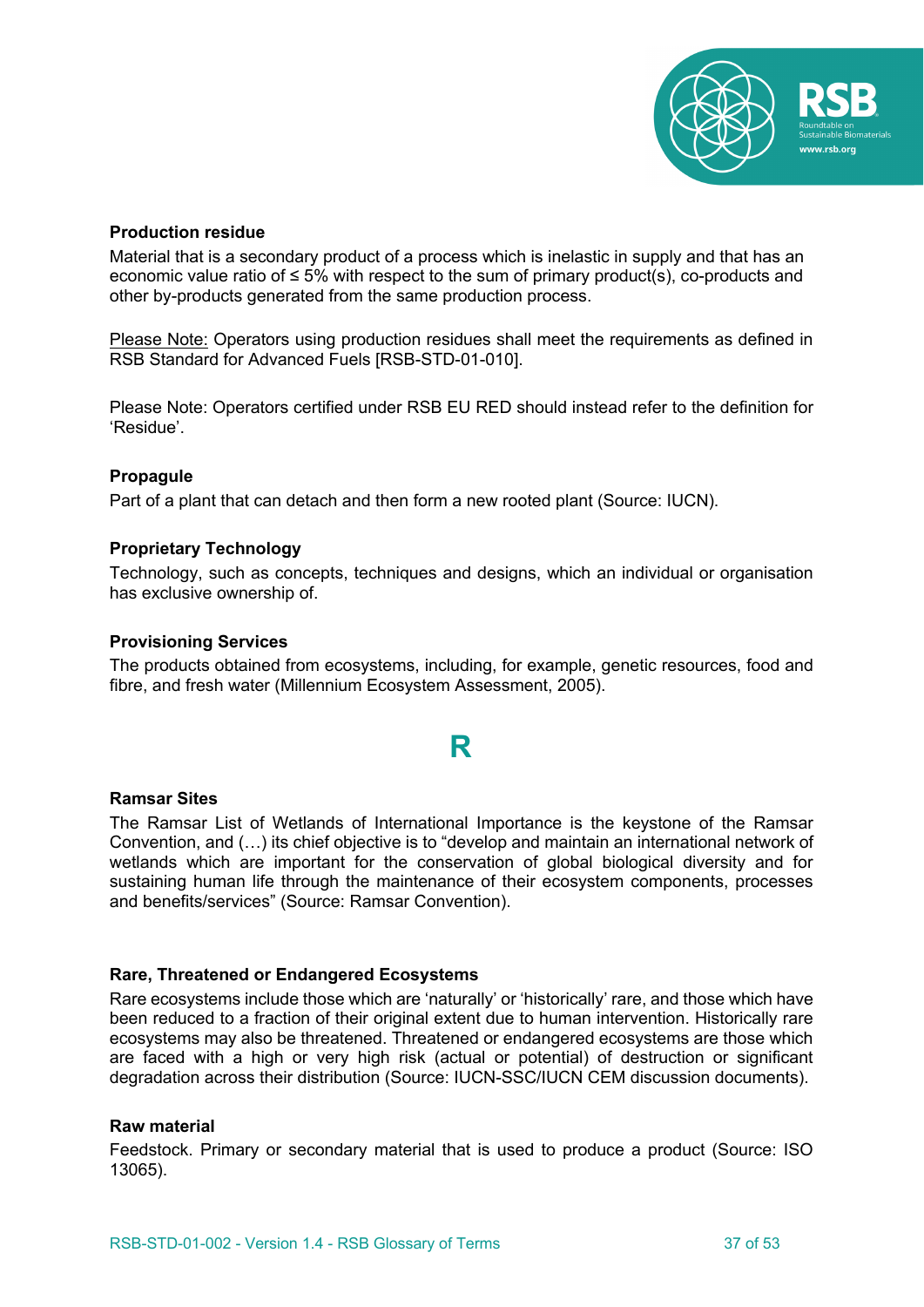

# **Recyclable material**

Material such as glass, paper, metal, plastic, textiles and electronics that:

- can be diverted from the waste stream through regionally established recycling programmes that are available to a significant portion of consumers or communities in the region of operation; and
- are cost-effectively collected, processed, and returned to use in the form of raw materials and products.

Please Note: Adapted from ISO 14021 and FTC Green Guides, 260.12

# **Recycled carbon content**

Fraction of carbon derived from recycled carbon in a product. Only pre-consumer and postconsumer materials shall be considered, in line with ISO 14021:2016. Please note: The recycled carbon content is expressed as a fraction of the total carbon content.

# **Recycled carbon fuels**

Liquid and gaseous fuels that are produced from liquid or solid waste streams of nonrenewable origin which are not suitable for material recovery in accordance with Article 4 of Directive 2008/98/EC, or from waste processing gas and exhaust gas of non-renewable origin which are produced as an unavoidable and unintentional consequence of the production process in industrial installations.

#### **Regions of Poverty**

The RSB has set national-level thresholds for Regions of Poverty based on the United Nations Human Development Indicators. If the country is listed at the inequality-adjusted human development index (IHDI), the threshold is 0.59. If no data is available, the Human Development Index (HDI) may be used with the threshold 0.74. Both indices can be accessed on the UNDP Human Development Indicators World Map (http://hdr.undp.org/en/data/map).

#### **Related body**

An entity which is linked to a body by common ownership in whole or part, common directors, contractual arrangement, a common name, informal understanding or other means such that the related body has a vested interest in any decision or has a potential ability to influence processes and/or decisions (adapted from IAF GD 5:2006).

#### **Renewable liquid and gaseous transport fuels of non-biological origin**

liquid or gaseous fuels which are used in the transport sector other than biofuels or biogas, the energy content of which is derived from renewable sources other than biomass.

#### **Replenishment Capacity**

Capacity for natural replenishment of water tables from precipitation and surface water, following withdrawal.

#### **Residue**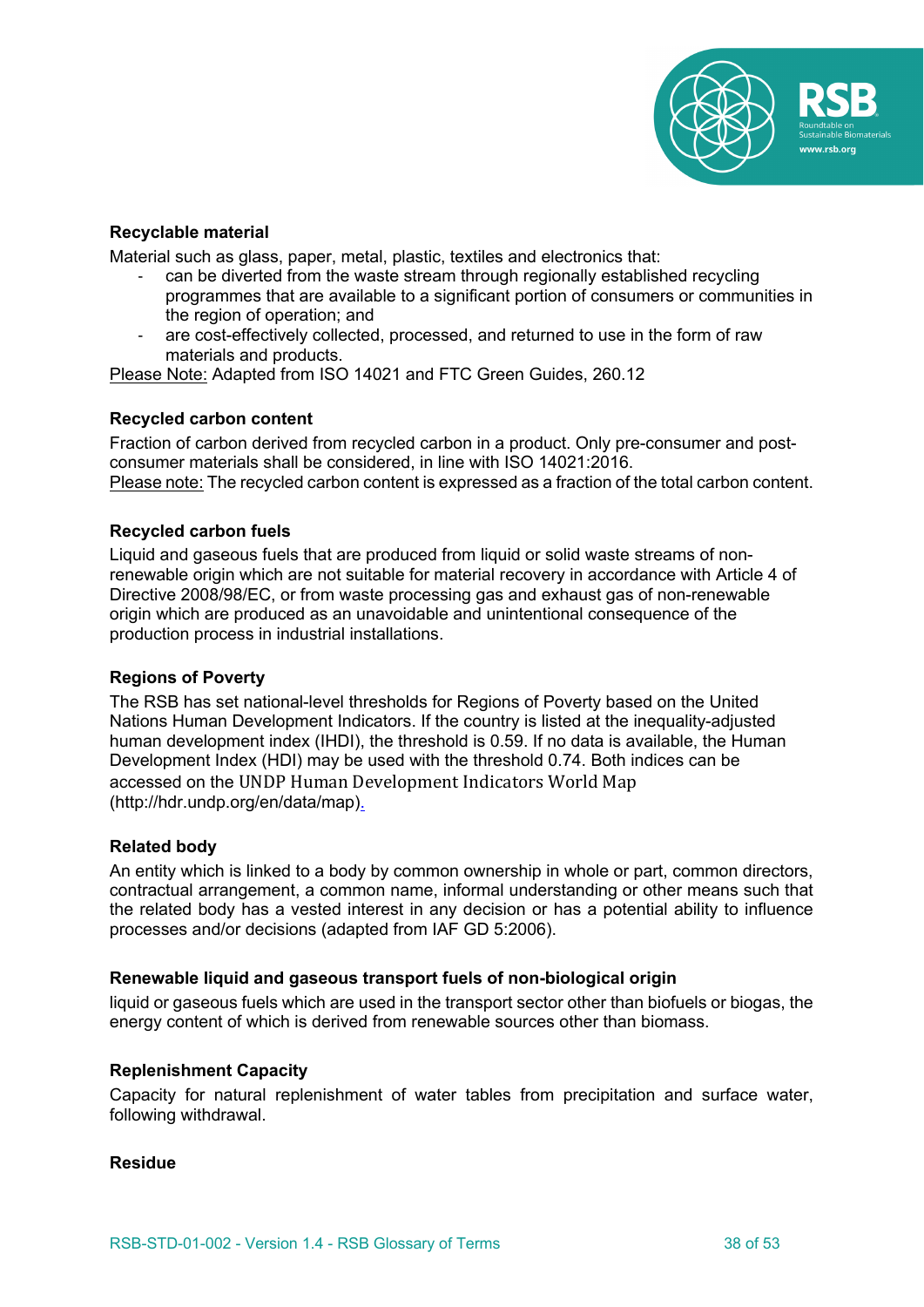

A substance that is not the end product(s) that a production process directly seeks to produce; it is not a primary aim of the production process and the process has not been deliberately modified to produce it.

Please Note: this definition is applicable to the RSB standard for EU market access only [RSB-STD-11-001].

# **Restoration measures**

Restoration measures include, but are not limited to, artificial re-enrichment or re-contouring of severely eroded land, improvement of soil organic matter and nutrient levels, decontamination of polluted land (e.g., with heavy metals); reclamation of deserts\*, saline soils\*, and alkaline soils\*; etc. \*when this is not the natural state of those soils (Based on: IPCC, 2000).

# **Right to Food**

The definition of right to adequate food shall be that of the International Covenant on Economic Social & Cultural Rights (ICESCR): The right to adequate food is a human right, inherent in all people, "to have regular, permanent and unrestricted access, either directly or by means of financial purchases, to quantitatively and qualitatively adequate and sufficient food corresponding to the cultural traditions of people to which the consumer belongs, and which ensures a physical and mental, individual and collective fulfilling, and dignified life free of fear".

#### **Riparian**

Riparian habitat includes the physical structure and associated vegetation of the areas associated with a watercourse which are commonly characterised by alluvial soils, and which are inundated or flooded to an extent and with a frequency sufficient to support vegetation of species with a composition and physical structure distinct from those of adjacent land areas. These areas include plant communities adjacent to and affected by surface and subsurface hydrological features, such as rivers, streams, lakes, or drainage ways.

#### **Risk**

Effect of uncertainty on objectives (Source: ISO 31000:2009).

Please Note: Risk can be defined as a combination of the probability of an event and its consequences, often expressed as: risk = Probability \* Consequences

In the context of the RSB certification systems risk is defined as the probability of social, environmental and/or economic damage to any organisation, entity or person and/or the environment and/or the community at large resulting from deficient implementation of the RSB standards and/or RSB certification systems.

#### **Risk management process**

Systematic application of management policies, procedures and practices to the activities of communicating, consulting, establishing the context, and identifying, analysing, evaluating, treating, monitoring and reviewing risk (Source: ISO 31000:2009).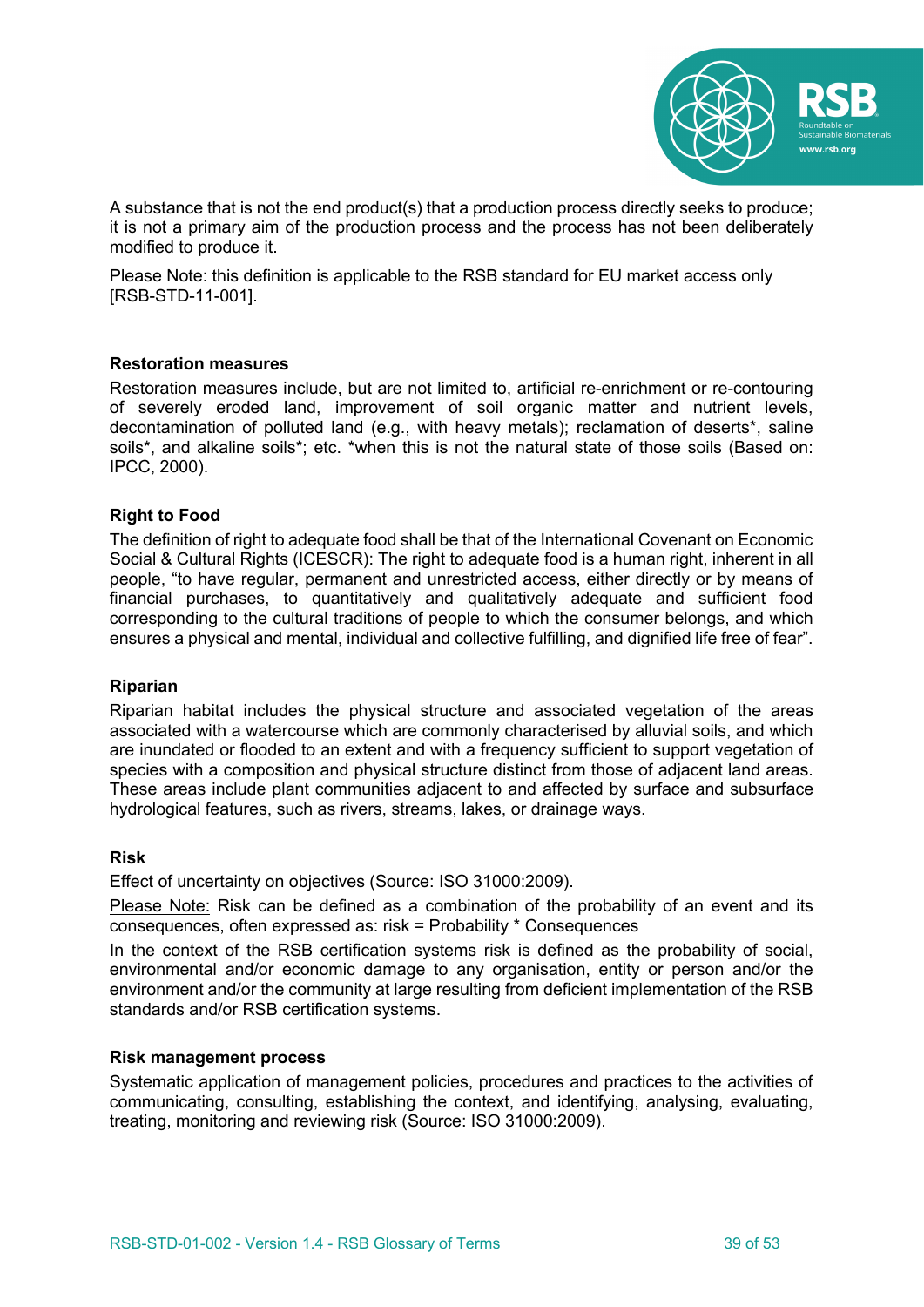

#### **Risk management plan**

Scheme within the risk management framework specifying the approach, the management components and resources to be applied to the management of a risk (Source: ISO 31000:2009).

# **Rotterdam Agreement**

A Convention on hazardous chemicals, designed to protect human health and the environment from potential harm, through promoting shared responsibility and cooperative efforts among Parties, facilitating information exchange, providing national decision-making processes on their import and export and a Prior Informed Consent Procedure. The Convention includes list (Annex III) of pesticides and industrial chemicals that have been banned or severely restricted for health or environmental reasons by Parties.

# **RSB**

Roundtable on Sustainable Biomaterials Association.

# **RSB accreditation**

Accreditation by an independent international accreditation body which is appointed by the RSB to accredit the certification bodies within the RSB certification system.

#### **RSB Auditor**

See Auditor.

#### **RSB certificate**

Attestation of conformity with the RSB standards and the RSB certification system issued to a participating operator by a RSB recognised certification body.

#### **RSB certification system**

Institutions, constituents, governance mechanisms, processes and relationships which interact systematically to ensure comprehensive and consistent implementation and verification of the RSB standards.

#### **RSB Certified material**

Eligible material certified under the RSB system against one of the RSB certification schemes (i.e. RSB Global, RSB EU RED, RSB ICAO CORSIA, RSB Japan) to the applicable RSB standards and procedures.

#### **RSB compliance claim**

Communication of association with, relation to the RSB and/or compliance with the RSB standards. The appropriate RSB claims are presented in RSB Procedure on communications and claims [RSB-PRO-50-001].

#### **RSB compliant product**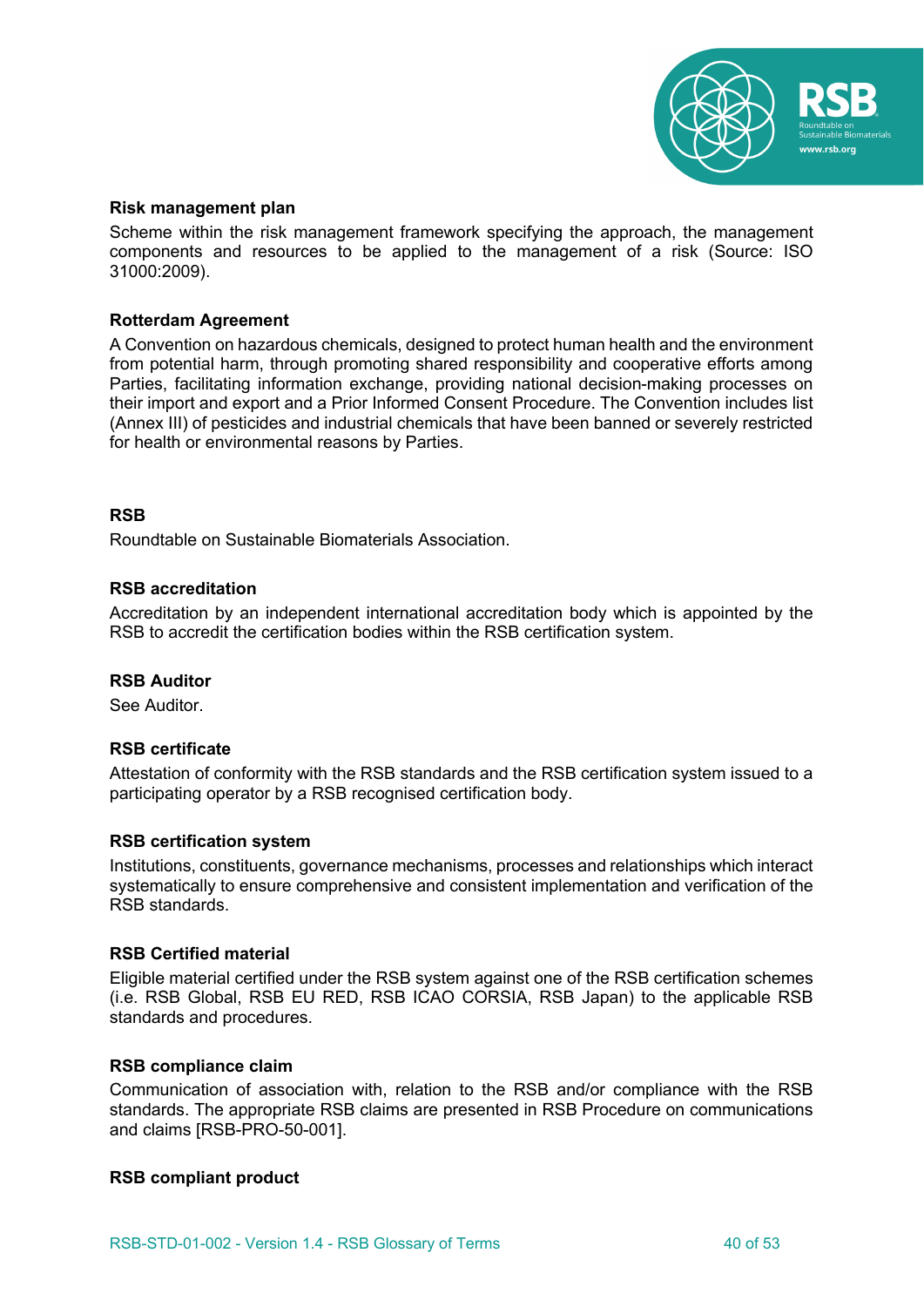

Product which is acquired, handled and/or forwarded in compliance with the RSB standards.

### **RSB Criterion**

Objective of performance which is specifically and measurably operationalising an RSB Principle.

# **RSB Crop Specific Standard**

Standard developed through implementation of this RSB Standard for adaptation to crop specific conditions [RSB-STD-15-001]. Standard resulting from adaptation of RSB Criteria and corresponding RSB Indicators to legal, technical, social, environmental, ethical and/or economic conditions specific to the cultivation of a specific crop.

#### **RSB EU RED Certified Material**

Biomass or biofuels certified to the RSB EU RED certification scheme.

# **RSB Indicator**

Outcome specifying a single aspect of performance which is specifically, measurably and achievably operationalising an RSB Criterion.

#### **RSB Interface Standard**

Standard developed through implementation of this RSB Standard for adaptation to biomass production standards [RSB-STD-15-003]. Standard resulting from adaptation of RSB Principles, Criteria and Indicators to cover the gap between existing biomass production standard and RSB Principles & Criteria.

#### **RSB member**

Legal entity or natural person participating in the Roundtable on Sustainable Biomaterials Association.

#### **RSB participant code**

Unique identification code issued by the RSB Secretariat to any new participating operator upon approval of the participation in the RSB certification system.

#### **RSB Principle**

Description of the general intent of performance defined by the RSB.

#### **RSB Regional Standard**

Standard developed through implementation of this RSB Standard for adaptation to geographic conditions [RSB-STD-15-002]. Standard resulting from adaptation of RSB Criteria and corresponding RSB Indicators to political, legal, customary and/or technical social, environmental, cultural, ethical and/or economic conditions in a particular geographic region.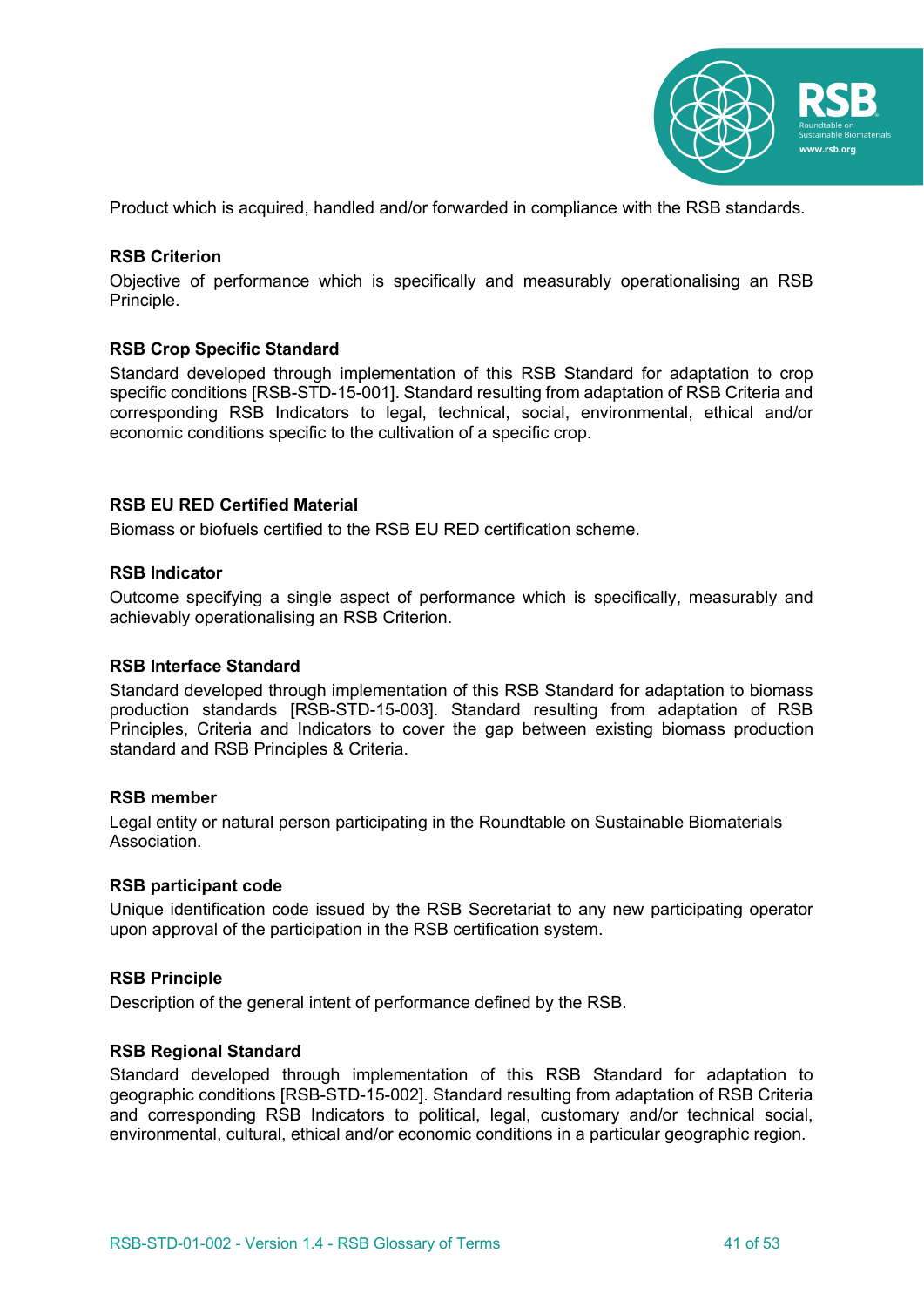

# **RSB short claim**

On-product communication of compliance as defined in RSB Procedure on Communication and Claims [RSB-PRO-50-001].

# **RSB standard**

All applicable requirements set by the RSB including the RSB Principles & Criteria, RSB standards, RSB procedures and other RSB provisions (policies, guidance documents).

# **RSB System Operating Entity (SOE)**

Entity (organisation) managing the RSB certification systems. As of February 1, 2014, the SOE is the RSB Secretariat.

# **RSB trademarks**

The RSB trademarks include:

- The initials "RSB", the name "Roundtable on Sustainable Biomaterials", the RSB logo and any and all representations thereof in any format whatsoever;
- Any and all references to the good name of the RSB, to the RSB itself, to the RSB certification system, to the RSB standard and/or to any other valuable asset of the RSB;
- Any and all claims, marks, labels, logos, signs and other graphic representations which refer to or represent the RSB and/or any part thereof.

#### **Runoff**

Portion of rainfall, melted snow or irrigation water that flows across the ground's surface and is eventually returned to streams. Run-off can pick up pollutants from air or land and carry them to receiving waters (Source: EEA/FAO/UN).

# **Rural People**

De facto population living in areas classified as rural (that is, it is the difference between the total population of a country and its urban population).

# **S**

# **Scope of certification**

See certification scope.

#### **Screening Process**

This is the first stage of the impact assessment process that is used to determine which specialist impact assessments needed.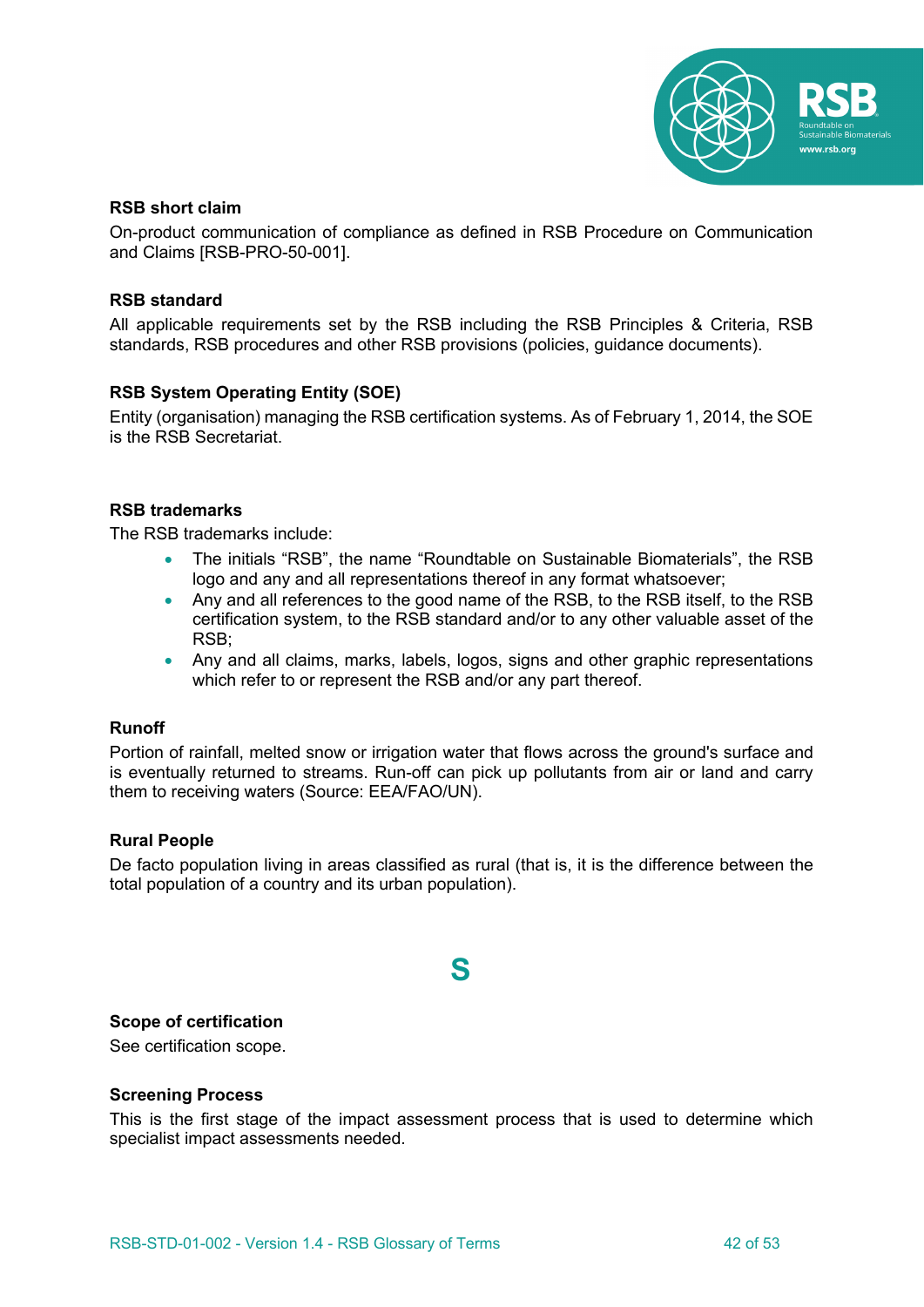

# **Seasonal Worker**

A worker who is employed for fixed but limited periods related to fluctuations in demand for labour at different times of the year (Source: ILO Thesaurus).

### **Sedimentation**

The settling of matter to the bottom of a liquid or water body, notably a reservoir, originating from bed load transport, beach and bank erosion, and land runoff. Sedimentation can have significant impacts on water bodies and is sometimes referred to silting-up, where the water depth is reduced significantly because of deposited sediments (normally fine-grained particles).

# **Segregated model**

Chain of custody model in which specified characteristics of a material or product are maintained from the initial input to the final output (Source: Adapted from ISO/DIS 22095). The details of the tracking model "segregation of product" are prescribed in the RSB Standard for Traceability of Certified Material (chain of custody) [RSB-STD-20-001].

#### **Self-evaluation**

Evaluation for compliance with the RSB principles & criteria, RSB standards and the RSB certification systems conducted by the participating operator of its own operation(s) as defined in its own certification scope.

#### **Self-risk assessment**

Risk assessment conducted by the participating operator of its own operation(s) as defined in its own certification scope.

# **Semi-Natural**

According to US Federal Geographic Data Committee, "Semi-natural vegetation typically encompasses vegetation types where the species composition and/or vegetation growth forms have been altered through anthropogenic disturbances such that no clear natural analogue is known, but they are a largely spontaneous set of plants shaped by ecological processes" (Source: US FGDC).

# **Sensitive Sites**

Sensitive sites are defined as both ecological and social, and are as follows:

- Cultural heritage or sacred site (including graves and places used for ceremonies or meetings)
- An area of poverty and food insecurity.
- Protected Area
- Wetland
- Mangrove
- Estuarine
- Buffer zone of protected area
- Special area for protecting biodiversity
- Coastal Bays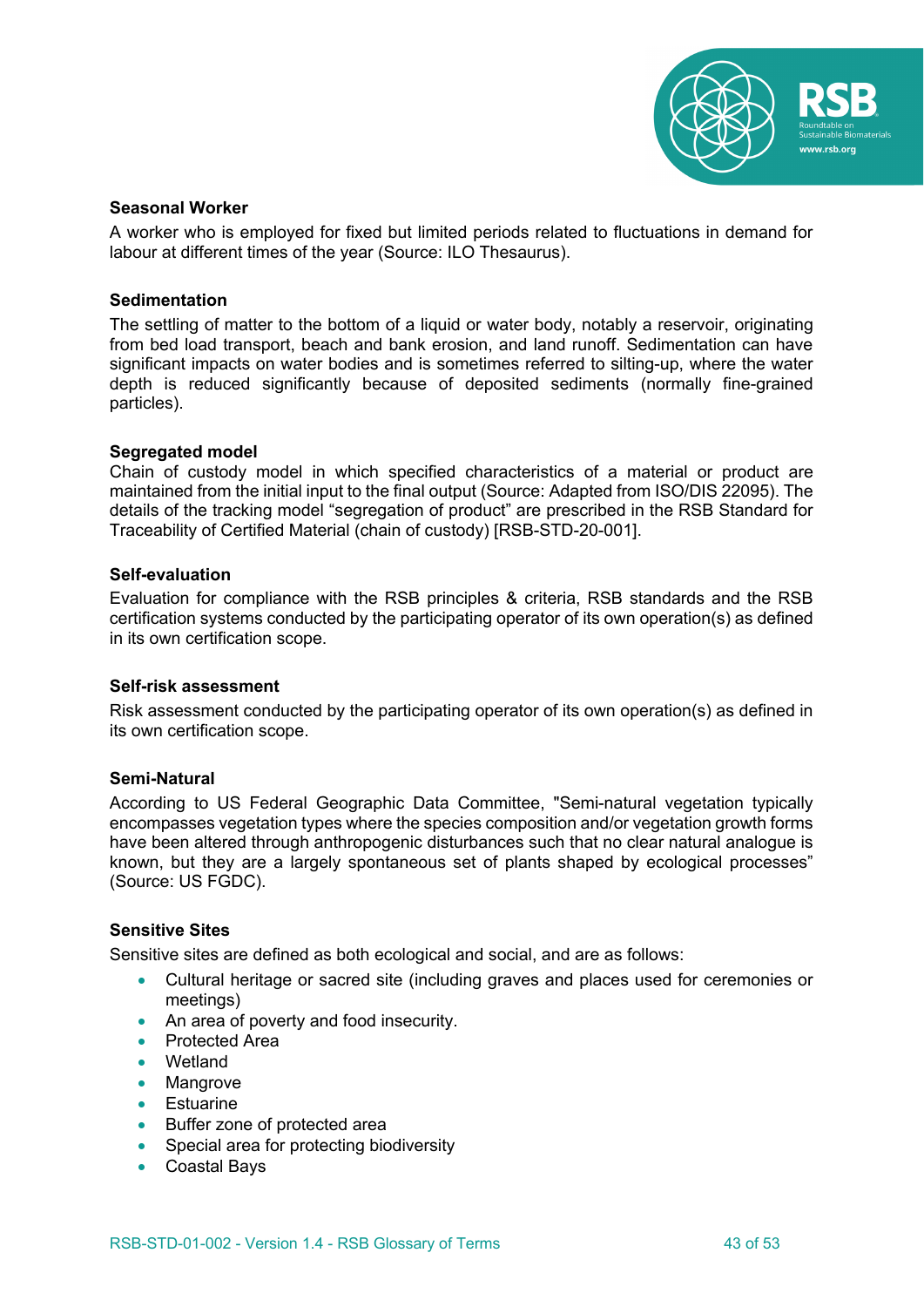

• High Conservation Value forested areas

# **Severely Degraded Land**

Land that did not, and is not expected to, revert back to:

- its natural state (e.g. forest, incl. secondary & tertiary forests, savanna, wetland, etc.); or
- its former function of agricultural, rangeland, or forest land through good agricultural, rangeland management, or forestry practices unless restoration measures are implemented (Based on: IPCC, 2000).

#### **Shareholding Options**

Option for an individual or organisation to own part of a company, through the distribution of shares based on in kind contributions or the purchase of shares of the company.

# **Short rotation woody crops (SRWC)**

SRWC refers to perennial cropping systems in which fast growing tree or woody shrub species are planted to produce biomass or fibres with a system overall lifetime (i.e. from planting to final harvest) of less than 20 years and harvest taking place every 1-5 years while the plants are re-grown with single stems or as coppice systems.

Species such as *Eucalyptus,* poplar (*Populus* spp.), willow (*Salix* spp.), maple (*Acer* spp.), black locust, Acacia, Gmelina, among others may be covered by this specification

*Please note*: For Eucalyptus species, harvesting cycles up to every 10 years are also covered by this definition.

#### **Significant Impact**

An impact that is considered 'High' or 'Very High' based on the application of the impact significance rating scale used in the ESIA.

#### **Site**

A single functional unit of a participating operator, which is geographically and/or functionally distinct from other units of the same participating operator.

#### **Small-scale Biofuel or Biomaterial Producer**

A biofuel producer with a company-wide total actual annual biofuels production in an amount smaller than 10 million liters of biofuels or a biomaterial producer with a company-wide total annual actual production of less than 50,000 metric tons of biomaterials.

#### **Small-scale Feedstock Processor**

An operator that processes company-wide total actual feedstock, whether intended for biofuel production or not, in an amount smaller than or equal to 50,000 metric tons/year.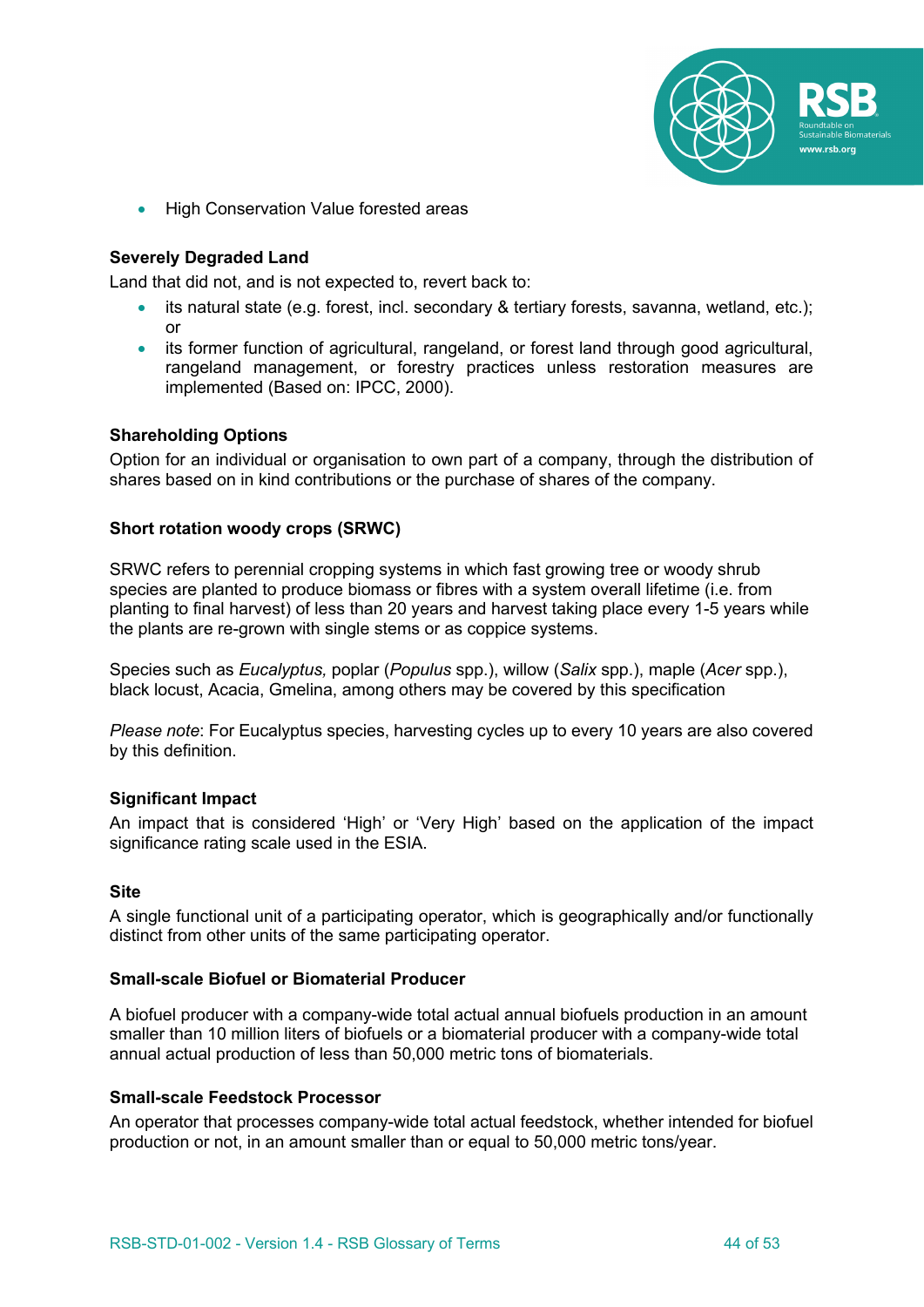

# **Small-scale Feedstock Producer / Farmer**

A feedstock producer with a total area of production of agricultural products, whether intended for biofuel production or not, smaller than or equal to 75 hectares.

### **Social Exclusion**

A situation whereby certain groups are pushed to the margins of society and prevented from participating fully by virtue of their financial poverty or other reasons; gender, disabilities, illness, race, tribe, employment; health; social skills, education or inadequate life skills.

# **Social Upliftment Plan**

A plan developed as part of the ESIA and ESMP aimed at ensuring that the biofuel project results in an improvement in the living conditions and/or livelihood activities of the local stakeholders. The aim of such a plan should be to assist in lifting the stakeholders out of poverty.

#### **Soil Biological Conditions**

The characteristics of the soil biological community, including biodiversity and microbial biomass.

#### **Soil Chemical Conditions**

The characteristics of the soil chemistry, including pH, nutrient content, salinity and cation exchange capacity.

#### **Soil Degradation**

Soil degradation refers to the process(es) by which soil declines in quality and is thus made less fit for a specific purpose, such as crop production (Source: OECD).

#### **Soil Erosion**

Detachment and movement of topsoil or soil material from the upper part of the profile, by the action of wind or running water, especially as a result of changes brought about by human activity, such as unsuitable or mismanaged agriculture (Source: European Environment Agency).

#### **Soil Physical Conditions**

The characteristics of the soil structure, texture, porosity and profile.

#### **Solid Residues from Incineration**

Grate or bottom ash, the bulk residue remaining in the hearth, and fly ash, including small quantities of fine particles trapped in the gas stream and reagents such as lime or activated carbon and salts used to clean the gases.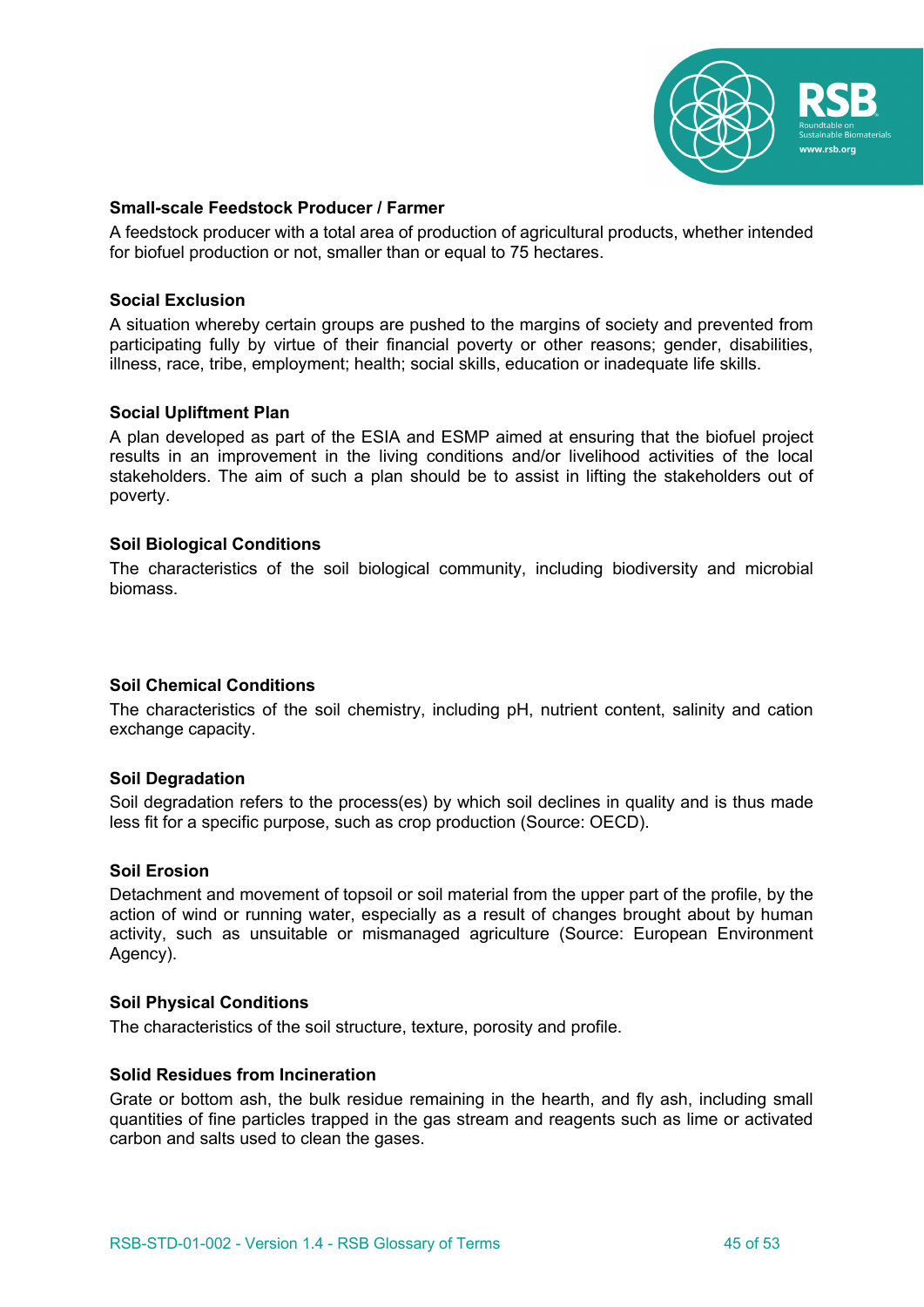

# **Sourcing Area**

The geographically defined area from which biomass feedstock is sourced, from which reliable and independent information is available and where conditions are sufficiently homogeneous to evaluate the risk of the sustainability and legality characteristics of the biomass.

### **Specialist Study**

A study assessing particular kinds of impacts on the natural or social environment. A wide variety of specialist studies can be undertaken depending on the nature of the potential impacts and may include social, economic, land use, ecological, water, soils, air quality, visual, health studies, etc. These specialist studies will undertake baseline assessments of current conditions and trends, identify and assess the significance of the impacts, and develop mitigation and monitoring recommendations for these impacts.

# **Species-rich grassland**

Grassland, that is

- a habitat of significant importance to critically endangered, endangered or vulnerable species as classified by the International Union for the Conservation of Nature Red List of Threatened Species or other lists with a similar purpose for species or habitats laid down in national legislation or recognised by a competent national authority in the country of origin of the raw material; or
- a habitat of significant importance to endemic or restricted-range species; or
- a habitat of significant importance to intra-species genetic diversity; or
- a habitat of significant importance to globally significant concentrations of migratory species or congregatory species; or
- a regionally or nationally significant or highly threatened or unique ecosystem.

(Source: Commission Regulation (EU) No 1307/2014)

#### **Stability**

Stability of supply and access may be affected by weather, price fluctuations, human-induced disasters and a variety of political and economic factors [FAO 2008]. Stability of food supply is related to the environmental and economic conditions that permit sustainable food production and sustainable supplies at reasonable prices.

#### **Stage of conversion**

Internal processing step where biomass/biofuels product of a particular product type is converted through biological, chemical and/or mechanical processes into new biomass/biofuels product of another product type and where the product type is changed.

#### **Stakeholder**

Persons, groups or organisations who are directly or indirectly affected by or who can affect an activity, but also includes people and organisations who have concerns about the activity, or who might be responsible agents.

There are several categories of stakeholders: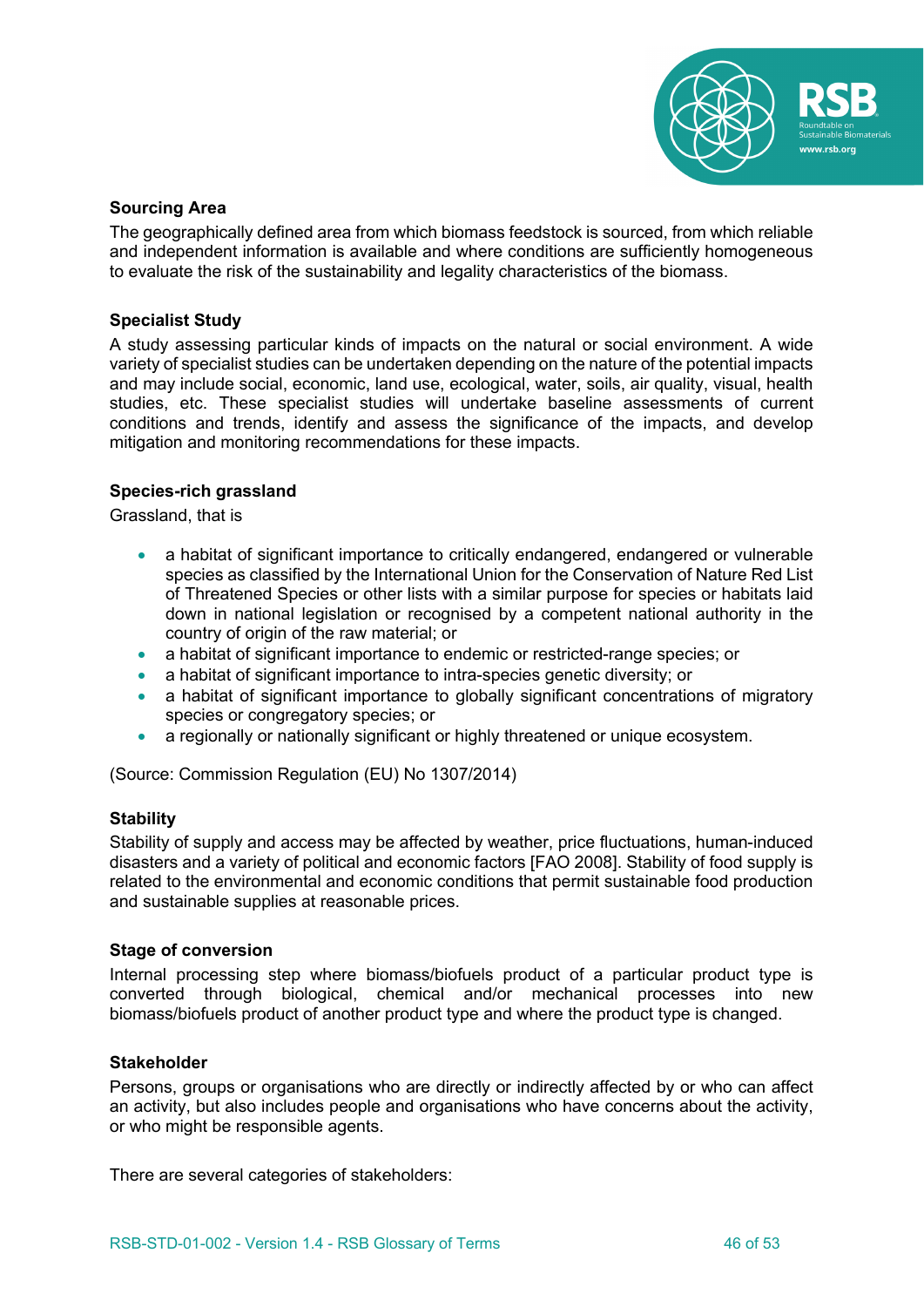

• *Concerned Stakeholders (also referred to as Interested Stakeholders)*

Stakeholders who are not personally affected by an operation but who are concerned about the impact it may have on the social or natural environment.

# • *Directly Affected Stakeholders*

Stakeholders who are impacted in a very direct and obvious manner such as persons who might need to be resettled or who would lose access to land or natural resources as a result of a new activity.

• *Indirectly Affected Stakeholders*

Stakeholders who are impacted in an indirect and secondary manner such as persons who might obtain economic benefits (income earning opportunities) from the provision of goods and services to persons employed by the biofuel operation, or persons who might find other people encroaching on the land and resources they rely on for the basic needs and livelihoods due to in-migration and increased pressure on land and natural resources.

#### • *Marginal Group of stakeholders*

Stakeholders who may not have normal or adequate access to local decision making processes, or may be engaged in informal and marginally viable livelihood activities. They are in some way disconnected from the larger society or economy.

• *Responsible Stakeholders*

Stakeholders who are in some way responsible for the authorisation, management or implementation of a proposed biofuel operation or the agreements that arise from the operation. This would include the proponent who would have to implement the agreements, but also the environment, water, agriculture, health, education or other government authorities who would be responsible for ensuring compliance or assisting with implementation of various management plans (i.e. a resettlement plan or a social development plan). It would also include elected representatives of local stakeholders who would have a responsibility to ensure that the agreements reached addressed the needs and concerns of local stakeholders.

• *Vulnerable Stakeholders*

These are stakeholders whose livelihoods and rights are likely to be negatively affected by a biofuel development, and who are marginalised from the normal decision-making processes, and who have very little capacity to cope with the potential impacts. These groups would need special assistance to participate in the decision-making processes and to cope with or adapt to the impacts.

# **Stakeholder Analysis**

Stakeholder analysis involves using the recommended tools to sort and categorise the stakeholders. An important part of analysing stakeholders is to understand "how stakeholders relate to each other" and "the web of relationships surrounding the project". Stakeholder analysis is important for prioritising and defining the different levels of interest in the project. It is through this process that the various interests of stakeholders can be mapped and assessed so that they can be dealt with appropriately.

#### **Stakeholder Identification**

At the beginning of a stakeholder engagement process it is necessary to identify all the stakeholders who need to be included in the engagement process. Stakeholder identification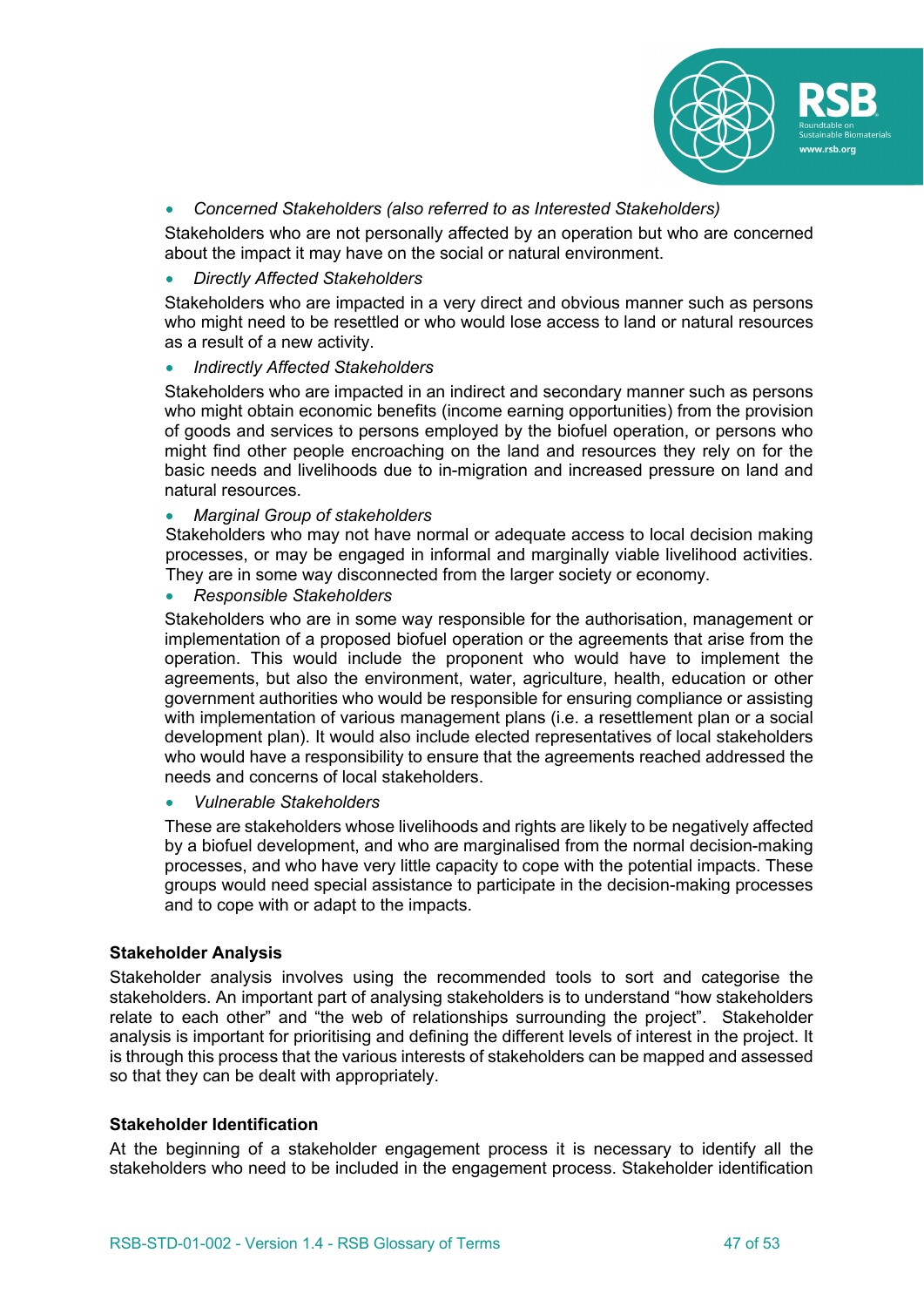

usually beings with a mapping and brainstorming exercise to identify potentially affected, responsible and interested parties. Networking with key informants and stakeholders can then be used to elaborate on the initial list of stakeholders and collect the names and contact details of the relevant contact persons. Stakeholders already identified can also be verified through this process of consultation.

# **Staple Crops**

Food crops of predominance in a given agricultural, geographic and cultural context which provide significant food energy and nutrition, including cereals, pulses, fruits and vegetables (Source: Kimetrica 2009).

# **Starch-rich crops**

Crops comprising mainly cereals, regardless of whether the grains alone or the whole plant, such as in the case of green maize, are used; tubers and root crops, such as potatoes, Jerusalem artichokes, sweet potatoes, cassava and yams; and corm crops, such as taro and cocoyam

Please Note: this definition is applicable to the RSB standard for EU market access only [RSB-STD-11-001].

### **Stockholm Convention on POPs**

A Convention designed to protect human health and the environment from persistent organic pollutants, through reducing or eliminating the production, use, and/or release of the following: aldrin, chlordane, DDT, dieldrin, endrin, heptachlor, hexachlorobenzene, mirex, toxaphene, polychlorinated biphenyls (PCBs), polychlorinated dibenzo-p-dioxins and dibenzofurans. The Convention specifies a scientific and procedural review process that could lead to the addition of other POPs chemicals of global concern.

# **Sufficient Food**

Sufficient Food indicates a diet of adequate energy and nutritional balance and potable water [Clements 2008]. Household food sufficiency [is] defined as the number of months per year that a household can feed itself from self-produced food (grain) resources, is commonly used as a wealth and socio-economic status ranking tool [and one] indicator of wealth [Chapa et al.1997: Inter-regional project for participatory upland conservation and development (FAO Field Document 3/97: Nepal)].

#### **Sulphur Compounds**

Any compound of sulphur, such as sulphur dioxide (SO2), a pungent, colourless, gas, formed primarily by the combustion of fossil fuels; which becomes a pollutant when present in large amounts.

# **Supplier**

Individual, company or other legal entity providing products, goods or services to a participating operator.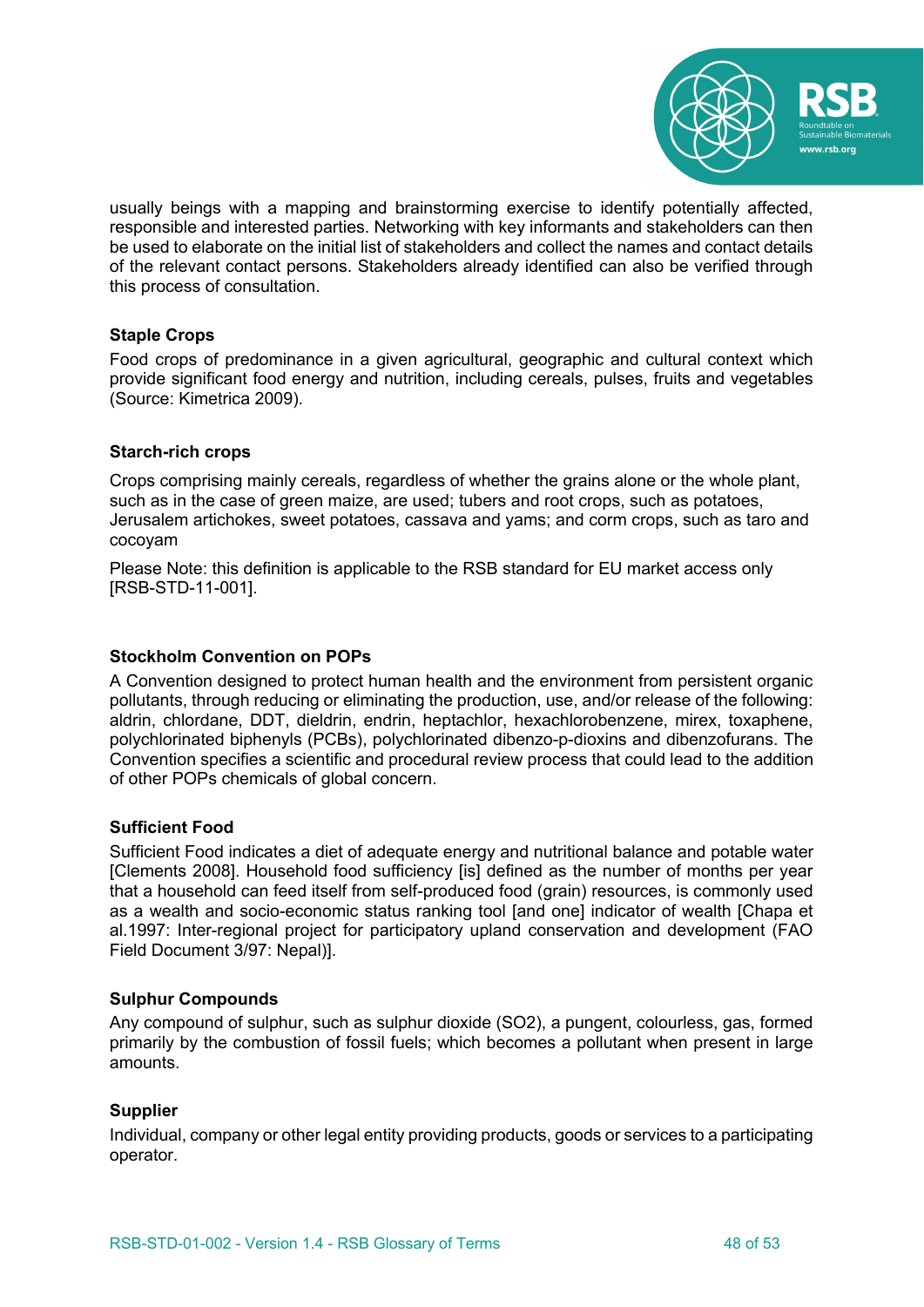

# **Surface and Ground Water Resources**

Groundwater: All water that is below the surface of the ground in the saturation zone and in direct contact with the ground of the soil (Specific Definition); Surface water: All waters on the surface of the Earth found in rivers, streams, ponds, lakes, marshes, wetlands, as ice and snow, and transitional, coastal and marine waters (Source: GlobalGap).

#### **Surveillance Audit**

Limited evaluation, where a Participating Operator is evaluated against a limited number of standards and procedures.

# **Suspension**

Temporary invalidation of the RSB certification by the Certification Body.

# **System Boundary**

Determines which unit processes are included in the lifecycle GHG emissions calculation.

#### **Systematic effect**

An effect which occurs regularly due to a specific set of conditions and not incidentally or randomly.

# **T-U-V**

#### **Technical expert**

Person who provides specific knowledge or expertise to the audit team on social, environmental, economic technical issues related to the production, processing, conversion, trade, use or tracking of biomass, biomaterials or biofuels.

#### **Temporary Worker/Employment**

Labour contract of limited or unspecified duration with no guarantee of continuation (Source: ILO Thesaurus).

#### **Termination**

Voluntary cancellation of a certification or accreditation agreement by either party according to contractual arrangements.

#### **Thermal Contamination**

The decrease in water quality by any process that changes ambient water temperature.

# **Total carbon (TC)**

Quantity of carbon present in a product in the form of organic, inorganic and elemental carbon.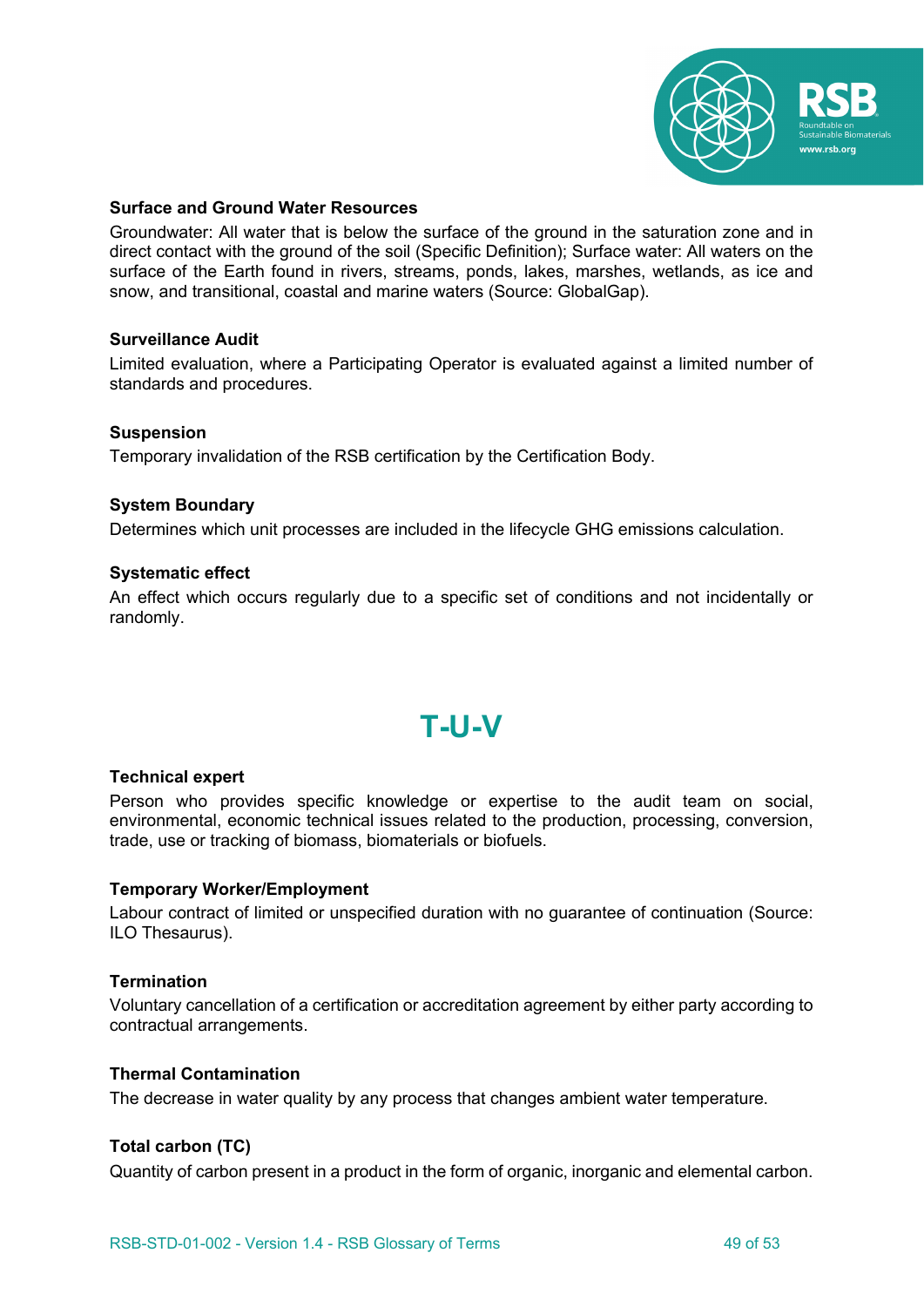

(Source: EN 16575:2014 Bio-based products – Vocabulary).

# **Total organic carbon (TOC)**

TOC. Quantity of carbon that is converted into carbon dioxide by combustion and which is not liberated as carbon dioxide by acid treatment (Source: ISO 16620-1:2015).

#### **Tracking model**

Method used for tracking RSB compliant product through the chain of custody. Four tracking models have been identified: identity of product preserved, segregation of product, mass balance of product, and content ratio accounting of product, with one (Book & Claim) in development.

#### **Trader**

Organisation that applies for certification for a specific activity that includes buying and selling of materials or products, including raw materials, intermediates and final products. Examples for traders are *first collectors*, blenders, wholesale and retail companies (also companies selling to end-consumers) as well as airlines or shipping companies selling transport services to their clients.

Please note 1: Traders not necessarily have physical ownership of the product.

Please note 2: Whenever organisations process materials, they are either *industrial operators*  or *mechanical operators*.

#### **Training**

Organised activity aimed at imparting information and/or instructions to improve the recipient's performance or to help him or her attain a required level of knowledge or skill. Note from secretariat: it is recommended that this definition is associated with certified training, as it is difficult to verify training without verification or a certificate or in some other way. In addition, it is critical that people get certified skills so that they can move around in the job market if they wish. This would distinguish training from capacity building or awareness raising.

# **Tree Hedges**

Hedgerow. A fence formed by trees, usually planted to protect the crops from the wind. Sometimes supplemented with bushes in order to protect the crops from the wind just above the ground.

# **Typical value**

An estimate of the representative greenhouse gas emission saving for a particular biofuel, bioliquid or biomass fuel production pathway.

Please Note: this definition is applicable to the RSB standard for EU market access only RSB-STD-11-001].

#### **Used cooking oil (UCO)**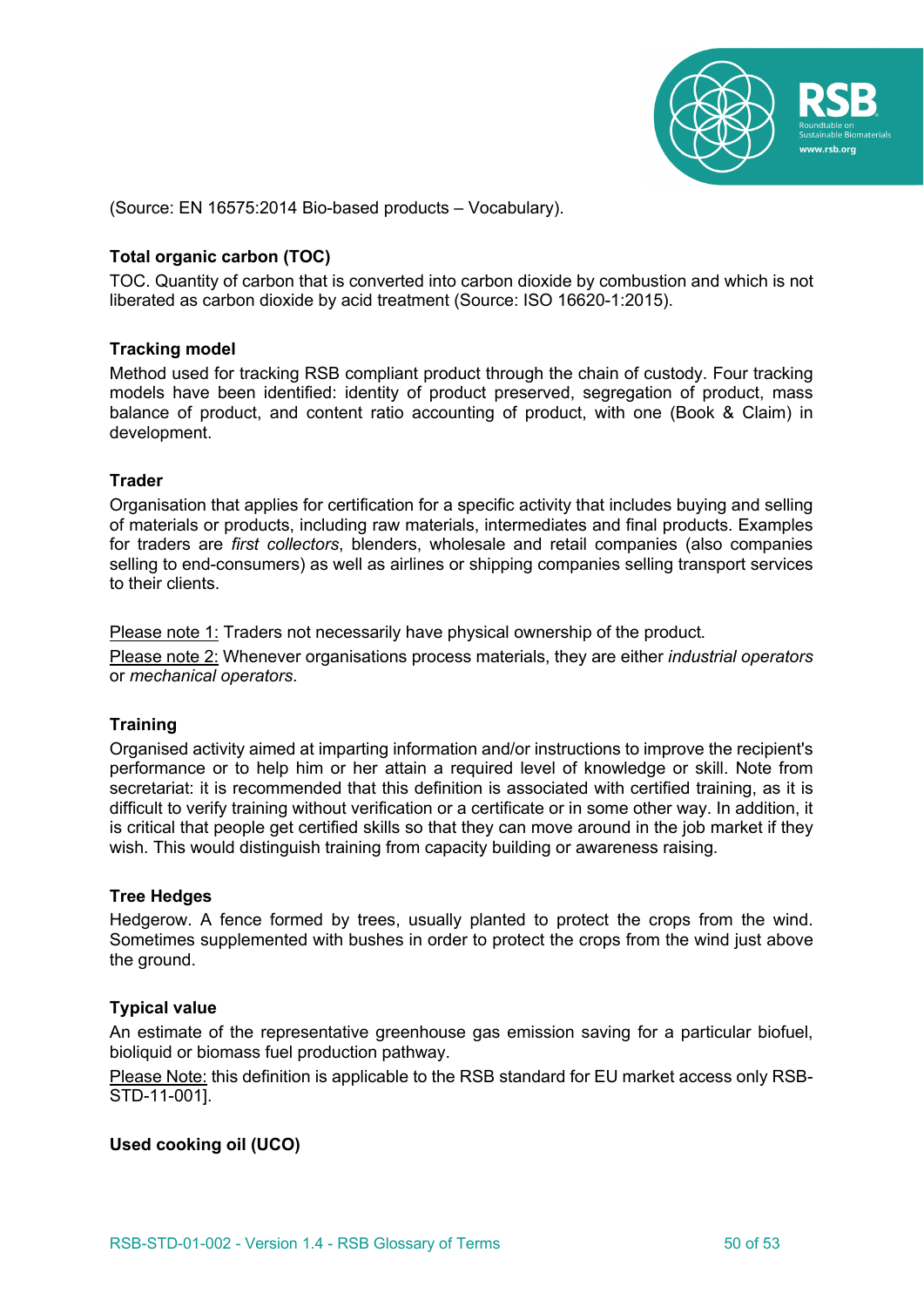

Any type of vegetable and animal oils and fats used for cooking purposes and collected from food processing activities after being used by (including, but not limited to) restaurants, food manufacturers, households, and industrial deep fryers.

# **Utilisation (Food)**

Food utilisation is utilisation of food through adequate diet, clean water, sanitation and health care to reach a state of nutritional well-being where all physiological needs are met. This brings out the importance of non-food inputs to food security (Source: FAO 2009). Safe and healthy food utilisation depends on care and feeding, food safety and quality, access to clean water, health and sanitation (Source: FAO 2008).

# **Value Added**

Value addition is any activity along the supply chain that increase the usability, culinary attribute or economic viability of a (food) item (Source: Josupeit 2006).

# **Vegetative Ground Cover**

Vegetation, including herbaceous plants and small woody plants, which grow below a canopy or low to the ground.

# **Volatile Organic Compounds (VOCs)**

Any organic compound that participates in atmospheric photochemical reactions (Source: US EPA).

#### **Vulnerable**

People who are at risk of being discriminated against or who are or are at risk of being socially excluded, particularly in terms of participation in decision-making. Risk of discrimination or social exclusion may be related to race, caste, national origin, religion, landlessness, disability, gender, sexual orientation, union membership, political affiliation, age, marital status, those living with HIV/AIDS, seasonal, migrant and temporary employment or to other reasons.

# **W-X-Y-Z**

#### **Wage**

Payment made for work performed (Source: ILO Thesaurus).

#### **Waste**

Any substance, mixture of substances, material or object which the holder discards or intends or is required to discard (Source: EN 16575:2014 Bio-based products – Vocabulary).

Or

waste as defined in point (1) of Article 3 of Directive 2008/98/EC, excluding substances that have been intentionally modified or contaminated in order to meet this definition.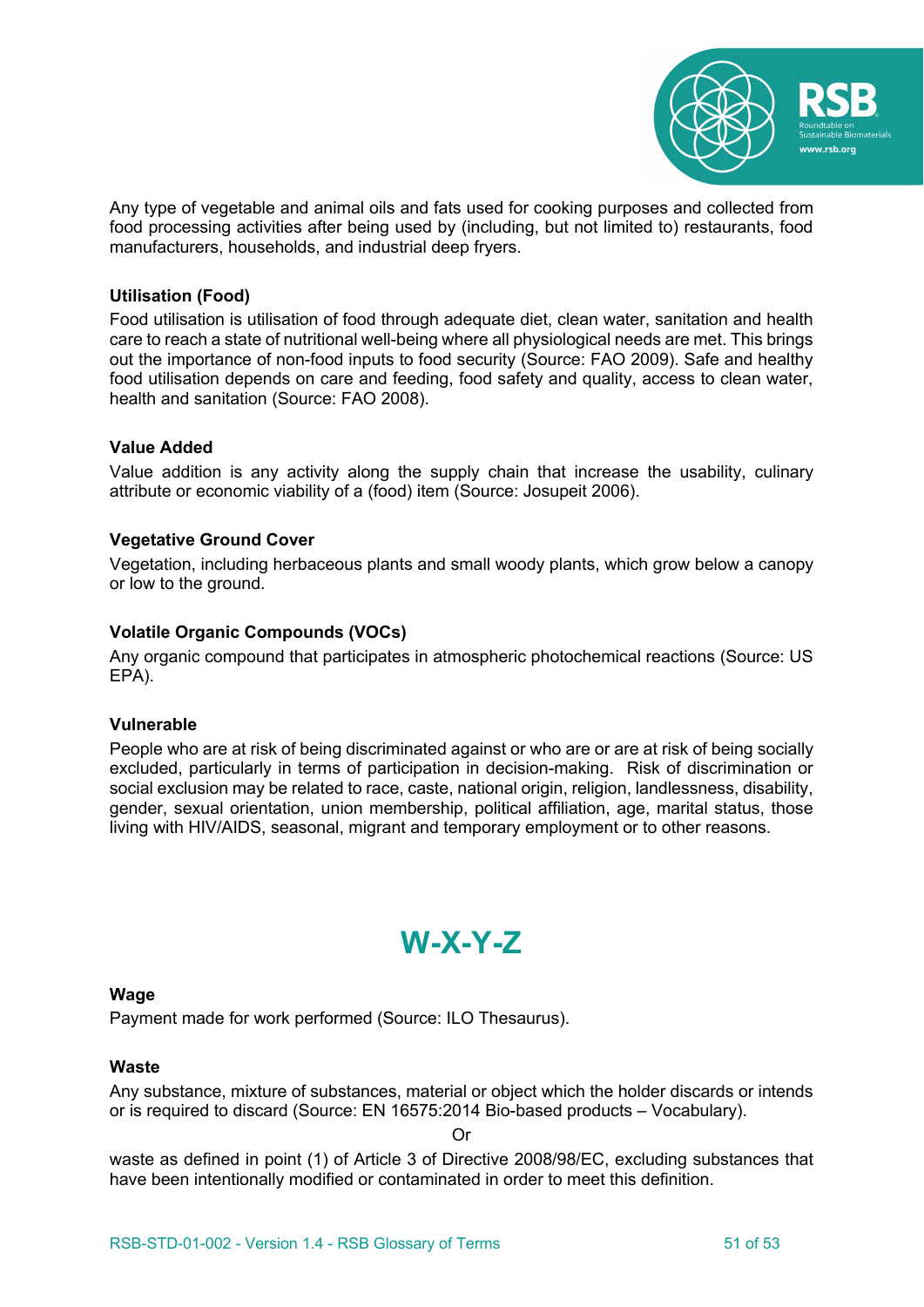

Please Note: this definition is applicable to the RSB standard for EU market access only [RSB-STD-11-001].

#### **Waste Water**

Used water, typically discharged into the sewage system. It may contain solid and soluble matter, as well as microorganisms (Source: UN).

#### **Water Balance**

Balance of inflow and outflow of water per unit area or unit volume and unit time taking into account net changes of storage (Source: FAO-UNEP).

#### **Water Course**

A discrete and significant element of surface water such as a lake, reservoir, a stream, river or canal, part of a stream, river or canal, transitional water or a stretch of coastal water (Source: GlobalGap).

#### **Water Discharge**

Water, such as waste water, released into surface and groundwater resources.

#### **Water Runoff**

The part of the precipitation, snow melt, or irrigation water that appears in uncontrolled surface streams, rivers, drains or sewers (Source: Australian Government – National Water Commission).

#### **Water Social Reserve**

The amount of water flowing in a river that is needed for basic human needs.

#### **Water Table**

The upper surface of the groundwater where the pressure of water in the soil is equal to the atmospheric pressure; the level below which the soil is saturated with water. It is seldom static, rising and falling with the seasons, the rate of withdrawal, the rate of recharge, and other conditions.

#### **Water Withdrawal**

Water removed from a ground- or surface-water source for use.

#### **Watershed**

The land area that drains water to a particular stream, river, or lake. It is a land feature that can be identified by tracing a line along the highest elevations between two areas on a map, often a ridge (Source: US Geological Survey).

#### **Well to Wheel**